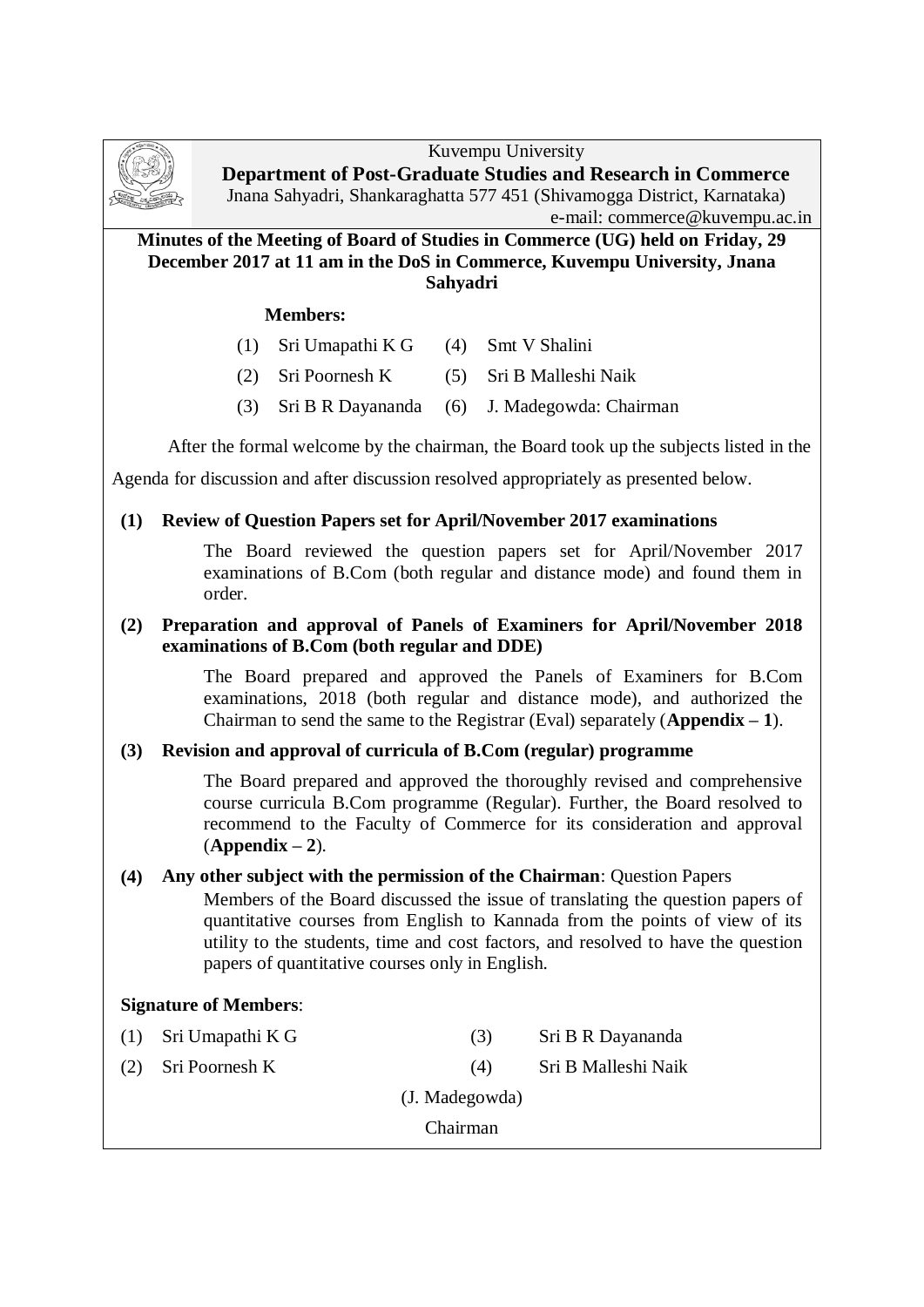**Appendix - 2**



Kuvempu University

# **Department of Post-Graduate Studies and Research in Commerce**

Jnana Sahyadri, Shankaraghatta 577 451 (Shivamogga District, Karnataka) e-mail: commerce@kuvempu.ac.in

# **B. Com Curricula, 2018-19**

[prepared and approved by the Board of Studies in Commerce (UG) in its meeting held on 29 December 2017]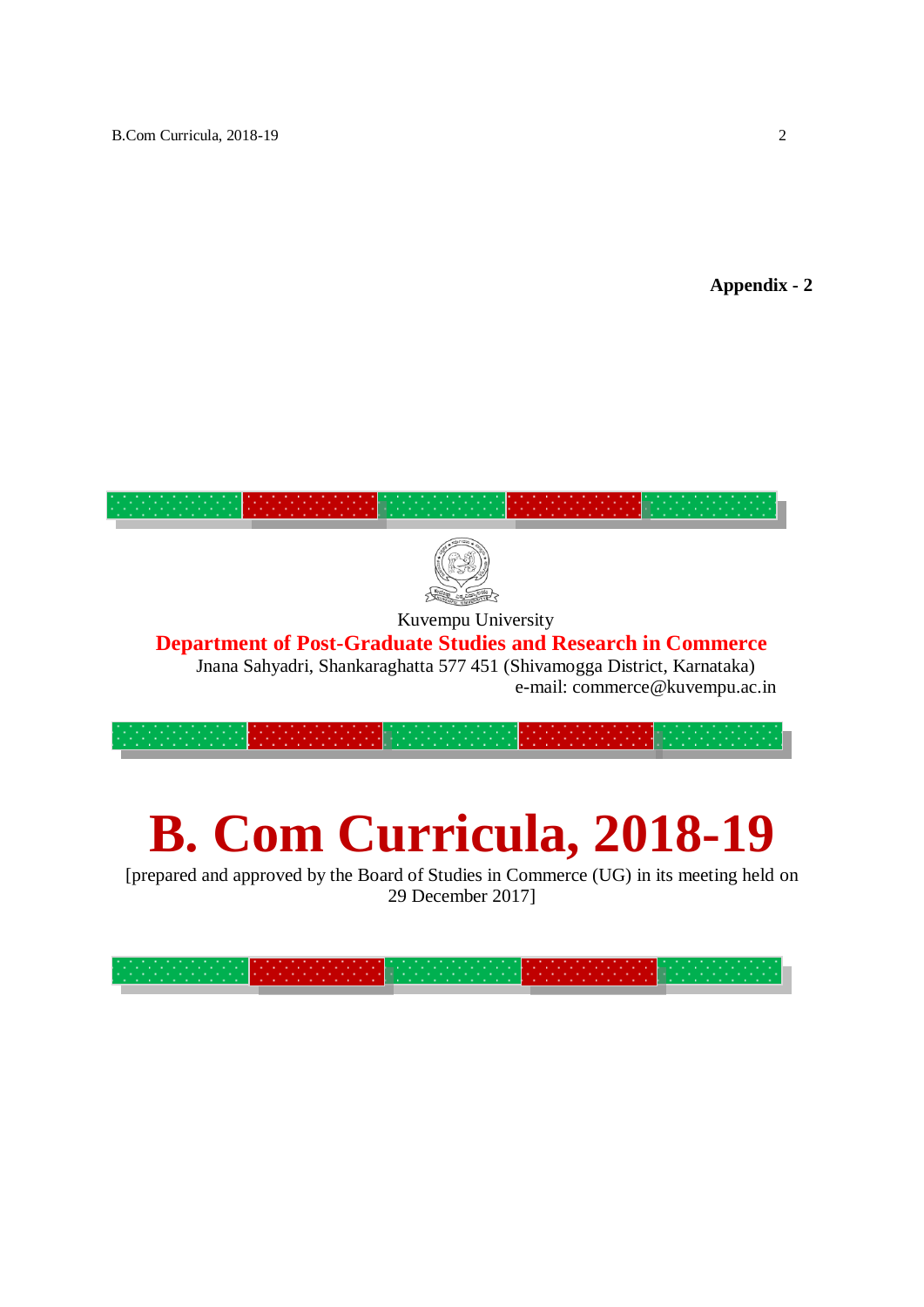| S1. | Academic Programme, Semester and           | Weekly<br>Teaching | Examination<br>Duration | <b>Maximum Marks</b> |                  |       |
|-----|--------------------------------------------|--------------------|-------------------------|----------------------|------------------|-------|
| No. | Title of the Course                        | Hours              | (hours)                 | CAP <sup>1</sup>     | SEE <sup>2</sup> | Total |
|     | <b>B.Com, Semester - I</b>                 |                    |                         |                      |                  |       |
| 101 | Language – I, Course - I                   | $\overline{4}$     | 3                       | 20                   | 80               | 100   |
| 102 | Language $-$ II, Course $-$ I              | $\overline{4}$     | 3                       | 20                   | 80               | 100   |
| 103 | Financial Accounting $-I$                  | $\overline{4}$     | 3                       | 20                   | 80               | 100   |
| 104 | Business Environment and Government Policy | $\overline{4}$     | 3                       | 20                   | 80               | 100   |
| 105 | Principles of Business Management          | 3                  | 3                       | 20                   | 80               | 100   |
| 106 | Market Behaviour and Cost Analysis         | $\overline{4}$     | 3                       | 20                   | 80               | 100   |
|     | Total, Semester - I                        |                    |                         | 120                  | 480              | 600   |
|     | <b>B.Com, Semester - II</b>                |                    |                         |                      |                  |       |
| 201 | Language $- I$ , Course $- II$             | $\overline{4}$     | 3                       | 20                   | 80               | 100   |
| 202 | Language $-$ II, Course $-$ II             | $\overline{4}$     | 3                       | 20                   | 80               | 100   |
| 203 | Financial Accounting – II                  | 5                  | 3                       | 20                   | 80               | 100   |
| 204 | Human Resource Management                  | $\overline{4}$     | 3                       | 20                   | 80               | 100   |
| 205 | <b>Mathematics for Business</b>            | $\overline{4}$     | 3                       | 20                   | 80               | 100   |
| 206 | <b>Indian Financial System</b>             | $\overline{4}$     | 3                       | 20                   | 80               | 100   |
|     | Total, Semester - II                       |                    |                         | 120                  | 480              | 600   |
|     | <b>B.Com, Semester - III</b>               |                    |                         |                      |                  |       |
| 301 | Language $-$ I, Course $-$ III             | 4                  | 3                       | 20                   | 80               | 100   |
| 302 | Language – II, Course – III                | $\overline{4}$     | 3                       | 20                   | 80               | 100   |
| 303 | Corporate Accounting - I                   | $\overline{4}$     | 3                       | 20                   | 80               | 100   |
| 304 | <b>Marketing Management</b>                | $\overline{4}$     | 3                       | 20                   | 80               | 100   |
| 305 | <b>Small Business Management</b>           | $\overline{4}$     | 3                       | 20                   | 80               | 100   |
| 306 | <b>Corporation Administration</b>          | $\overline{4}$     | 3                       | 20                   | 80               | 100   |
| 307 | <b>Environmental Science</b>               | $\overline{4}$     | 3                       | 20                   | 80               | 100   |
|     | Total, Semester - III                      |                    |                         | 140                  | 560              | 700   |
|     | <b>B.Com, Semester - IV</b>                |                    |                         |                      |                  |       |
| 401 | Language $-$ I, Course $-$ IV              | 4                  | $\mathfrak{Z}$          | 20                   | 80               | 100   |
| 402 | Language $-$ II, Course $-$ IV             | $\overline{4}$     | $\mathfrak{Z}$          | 20                   | 80               | 100   |
| 403 | Corporate Accounting – II                  | 5                  | 3                       | 20                   | 80               | 100   |
| 404 | <b>Management of Banking Operations</b>    | $\overline{4}$     | $\mathfrak{Z}$          | 20                   | 80               | 100   |
| 405 | <b>Computer Applications in Business</b>   | 4                  | 3                       | 20                   | 80               | 100   |
| 406 | <b>Business Regulations</b>                | 3                  | 3                       | 20                   | 80               | 100   |
| 407 | <b>Indian Constitution</b>                 | $\overline{4}$     | 3                       | 20                   | 80               | 100   |
|     | Total, Semester - IV                       |                    |                         | 140                  | 560              | 700   |
|     |                                            |                    |                         |                      |                  |       |

# **Structure of B.Com Programme**

<sup>1</sup> Continuous Assessment Programme

<sup>2</sup> Semester-end Examination

<u>.</u>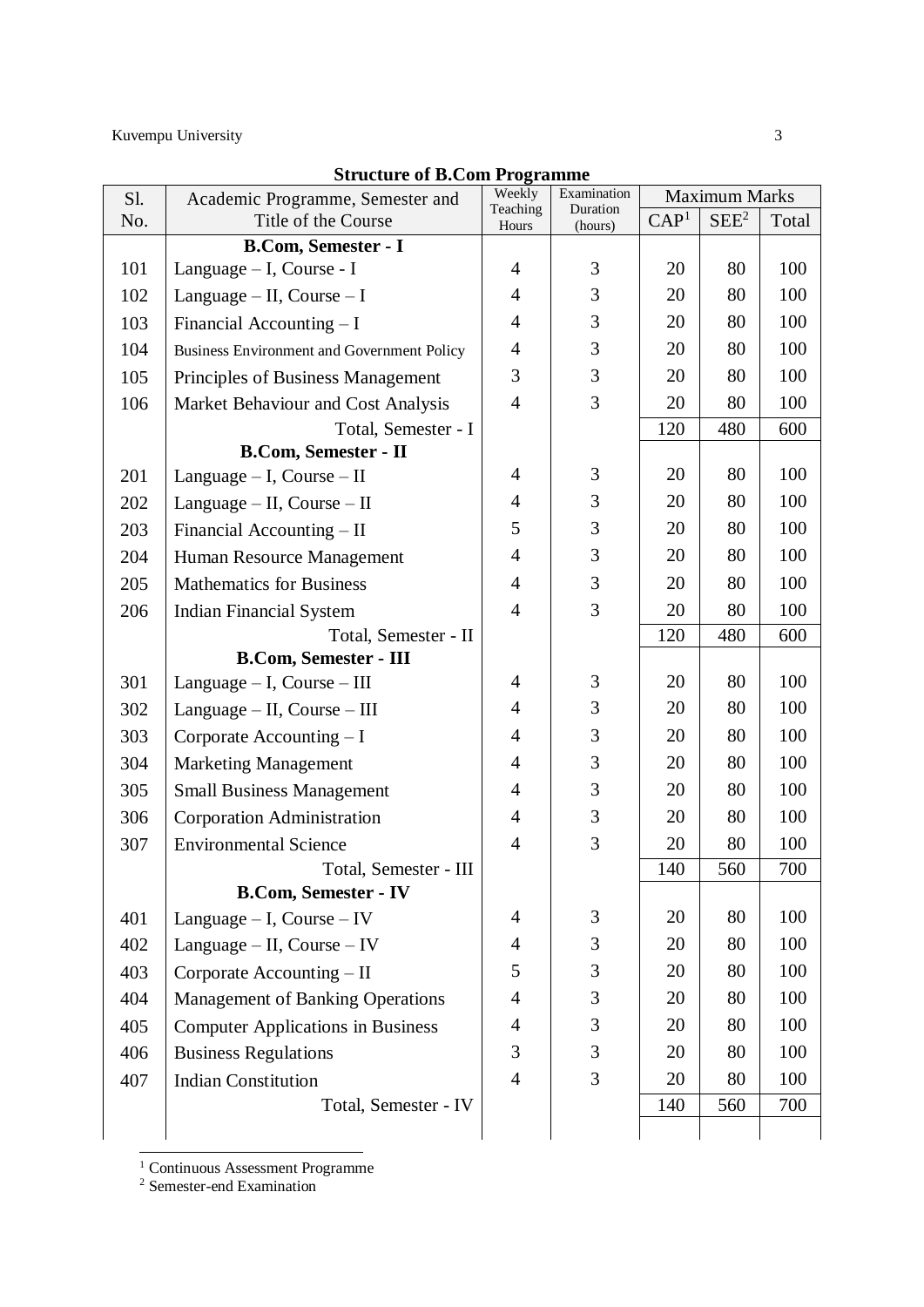|     | <b>B.Com, Semester - V</b>                         |                |                |     |       |       |
|-----|----------------------------------------------------|----------------|----------------|-----|-------|-------|
| 501 | <b>Financial Management</b>                        | $\overline{4}$ | 3              | 20  | 80    | 100   |
| 502 | Income $Tax - I$                                   | $\overline{4}$ | 3              | 20  | 80    | 100   |
| 503 | <b>Business Statistics - I</b>                     | $\overline{4}$ | 3              | 20  | 80    | 100   |
| 504 | <b>Cost Accounting</b>                             | $\overline{4}$ | 3              | 20  | 80    | 100   |
| 505 | <b>Advanced Accounts</b>                           | $\overline{4}$ | 3              | 20  | 80    | 100   |
| 506 | Goods and Services Tax                             | $\overline{4}$ | 3              | 20  | 80    | 100   |
| 507 | Specialization Stream, Course - I                  | $\overline{4}$ | $\overline{3}$ | 20  | 80    | 100   |
| 508 | Logical and Analytical Reasoning                   | $\overline{2}$ | $1\frac{1}{2}$ | 10  | 40    | 50    |
|     | Total, Semester - V                                |                |                | 150 | 600   | 750   |
|     | <b>B.Com, Semester - VI</b>                        |                |                |     |       |       |
| 601 | <b>International Financial Reporting Standards</b> | $\overline{4}$ | 3              | 20  | 80    | 100   |
| 602 | Income $\text{Tax} - \text{II}$                    | $\overline{4}$ | 3              | 20  | 80    | 100   |
| 603 | <b>Business Statistics - II</b>                    | $\overline{4}$ | 3              | 20  | 80    | 100   |
| 604 | Cost Accounting – Methods and Techniques           | $\overline{4}$ | 3              | 20  | 80    | 100   |
| 605 | <b>Management Accounting</b>                       | 5              | 3              | 20  | 80    | 100   |
| 606 | Principles and Practice of Auditing                | 3              | 3              | 20  | 80    | 100   |
| 607 | Specialization Stream, Course – II                 | $\overline{4}$ | 3              | 20  | 80    | 100   |
| 608 | Soft Skills                                        | $\overline{2}$ | $1\frac{1}{2}$ | 10  | 40    | 50    |
|     | Total, Semester - VI                               |                |                | 150 | 600   | 750   |
|     | <b>Grand Total</b>                                 |                |                | 820 | 3,280 | 4,100 |

#### **Specialization Stream – A: Finance Stream**

| 507A |  |  | <b>Advanced Financial Management</b> |
|------|--|--|--------------------------------------|
|------|--|--|--------------------------------------|

607A Security Analysis and Portfolio Management

#### **Specialization Stream – B: Marketing Stream**

- 507B Product and Sales Management
- 607B Retail Management

#### **Specialization Stream – C: Banking and Insurance Stream**

- 507C Advanced Bank Management
- 607C Life and General Insurance

# **Specialization Stream – D: E-Commerce Stream**

- 507D E-Commerce 1
- 607D E-Commerce 2

# **Specialization Stream – E: Quantitative Techniques Stream**

507E Quantitative Techniques – 1

#### 607E Quantitative Techniques – 2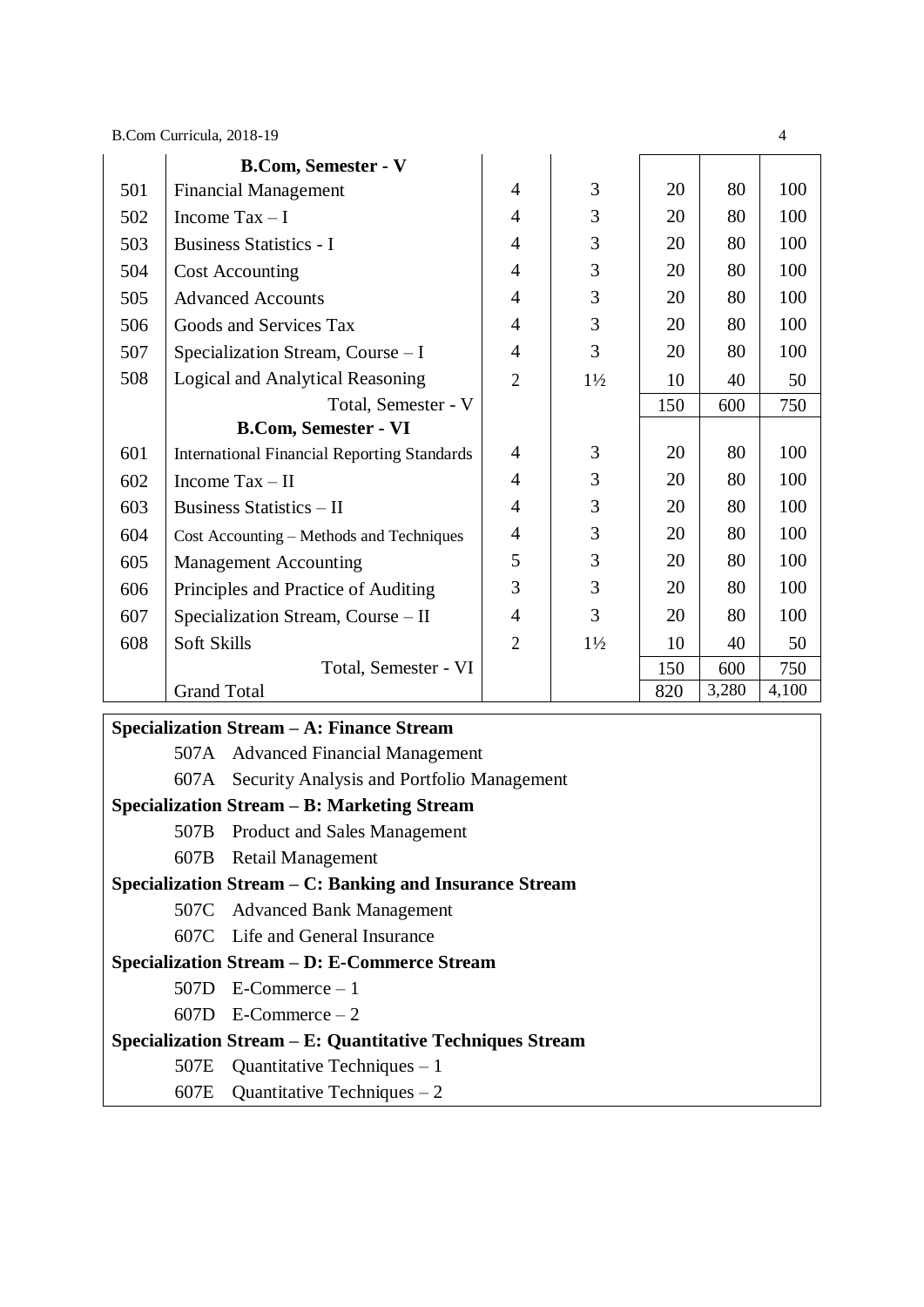# **B.Com, Semester – I**

# **Course – 103: Financial Accounting – I**

Course Objective: To acquaint students with the accounting concepts, conventions, accounting process and preparation of Financial Statements

Pedagogy: Combination of lectures, assignments and group discussions

Weekly Teaching Hours: 4 Maximum Marks: 100 Examination Duration: 3 hours **Unit Course Inputs**

- I. **Introduction to Financial Accounting** (6 hours): Introduction Meaning and Definition; Objectives of Accounting; Functions of Accounting; Accounting Concepts and Accounting Conventions.
- II. **Final Accounts of Sole Trading Concerns** (12 hours): Financial Statements Preparation of Manufacturing Accounts; Profit and Loss Account, and Balance Sheet with respect to current market conditions.
- III. **Consignment Accounts** (16 hours): Introduction, Meaning Consignor, Consignee; Goods Invoiced at Cost Price, Goods Invoiced at Selling Price, Normal Loss, Abnormal Loss, Valuation of Stock, Stock Reserve, Journal Entries, Ledger Accounts in the Books of Consignor and Consignee.
- IV. **Accounting for Joint Ventures** (15 hours): Introduction, Meaning, Objectives, Distinction between Joint Venture and Consignment; Distinction between Joint Venture and Partnership; Maintenance of Accounts – when separate set of Books are maintained, and when separate set of Books are not maintained with Joint Bank Account and Problems.
- V. **Final Accounts of Non-profit Organizations** (15 hours**):** Meaning of Non-profit Organization, Need for maintaining Accounts, Financial Statements of Non-profit Organizations, Receipts and Payments Account, Income and Expenditure Account, and Balance Sheet. Capital and Revenue Items – Treatment of special Items, Preparation of Income and Expenditure Account, and Balance Sheet from Receipts and Payments Account and Problems.

#### **Skill Development Activities**:

- (1) Draft the specimen of various Subsidiary Books
- (2) Collect a Trial Balance from a Sole Trader and prepare Final Accounts
- (3) repare Proforma Invoice and Account Sales
- (4) Prepare Joint Venture Account with imaginary figures when joint bank account is maintained
- (5) Collect Receipts and Payment Account of a Non-trading Concern and prepare a note on the contents

- (1) J Madegowda and Dr Giridhar, K V, Financial Accounting (Volume I), Himalaya Publishing House, Mumbai
- (2) Dr. B. Mariyappa, Anil Kumar Advanced Financial Accounting, HPH
- (3) Arulanandam & Raman; Advanced Accountancy, HPH
- (4) Dr. Alice Mani: Advanced Financial Accounting, SBH.
- (5) Dr. S.N. Maheswari, Financial Accounting, Vikas Publication
- (6) S P Jain and K. L. Narang, Financial Accounting, Kalyani Publication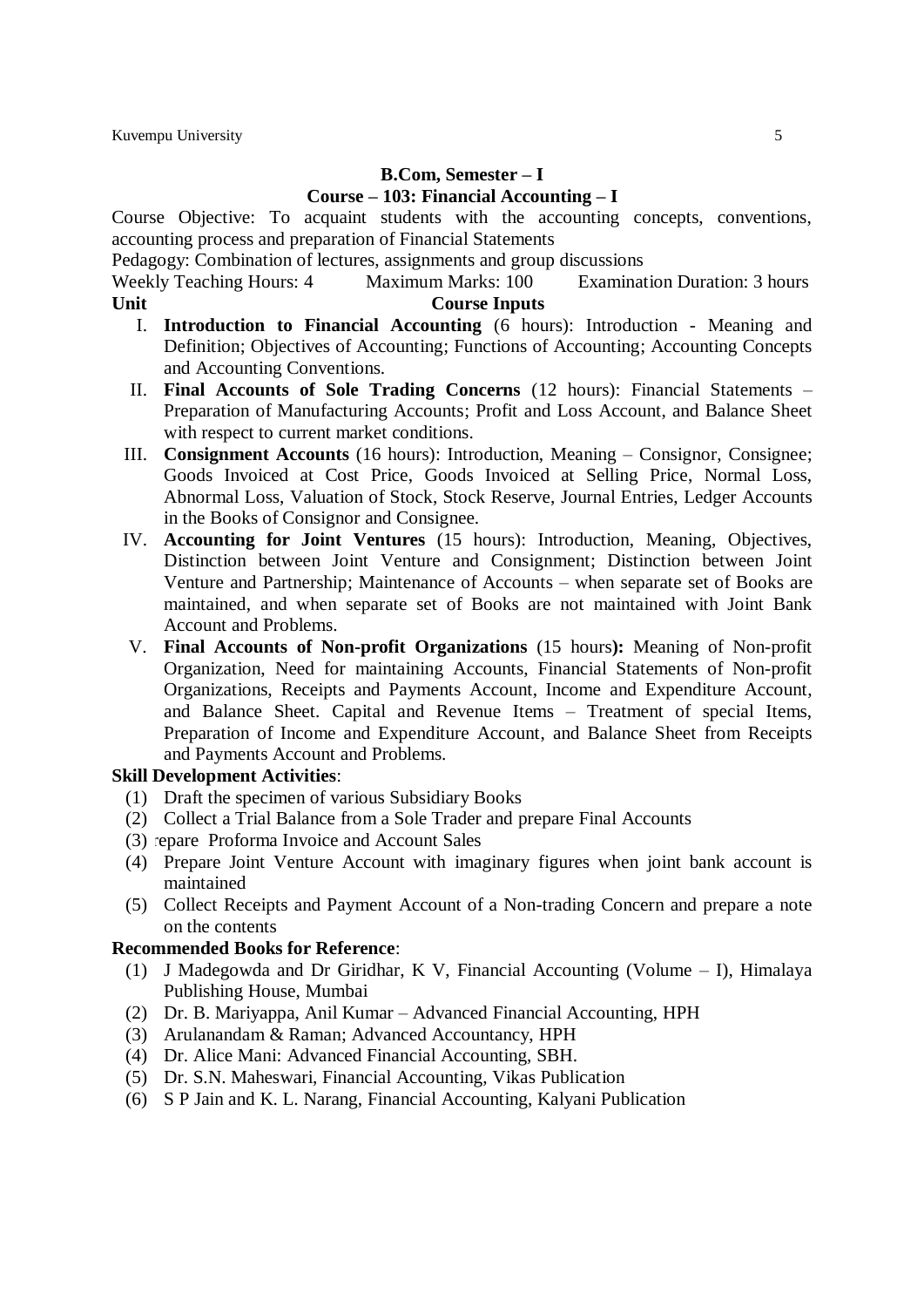# **B.Com, Semester – I**

# **Course – 104: Business Environment and Government Policy**

Course Objective: To acquaint students with the business environment and government policy

Pedagogy: Combination of lectures, assignments and group discussions

Weekly Teaching Hours: 4 Maximum Marks: 100 Examination Duration: 3 hours **Unit Course Inputs**

- I. **Introduction to Business Environment** (14 hours): Meaning, Objectives of Business, Features of Business, Business Environment, Internal and External Environment - Economic Environment, Social Environment, Cultural Environment, Demographic Environment, Legal Environment, Technological Environment, and Emerging Scenario and Business Policy.
- II. **Business Ethic** (13 hours): Principles of Business Ethics, Unethical Practices and Good Ethics of Business; Social Responsibility of Business, Doctrine of Social Responsibility, Rational of Social Responsibility and Unfair Trade Practices.
- III. **Technology in Business** (12 hours): Introduction, Need and Importance, Technological Factors influencing Business, Benefits and Limitations of Modern Technology to Business.
- IV. **Business and Government** (12 hours): Introduction, Government Intervention and Economic Growth, Regulatory Growth, Promotional Growth, Inter Personal Growth and Planning Growth.
- V. **Business Policy** (13 hours): Importance of Business Policy, Essentials of Business Policy, Classifications of Business Policy, Production Policy, Personal Policy, Financial Policy and Marketing Policy.

# **Skill Development Activities**:

- (1) Draw a Business Tree
- (2) Prepare a Partnership Deed
- (3) Prepare Memorandum and Articles of Association of any company
- (4) Discuss the impact of globalization on Indian Business and Industry
- (5) State the impact of technology on Indian Business

# **Recommended Books for Reference**:

- (1) Dr. Aswathappa Essentials of Business, Himalaya Publishing House
- (2) Francis Cherunilam; Economic Environment Business, Prentice Hall of India
- (3) P. Subba Rao, International Business, HPH
- (4) Amarchand, Business and Government
- (5) Vivek Mittall, Business Environment
- (6) Raj Agarwal, Business Environment

#### **B.Com, Semester – I**

#### **Course – 105: Principles of Business Management**

Course Objective: To acquaint students with the principles of managing of business concerns Pedagogy: Combination of lectures, assignments and group discussions

Weekly Teaching Hours: 4 Maximum Marks: 100 Examination Duration: 3 hours **Unit Course Inputs**

I. **Nature and Functions of Management** (14 hours): Meaning and Definition, Functions and Scope of Management, Levels of Management, Management *vs* Administration; Scientific Management, Evolution of Management Thought, Contributions of F W Taylor, Henry Fayol, Elton Mayo, and C.K Prahlad; and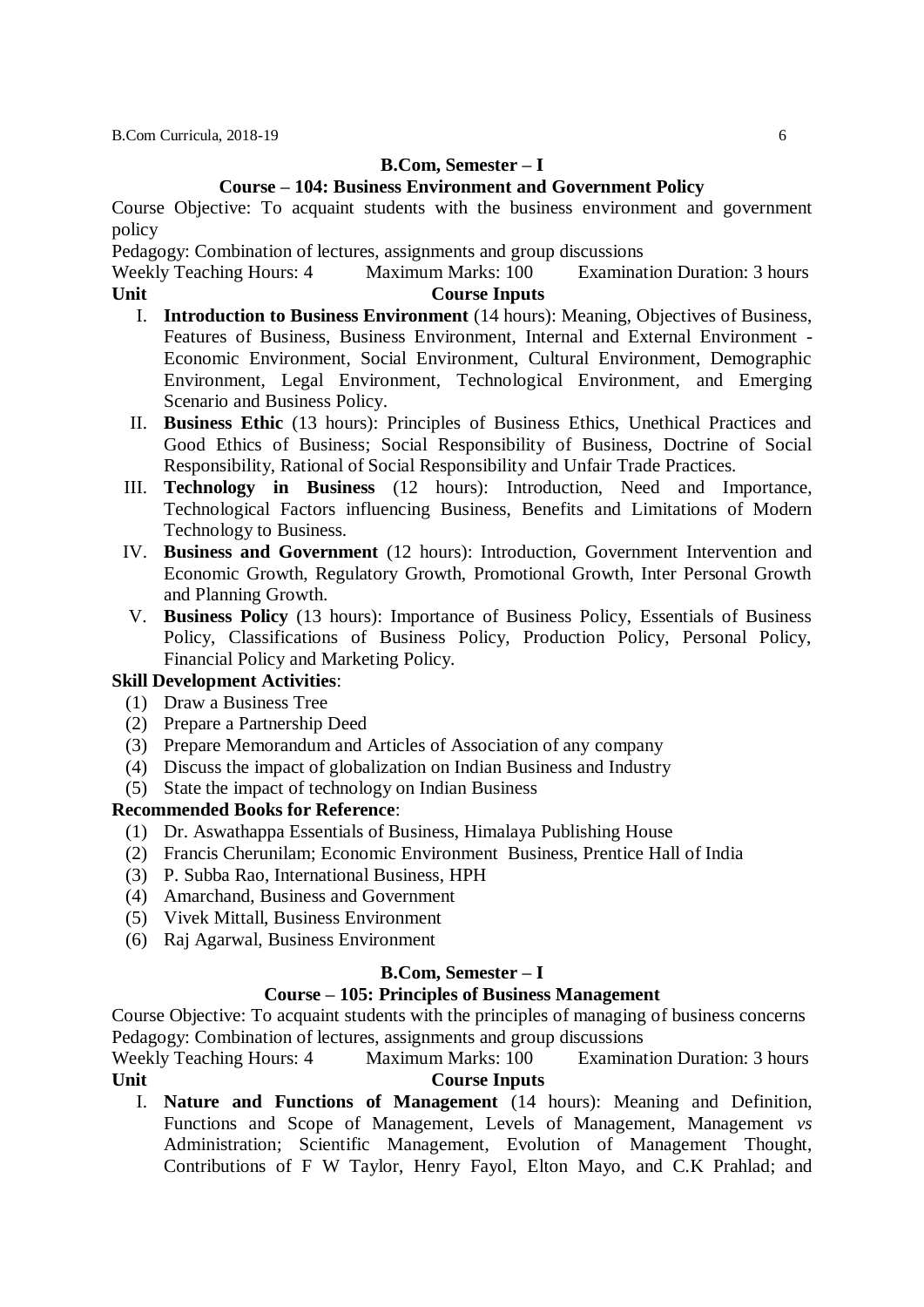Management as Science, Art and Profession.

- II. **Planning and Decision Making** (14 hours): Nature and Importance of Planning, Types, Steps involved in Planning, Planning Premises, Planning Process. Decision Making - Meaning, Role, Steps involved in Decision Making Process, Significance of Decision Making, and Guidelines for effective Decision Making.
- III. **Organizing** (16 hours): Nature, Principles, Types, Structure of Organization, Line and Staff Organization, Formal *vs* Informal Organization, Delegation of Authority, Principles of Delegation, Barriers to effective Delegation, Guidelines for Making effective Delegation, Span of Control, Authority and Responsibility, Authority *vs* Power, and Forms of Organization Structure.
- IV. **Directing, Motivation and Control** (10 hours): Meaning, Nature, Significance and Techniques of Directing: Motivation - Meaning and Importance; Control - Meaning, Steps in Control, Features of effective Control System, Controlling Tools and Techniques, and Essentials of Effective Control.
- V. **Leadership and Modern Management Techniques** (10 hours): Meaning of Leadership, Leadership Styles and Importance of Leadership: Modern Management Techniques - MBO, MBE, TQM, ISO, Stress Management (only meaning of modern management techniques).

#### **Skill Development Activities**:

- (1) Draft an Organization Chart
- (2) Narrate the steps in Selection Process
- $(3)$  ist out F W Taylor's Principles of Management
- (4) Narrate the steps in effective Control System
- (5) Mention the features of Modern Management Techniques

#### **Recommended Books for Reference**:

- (1) Principles of Management, Koontz and O'Donnell
- (2) Business Management, Gupta C B, Sultan Chand
- (3) Principles and Practice of Management, Prasad L M, Sultan Chand
- (4) Management, Stoner A F and Freeman R.E, Prentice Hall
- (5) Professional Management, Theo Haimann
- (6) Management Concepts and Practice, B P Singh and T N Chhabbra

# **B.Com, Semester – I**

# **Course – 106: Market Behaviour and Cost Analysis**

Course Objective: To acquaint students with the different dimensions of market behaviour and role of cost analysis in decision making

Pedagogy: Combination of lectures, assignments and group discussions

- I. **Firms and Decisions** (14 hours**)**: Firms Meaning and Goals, Profit Maximization *vs* Wealth Maximization Dynamics, Decision Making – Features, Process, Strategy, Tactical and Operational Decisions, Game Theory, and Problems.
- II. **Market Forces** (12 hours): Demand Meaning, Law of Demand, Nature of Elasticity of Demand, Determinants of Elasticity of Demand, Derived Demand Relations. Demand Forecasting - Meaning and Methods (Problems on Trend Projection by Method Least Squares); Supply - Law of Supply, and Determinants of Supply.
- III. **Production and Cost Analysis** (16 hours): Production Function Concept and Importance, Cost Analysis - Meaning of Short-run and Long-run Costs, Fixed and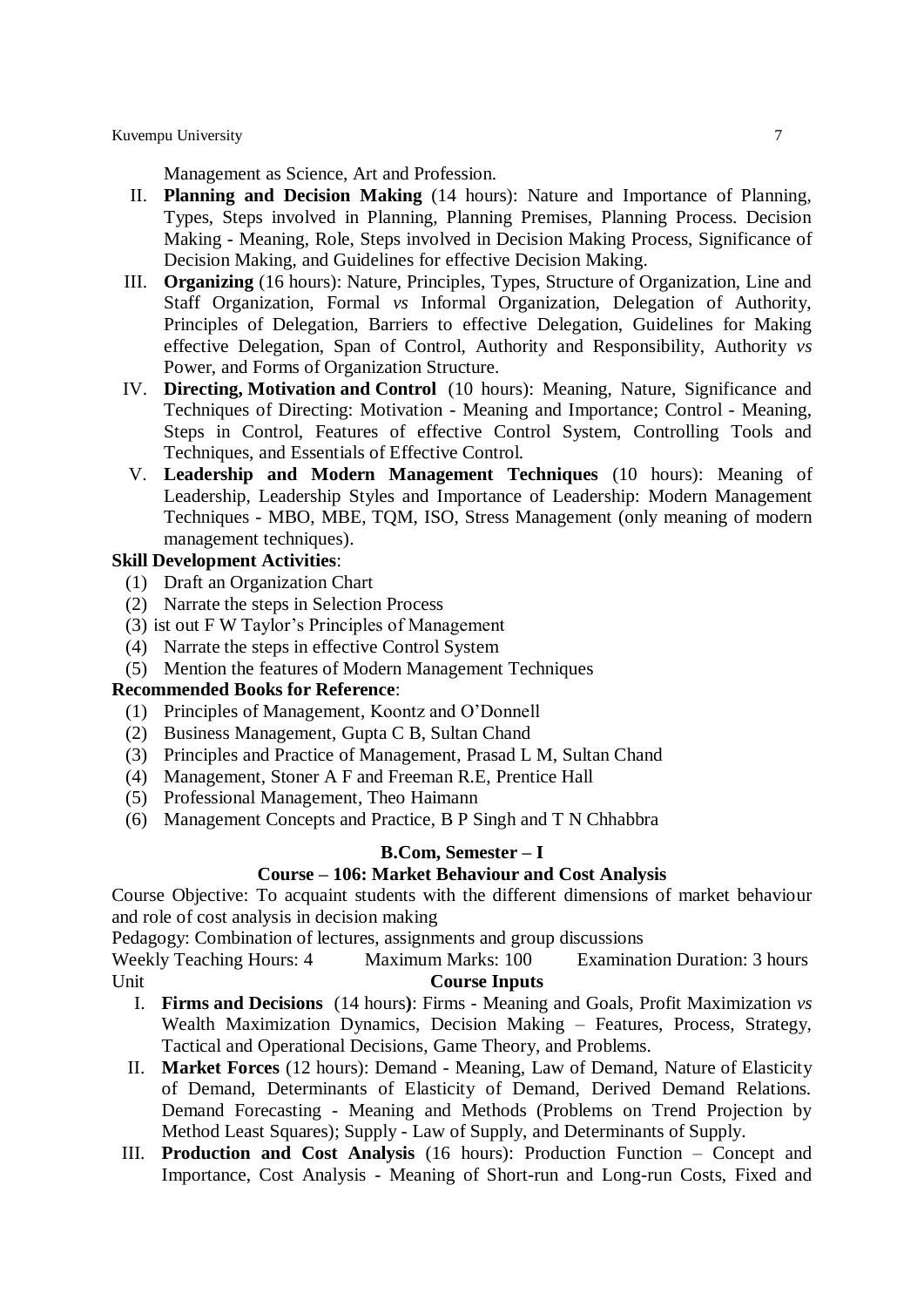Variable Costs, Explicit and Implicit Costs, Opportunity Cost and Incremental Costs (concepts only). Total Cost, Average Cost and Marginal Cost Behavior in Short-run and Long-run (including problems). CVP Analysis – Assumptions, Uses, P/V Ratio, BEP, BE Chart, Margin of Safety and Problems.

- IV. **Pricing Practices and Strategies** (12 hours): Price Pricing, Pricing Policy, Objectives and Determinants of Pricing Policy, Pricing Methods - Marginal Cost Pricing, Target Rate Pricing, Product Line Pricing, Administered Pricing, Competitive Bidding, Dual Pricing, Transfer Pricing; Price Discrimination - Requirements, Types and Dumping Strategies; Pricing over Product Life Cycle - Skimmed Pricing, Penetration Pricing, Product Line Pricing and Price Leadership; Linear Programming Problems – Problems on Profit Maximization and Cost Minimization using Graphic Method with two Variables.
- V. **Location of a Firm** (10 hours): Locating the Firm, Basic Principles, Selecting an Industrial Location, Primary and Secondary Factors; Sources of Capital, Internal and External Sources; Risk and Uncertainty – Concepts, and Investment Decisions under Uncertainty (Models).

#### **Skill Development Activities**:

- (1) A case study on decision making under market uncertainties
- (2) A practical example with graphical presentation of Elasticity of Demand
- (3) Construct a table with imaginary figures showing the relationship of Fixed Cost, Variable Cost, Total Cost, Average Fixed Cost, Average Variable Cost, Average Cost and Marginal Cost.
- (4) Practical analysis of product life cycle of a product
- (5) List out factors to be considered for location of a new firm

#### **Recommended Books for Reference**:

- (1) Dr. B. Mariyappa: Market Behaviour and Cost Analysis, Himalaya Publishing House, New Delhi
- (2) P L Mehta: Managerial Economics, Sultan Chand & Sons, New Delhi
- (3) D. M. Mithani: Managerial Economics, Himalaya Publishing House, New Delhi
- (4) R. L Varshney and K.L Maheshewari: Managerial Economics, Sultan Chand & Sons, New Delhi
- (5) H. L Ahuja: Business Economics, S. Chand & Company Ltd., New Delhi
- (6) Reddy and Appananiah: Economics for Business
- (7) K. M. Pandey and others: Economics for Managerial Decisions
- (8) K P M Sundaram: Micro Economics, Sultan Chand & Sons, New Delhi
- (9) M L Jhingan & J K Stephen: Managerial Economics, Vrinda Publishing (P) Ltd, Delhi.
- (10) Manoj Kumar Mishra: Managerial Economics, Voyu Education of India, New Delhi

# **B.Com, Semester – II**

#### **Course – 203: Financial Accounting – II**

Course Objective: To acquaint students with the different accounting practices in the company

Pedagogy: combination of lectures, assignments and group discussions

Weekly Teaching Hours: 4 Maximum Marks: 100 Examination Duration: 3 hours Unit **Course Inputs** 

I. **Hire Purchase System** (16 hours): Meaning of Hire Purchase and Installment Purchase System; Differences between Hire Purchase and Installment Purchase, Important Definitions – Hire Purchase Agreement, Hire Purchase Price, Cash Price,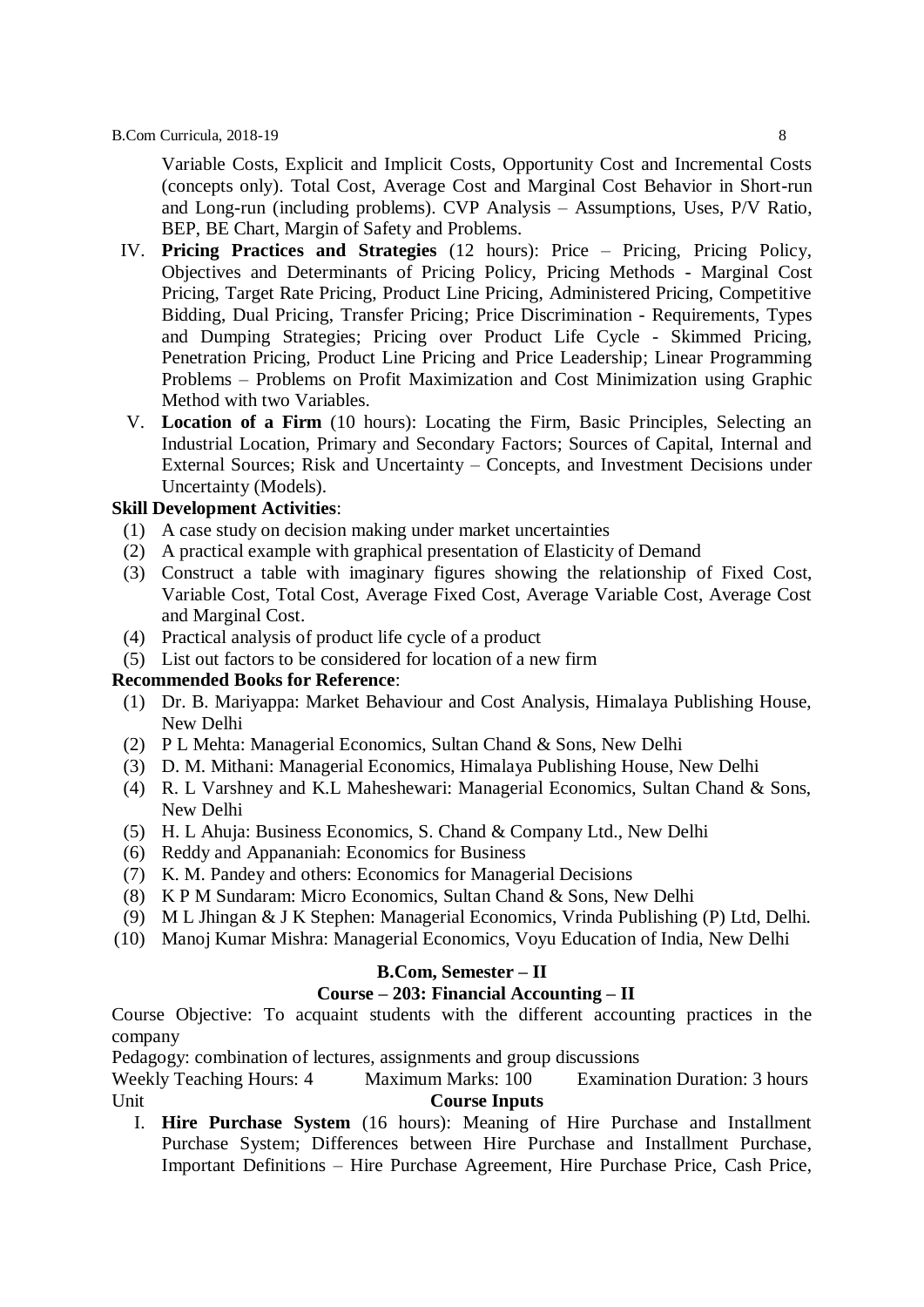Hire Purchase Charges, Net Hire Purchase Price, Net Cash Price; Calculation of Interest, Calculation of Cash Price; and Journal Entries and Ledger Accounts in the books of Hire Purchaser and Hire vendor (Asset Accrual Method only).

- II. **Departmental Accounts** (8 hours): Meaning, Objectives, Basis of Allocation of Expenses, Trading and Profit and Loss Account in Columnar Form and Balance Sheet.
- III. **Branch Accounts** (14 hours): Introduction, Meaning, Objectives, Types of Branches Dependent Branches, Features; Supply of Goods at Cost Price and Invoice Price; Branch Account in the books of Head Office, Debtors System only and Problems.
- IV. **Fire Insurance Claims** (10 hours): Introduction, Need, Steps for ascertaining Fire Insurance Claim, Treatment of Salvage, Average Clause, Treatment of Abnormal Items, Computation of Fire Insurance Claims and Problems on Loss of Stock.
- V. **Royalty Accounts** (16 hours): Meaning and Definition, Technical Terms Royalty, Landlord, Tenant, Minimum Rent, Short Workings, Recoupment of Short Working, Recoupment within the life of the Lease, Treatment of Strike and Stoppage of Work, Accounting Treatment in the books of Lessee and Lessor, and Journal Entries and Ledger Accounts including Minimum Rent Account.

#### **Skill Development Activities**:

- (1) Collect Hire Purchase Agreement analyze and prepare a note on the same
- (2) List out the basis of apportionment of common expenses
- (3) Collect transactions relating to any branch and prepare a Branch Account
- (4) Prepare a Claim Statement with imaginary figures to submit to insurance company
- (5) Collect Royalty Agreement with regard to any suitable situation analyze and prepare a note on the same

#### **Recommended Books for Reference**:

- (1) J Madegowda and Dr Giridhar, K V, Advanced Financial Accounting (Volume II), Himalaya Publishing House, Mumbai
- (2) Dr. B. Mariyappa, Advanced Financial Accounting, HPH
- (3) Arulanandam and Raman, Financial Accounting I, HPH
- (4) Dr. S. N. Maheswari: Financial Accounting, Vikas Publications
- (5) S P Jain and K. L. Narang, Financial Accounting I, Kalyani Publishers
- (6) Radhaswamy and R. L. Gupta, Advanced Accounting , Sultan Chand
- (7) Soundarrajan and K. Venkataramana, Financial Accounting, SHBP

# **B.Com, Semester – II**

#### **Course – 204: Human Resource Management**

Course Objective: To acquaint students with different dimensions of HRM in the organizations

Pedagogy: Combination of lectures, assignments and group discussions

- I. **Introduction to Human Resource Management** (12 hours): Meaning and Definition of HRM, Evolution of HRM in India, Scope, Objectives, Concepts, Functions and its Strategic Role, and Recent trends in HRM and HRD.
- II. **Employment and Development** (12 hours): Human Resource Planning, Job Analysis and Job Design, and Recruitment and Selection Process including E–Recruitment and Selection.
- III. **Executive Development** (14 hours): Meaning of Training, Need for Training, Importance, Steps in Training Programme, Methods of Training. Performance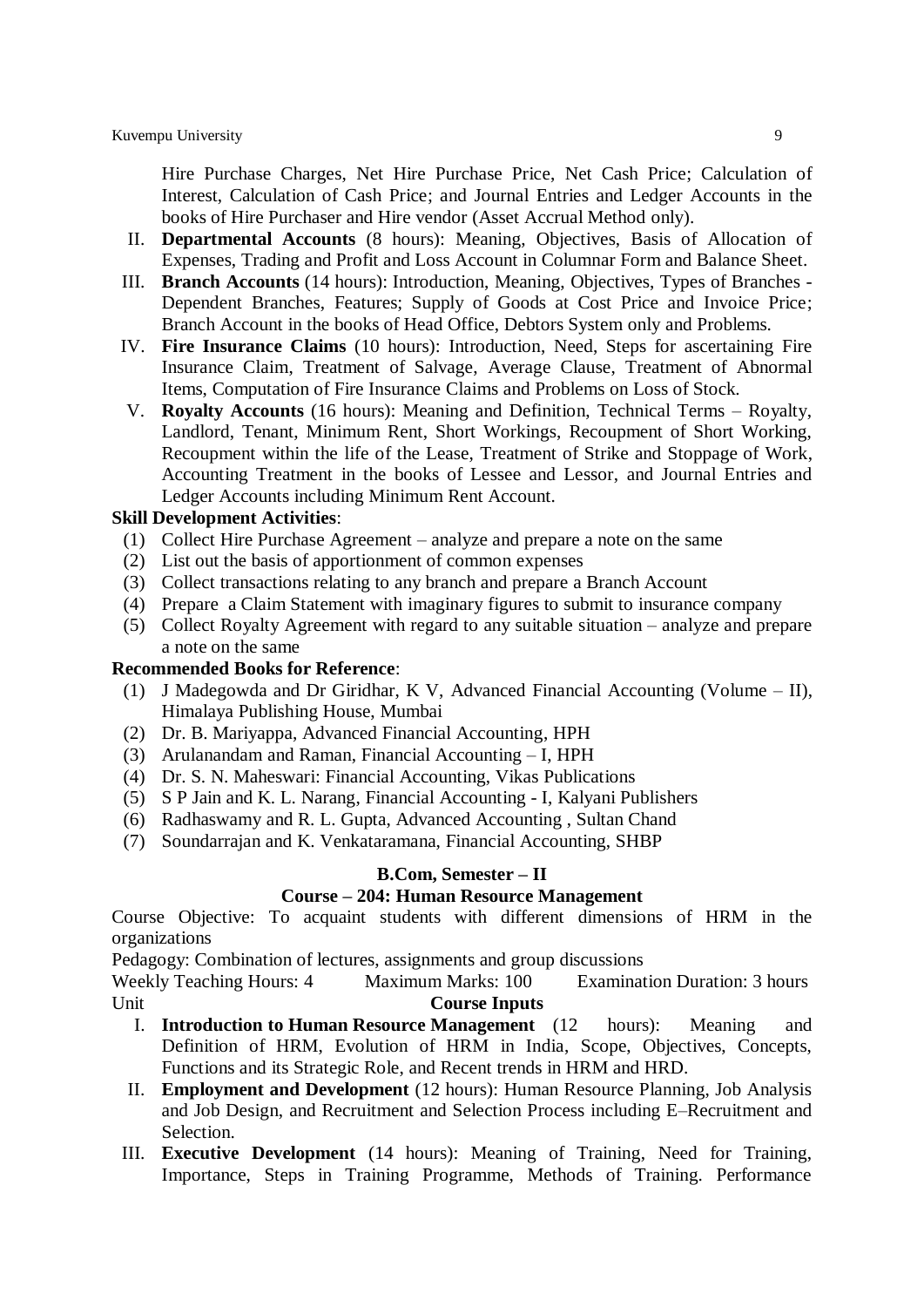Appraisal – Terminology Used, Evaluation Process, Methods and Problems.

- IV. **Compensation Management** (14 hours): Meaning, Nature and Purpose, Wage Levels and Structures, Wage Determination Process, Theory of Wages, Principles and Factors influencing Wage and Salary Structure and Administration, Rewards and Incentives.
- V. **Human Relations** (12 hours): Meaning, Importance, Objectives, Motivation Theories, Employee Morale, Communication, Leadership, Employee Welfare, Health and Safety, Maintenance of HR Data Base, Challenges and Opportunities in Globalized Era, and Outsourcing of HR Functions.

# **Skill Development Activities**:

- (1) Draft an advertisement for recruitment of candidates for an organization
- (2) Prepare a report for training procedure followed in an organization of your choice
- (3) Draft a format of performance appraisal of an employee
- (4) List out wage and salary structure of any five companies
- (5) Write a model of pay roll accounting of a company of your choice
- (6) List out the measures provided under Labour Act for employee welfare, health and safety

# **Recommended Books for Reference**:

- (1) Dr. K. Ashwathappa, Human Resource Management HPH
- (2) Dr. Appanaiah, Human Resource Management, HPH
- (3) Rao and T.V. Verma, Human Resource Development
- (4) Jean Marleen, Performance Oriented Human Resource Development
- (5) Lalitha Balakrishna and Others, Human Resource Development

# **B.Com, Semester – II**

# **Course – 205: Mathematics for Business**

Course Objective: To acquaint students with the application of mathematical techniques in modern business

Pedagogy: Combination of lectures, assignments and group discussions

- I. **Theory of Indices** (6 hours): Introduction, Meaning of Index, Basic Laws of Indices (statement only), Definition of Zero Index, Fractional Index and Negative Index and Problems on Simplification.
- II. Progressions (8 hours): Arithmetic Progression, Finding the n<sup>th</sup> Term of AP and Sum to n<sup>th</sup> Term of AP; Insertion of Arithmetic Mean; Geometric Progression – Finding the n<sup>th</sup> Term of GP and Sum to n<sup>th</sup> Term GP and Insertion of Geometric Mean.
- III. **Mathematics of Finance, Ratios, Proportions and Variations** (14 hours): Simple Interest, Problems on Simple Interest, Compound Interest, Annuities, Present and Future Value of Annuity, Discounting Bills of Exchange (Present Worth, Future Face Value, Trade Discount and Banker Discount, Bankers Gain and Amount Receivable); Equality of Ratios; Proportions – Fourth Proportional – Third Proportional and Mean Proportional – Continued Proportion, Direct and Inverse Proportions, Problems; Variations - Problems on Speed, Time and Work Completion.
- IV. **Theory of Sets** (10 hours): Meaning, Elements of a Set, Methods of Describing a Set, Types of Sets and Operations, Demargan's Laws Venn Diagram and their Application to Theory of Sets.
- V. **Theory of Equations** (14 hours): Simple Linear Equations, Simultaneous Linear Equation (Elimination, Substitution and Cross Multiplication Methods only),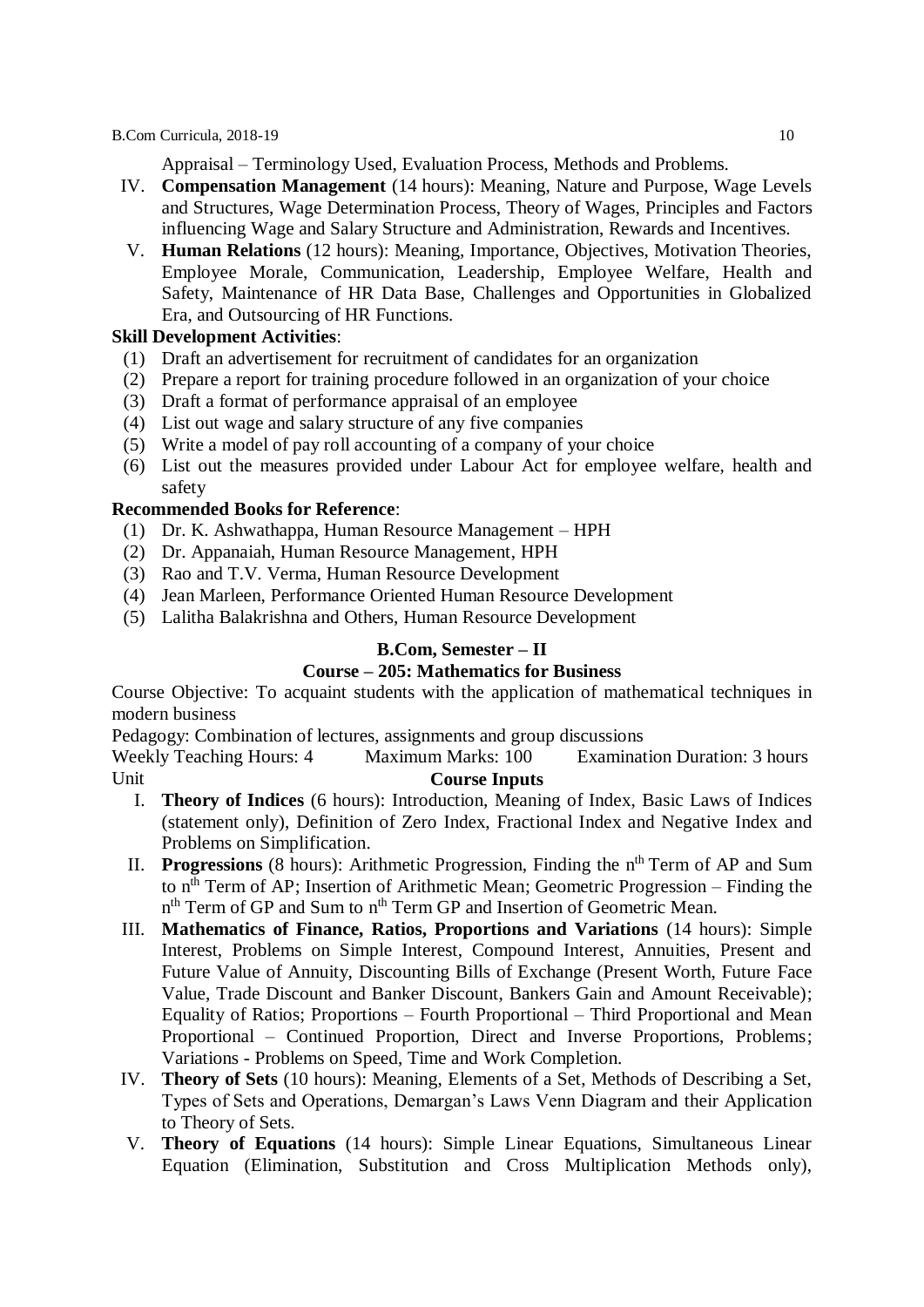Quadratic Equation, Pure Quadratic, General Form of Quadratic Equations, Factorization and Sridharacharya's Methods and Problems.

VI. **Matrices and Determinants** (12 hours): Meaning of Matrix, Types of Matrices, Operations of Addition, Subtraction and Multiplication of Matrices, Problems, Transpose of A Matrix, Determinants of a Square Matrix, Minor of an Element, Co– Factor of an Element, Ad Joint of a Square Matrix, Singular and Non–singular of a Square Matrix, Inverse of a Square Matrix. Solutions of System of Linear Equations in two Variables using Cramer's Rule and Problems.

#### **Skill Development Activities**:

- (1) Collect details from your nearest trading concern regarding normal discount and prepare a note on the same
- (2) Collect information from a financial company or firm regarding rate of interest charged on advances and deposits and how the bills are discounted by the business firms and bands - prepare a note on the same
- (3) Develop an amortization table for loan amount EMI Calculation
- (4) Secondary Overhead Distribution Summary using Simultaneous Equations Method
- (5) Preparation of Bank Statement
- (6) Application of Matrix in business problems

# **Recommended Books for Reference**:

- (1) Dr. Sancheti & Kapoor: Business Mathematics and Statistics, Sultan Chand
- (2) Zamarudeen: Business Mathematics, Vikas
- (3) R.S Bhardwaj :Mathematics for Economics & Business
- (4) Madappa, Mahadi Hassan, M. Iqbal Taiyab, Business Mathematics
- (5) G.R. Veena and Seema, Business Mathematics and Statistics, I. K. Intl Publishers

#### **B.Com, Semester – II**

#### **Course – 206: Indian Financial System**

Course Objective: To acquaint students with the requisite knowledge about present Indian Financial System

Pedagogy: Combination of lectures, assignments and group discussions

- I. **Introduction to Financial System** (12 hours): Meaning, Role and Classification of Financial System, Organizational Structure of Indian Financial System, Major Components - Financial Institutions, Intermediaries and Financial Instruments.
- II. **Financial Markets in India** (16 hours): Capital Market, Role and Importance, Development Initiatives and Reforms – Narasimham Committee Reports 1991 and 1998; Primary Market - Meaning, Instruments, Players and Problems; Secondary Market – Meaning, Function; Stock Exchange, Listing of Securities and Benefits, Types of Securities, Types of Dealings. Indian Stock Exchange (BSE, NSE, OTCET) Online Trading, and Demat Accounting.
- III. **Money Market and Regulatory Institutions** (12 hours): Meaning, Features, Organized and Unorganized Money Market Instruments – Treasury Bills, Certificate of Deposits, Commercial Papers, Call Money, Commercial Bills; Emerging Structure of Indian Money Market; Reserve Bank of India (RBI) - Objectives and Functions; Monitory Policy of RBI, SEBI and IRDI – Role and Functions.
- IV. **Co-operative Banking and Non-Banking Financial Institutions** (12 hours): Evaluation of Co-operative as Financial Institutions in India, Structure, Role and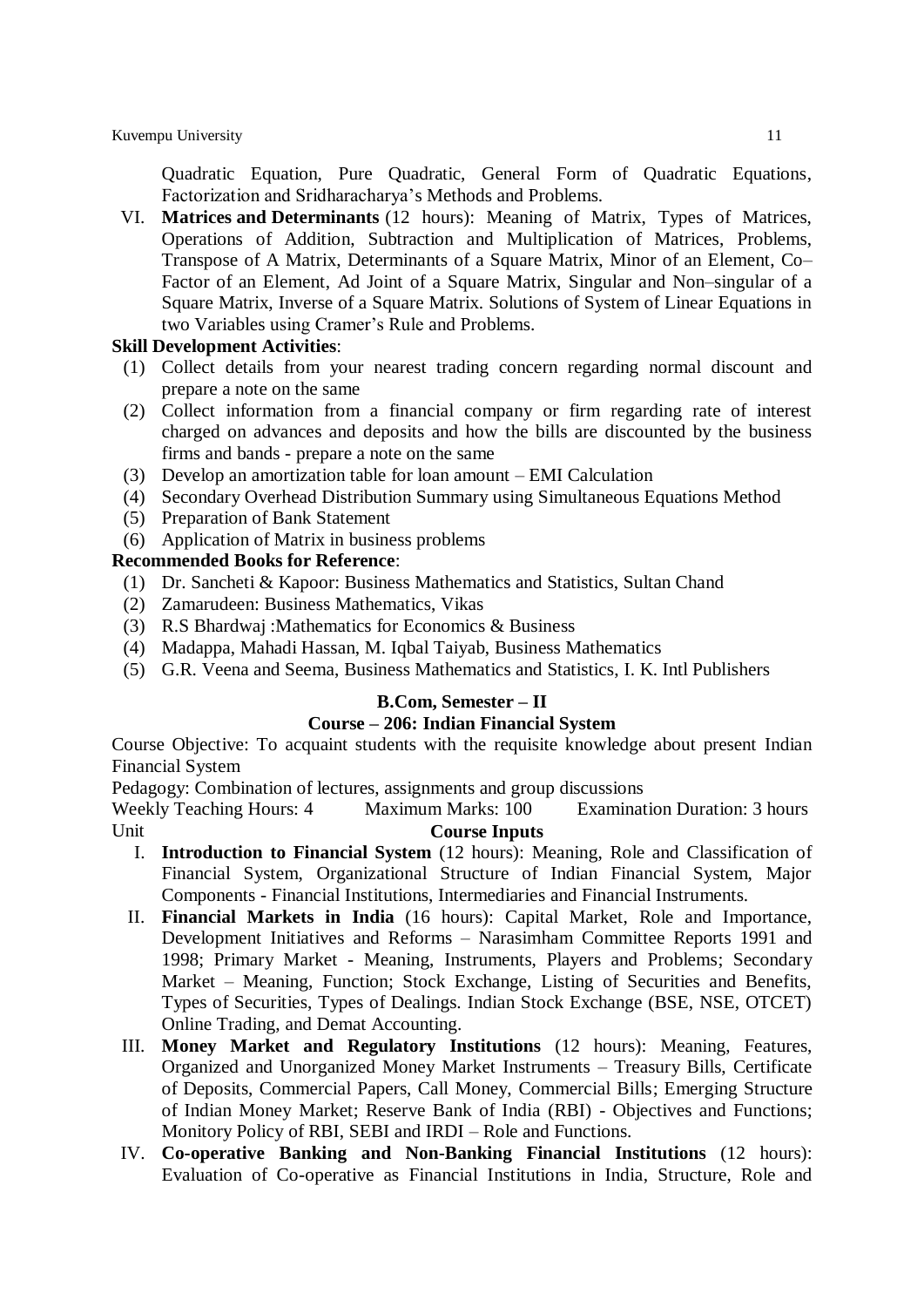Importance of Co-operative Banks, Agricultural and Non-agricultural Co-operative Banks, NBFIs – Importance, Role and Types of NBFIs In India, IDBI, ICICI, SFCs ,SIDCs, LIC And NABARD.

V. **Financial Services** (12 hours): Meaning, Importance of Financial Services, Insurance, Mutual Funds, Lease Finance, Merchant Banking, Venture Capital Financing, Factorizing, Credit Rating Agencies, Micro Finance and Self Help Groups, Financial Inclusion Programs in India.

# **Skill Development Activities**:

- (1) Draft a chart showing the financial services in the Indian Financial System
- (2) List the instrument traded in the financial markets
- (3) Collect and record the foreign exchange rates of different currencies
- (4) Collect the different schemes of mutual funds offered by various financial institutions
- (5) Make a list of institutions providing housing and vehicle finance in your area

# **Recommended Books for Reference**:

- (1) Principles of Bank Management by Vasantdesai, Himalaya Publishing House
- (2) Indian Financial System by Bhartiv, Pathak, Pearson Education
- (3) Financial Markets and Services, E. Gordon and K. Natarajan, Himalaya Publishing House
- (4) Indian Financial System, K Gupta, N. Garwal, Kalyani Publications.
- (5) The Indian Financial System Markets, Institutions, and Services, Pearson, New Delhi
- (6) Financial Institutions and Markets, Growth and Innovation, Bhole L. M: Tata McGraw-Hill, New Delhi

# **B.Com, Semester – III**

#### **Course – 303: Corporate Accounting – I**

Course Objective: To acquaint students with the procedure of preparing the accounts of corporate enterprises with the help of principles and regulations

Pedagogy: combination of lectures, assignments and group discussions

- I. **Profit Prior To Incorporation** (10 hours): Meaning, Calculation of Time Ratio, Sales Ratio and Weighted Ratio, Treatment of Capital and Revenue Expenditure, and Ascertainment of Pre-incorporation and Post-incorporation Profit by preparing Profit and Loss Account and Balance Sheet.
- II. **Valuation of Shares** (8 hours): Meaning, Need for Valuation of Shares, Factors affecting Valuation of Shares, Methods of Valuation - Intrinsic Value Method, Yield Method & Earning Capacity Method and Calculation of Fair Value of Shares.
- III. **Valuation of Goodwill** (8 hours): Meaning, Circumstances of Valuation of Goodwill, Factors influencing the Value of Goodwill, Methods of Valuation of Goodwill - Average Profit Method, Super Profit Method, Capitalization of Average Profit Method, Capitalization of Super Profit Method, and Annuity Method and Problems.
- IV. **Company Final Accounts** (20 hours): Statutory Provisions regarding preparation of Company Final Accounts, Treatment of Special Items – Tax Deducted at Source, Advance Payment of Tax, Provision for Tax, Depreciation, Interest on Debentures; Dividends – Rules regarding payment of Dividends, Transfer to Reserves; Preparation of Profit and Loss Account, and Balance Sheet in Vertical Form (as per Companies Act, 2013).
- V. **Underwriting of Shares and Debentures** (12 hours): Meaning, Underwriting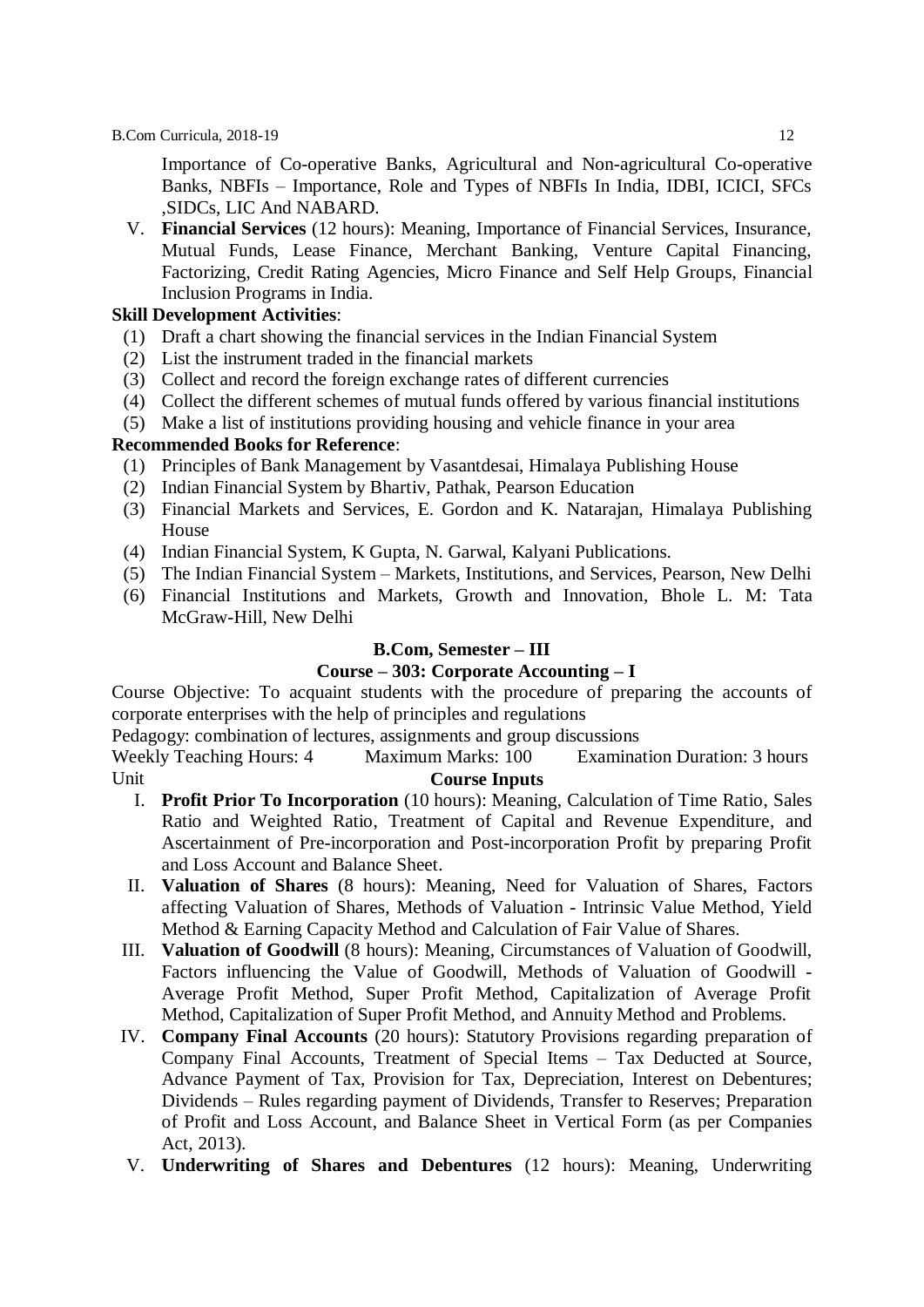Commission; Underwriter – Functions, Advantages of Underwriting, Types of Underwriting – Marked and Unmarked Applications; – Problems on Underwriting including Firm Underwriting.

VI. **Recent Trends in Company Accounts** (6 hours): Buy Back of Shares, Issue of Bonus Shares and Right Issue and Problems

#### **Skill Development Activities**:

- (1) Collect and fill the share application form of a limited company
- (2) Collect Prospectus of a company and identify its salient features, and prepare a note on the same
- (3) Collect annual report of a company and List out its assets and Liabilities
- (4) Collection of latest final accounts of a company and find out the intrinsic value of shares
- (5) Collect the annual reports of company and calculate the value of goodwill under different methods

# **Recommended Books for Reference**:

- (1) J Madegowda, Dr Giridhar, K V, and Inchara P M Gowda, Corporate Accounting (Financial Accounting, Volume – III), Himalaya Publishing House, Mumbai
- (2) Dr. B. Mariyappa, Corporate Accounting, HPH
- (3) Arulanandam & Raman, Corporate Accounting II
- (4) Dr. S. N. Maheswari, Financial Accounting
- (5) S. P. Jain and K. L. Narang, Corporate Accounting
- (6) S. Bhat- Corporate Accounting
- (7) S P Iyengar, Advanced Accountancy, Sultan Chand
- (8) R L Gupta, Advanced Accountancy
- (9) Shukla and Grewal, Financial Accounting

# **B.Com, Semester – III**

#### **Course – 304: Marketing Management**

Course Objective: To acquaint students with different dimensions of present day marketing management

Pedagogy: Combination of lectures, assignments and group discussions

- Weekly Teaching Hours: 4 Maximum Marks: 100 Examination Duration: 3 hours Unit **Course Inputs** 
	- I. **Introduction to Marketing** (10 hours): Meaning and Definition, Goals, Concepts of Marketing, Approaches to Marketing and Functions of Marketing.
	- II. **Marketing Environment** (Macro) (10 hours): Meaning, Demographic, Economic, Natural, Technological, Political, Legal, and Socio-Cultural Environment.
	- III. **Marketing Mix** (22 hours): Meaning, Elements, Product, Product Mix, Product Line, Product Lifecycle, Product Planning, New Product Development, Failure of new Product; Branding, Packing and Packaging; Pricing – Objectives, Factors influencing Pricing Policy and Methods of Pricing; Physical Distribution – Meaning, Factors affecting Channel Selection, Types of Marketing Channels; Promotion – Meaning and Significance of Promotion, Personal Selling and Advertising.
	- IV. **Market Segmentation and Consumer Behavior** (10 hours): Meaning and Definition, Bases of Market Segmentation, Requisites of Sound Market Segmentation; Consumer Behaviour – Factors influencing Consumer Behaviour and Buying Decision Process.
	- V. **Customer Relationship Management and Recent Trends in Marketing** (12 hours): Meaning and Definition, Role of CRM, Advantages and Disadvantages, Consumer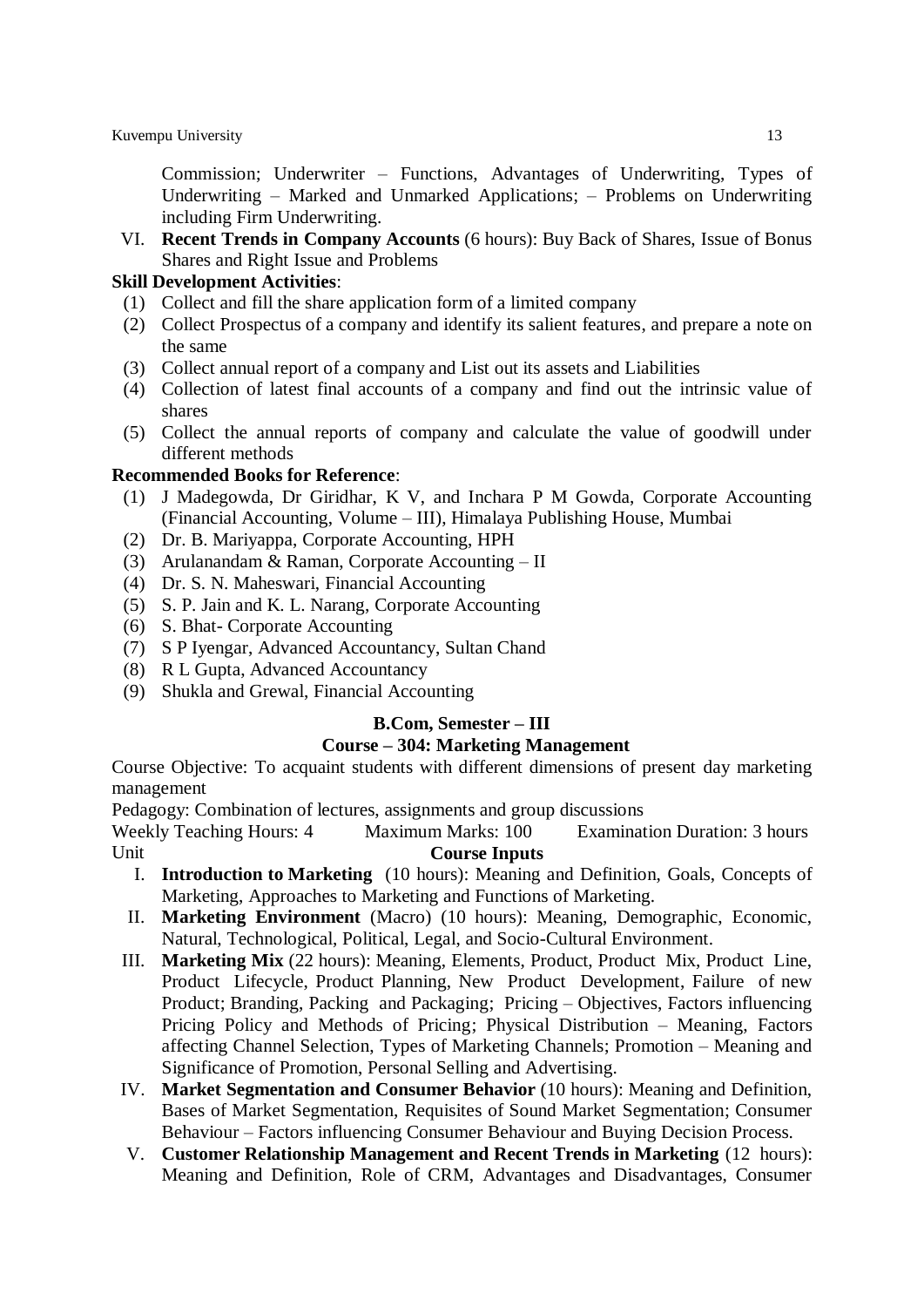Protection Act 1986 and Recent Trends in Marketing; e-Business –Tele-Marketing, M-Business, Green Marketing, Relationship Marketing; Retailing – Concept Marketing and Virtual Marketing.

# **Skill Development Activities**:

- (1) Identify the product of your choice and describe in which stage of the product life cycle it is positioned
- (2) Suggest strategies for development of a product
- (3) Study of consumer behavior for a product of your choice
- (4) Develop an advertisement copy for a product
- (5) Prepare a chart for distribution network for different products

# **Recommended Books for Reference**:

- (1) Philip Kotler, Marketing Management
- (2) Bose Biplab, Marketing Management
- (3) Bholanath Datta, Marketing Management
- (4) J.C. Gandhi, Marketing Management
- (5) Ramesh and Jayanti Prasad: Marketing Management, I.K. International
- (6) Stanton W.J. Michael and Walker, Fundamentals of Management.
- (7) P N Reddy and Appannaiah, Marketing Management
- (8) Sontakki, Marketing Management

# **B.Com, Semester – III**

# **Course – 305: Small Business Management**

Course Objective: To acquaint students with different aspects managing small business units Pedagogy: combination of lectures, assignments and group discussions

Weekly Teaching Hours: 4 Maximum Marks: 100 Examination Duration: 3 hours Unit **Course Inputs** 

- I. **Introduction** (10 hours): Meaning of Small Business, Small Business Management, Importance, Role, Characteristics and Types of Small Business, Scope and Role of Government in promoting Micro, Small Scale Industries.
- II. **Woman Entrepreneurs** (12 hours): Concept, Types of Woman Entrepreneurs, Suitability of Business, Problems faced by Woman Entrepreneurs in India, Measures taken by the Governments for the development of Woman Entrepreneurs.
- III. **Rural Entrepreneurs** (10 hours): Definitions, Risk faced by Rural Entrepreneurs, Strategies for development of Rural Entrepreneurship, and Scope of Rural Entrepreneurship.
- IV. **Project Identification and Formulation** (12 hours): Meaning of Project, Project Identification and Project Reports, Importance of Project Report, Contents of Project Report, and General Format of Project Report.
- V. **Problems of Small Scale Industries** (12 hours): Types of Problems, Causes and Remedies, Sickness in Small Scale Industries, Symptoms, Reasons for Sickness and Remedial Measures.
- VI. **Institutions engaged in Financing Small Business** (8 hours): SIDBI, ICICI, DICs, IDBI, KSFC, RRBs, NABARD, Commercial Banks and their Functions.

# **Skill Development Activities**:

- (1) Visit five small scale units in your area and collect the details regarding the nature of business, sources of capital, employees and raw materials – prepare a note
- (2) Visit DIC and list out the schemes of Government of Karnataka for rural industries
- (3) Visit the financial institutions in your area and collect the information about the loan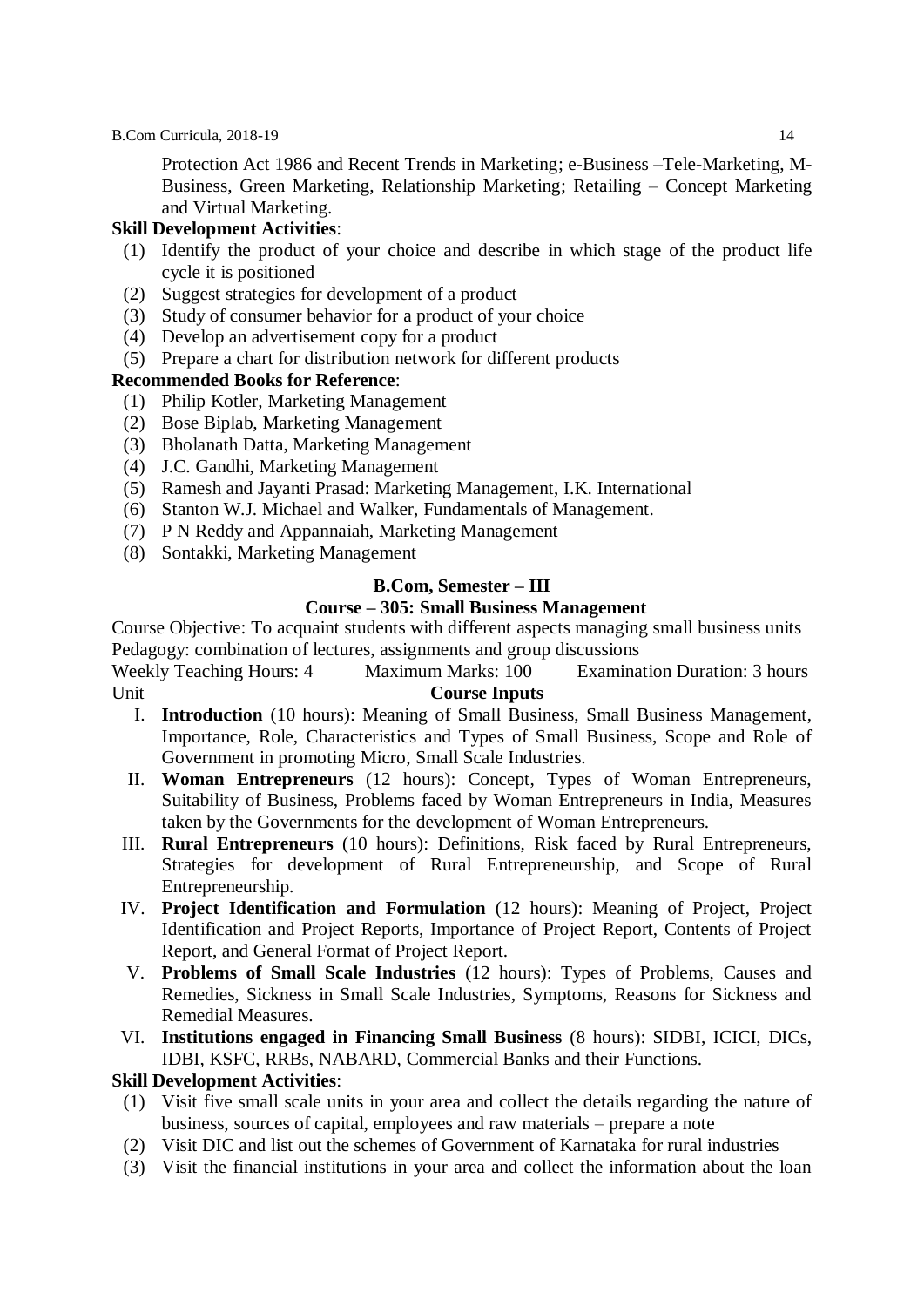sanctioned by them

- (4) Collect the details about the institutions engaged in providing training for small entrepreneurs
- (5) Prepare a simple project report required to start a small unit

# **Recommended Books for Reference**:

- (1) Entrepreneur Development, K Natarajan
- (2) Small Scale Industries and Entrepreneurship, Vasant Desai
- (3) Small Scale Industries and Entrepreneurship, S. V Murthy
- (4) Entrepreneurial Development, Arora

# **B.Com, Semester – III Course – 306 Corporate Administration**

Course Objective: To familiarize students with the essentials of corporate administration Pedagogy: Combination of lectures, assignments and group discussions

Weekly Teaching Hours: 4 Maximum Marks: 100 Examination Duration: 3 hours Unit **Course Inputs** 

- I. **Introduction to Indian Companies Act, 1956** (14 hours): Company –Definition and Characteristics, Kinds of Companies - Private, Public Company, Statutory Company, Foreign Company, Holding Company, Subsidiary Company, and Licensed Companies, Government Company, Foreign Company, Global Company, Listed Company, Body Corporate, Corporate Veil and Lifting of Corporate Veil.
- II. **Formation of a Company**(14 hours) Promoter Meaning, Functions, Fiduciary Position and Remuneration, Stages Involved in formation (in brief), Basic Documents of a Company - Memorandum Association, Articles of Association, Prospectus, and Statement in Lieu of Prospectus, and Misleading Prospectus and its Consequences.
- III. **Corporate Administration** (8 hours): Company Secretary Meaning and Definition of Company Secretary, Legal Position, Qualification and Appointment, Duties, Rights and Liabilities of a Company Secretary; Managing Director - Qualification, Powers, Duties and Liabilities.
- IV. **Shares and Membership of a Company Equity** (16 hours): Shares, Kinds of Shares Equity Shares, (including Sweat Equity Shares) and Preferences Shares Issue and Allotment of Shares, Legal Rules for Allotment of Shares, Essentials of Valid Allotment, Shares Certificate – Physical Form and Electronic Form, Buyback of Shares – Legal Provisions Relating to Buy Back of Shares; Transfer and Transmission of Shares – Distinction, Electronic Transfer, Demat Account, Membership - Member and Share Holder – Distinction, Mode of Acquiring Membership, and Register of Members - Contents And Closer.
- V. **Corporate Meetings** (8 hours): Meetings and Types Statutory Meeting, Board Meetings, Annual General Meeting, Extra-Ordinary General Meeting – Statutory Requirements of Valid Meeting - Notice of a Meeting, Agenda, Quorum, Proxy, Resolutions–Ordinary and Special Resolutions, and Distinction Between Ordinary and Special Resolutions; and Meaning of Minutes and its Contents.
- VI. **Highlights of Company Act 2013** (4 hours): New Concepts One-man Company, Women Director, Corporate Social Responsibility and Other Amendments (brief).

#### **Skill Development Activities**:

- (1) Drafting of Memorandum of Association
- (2) Drafting of Articles of Association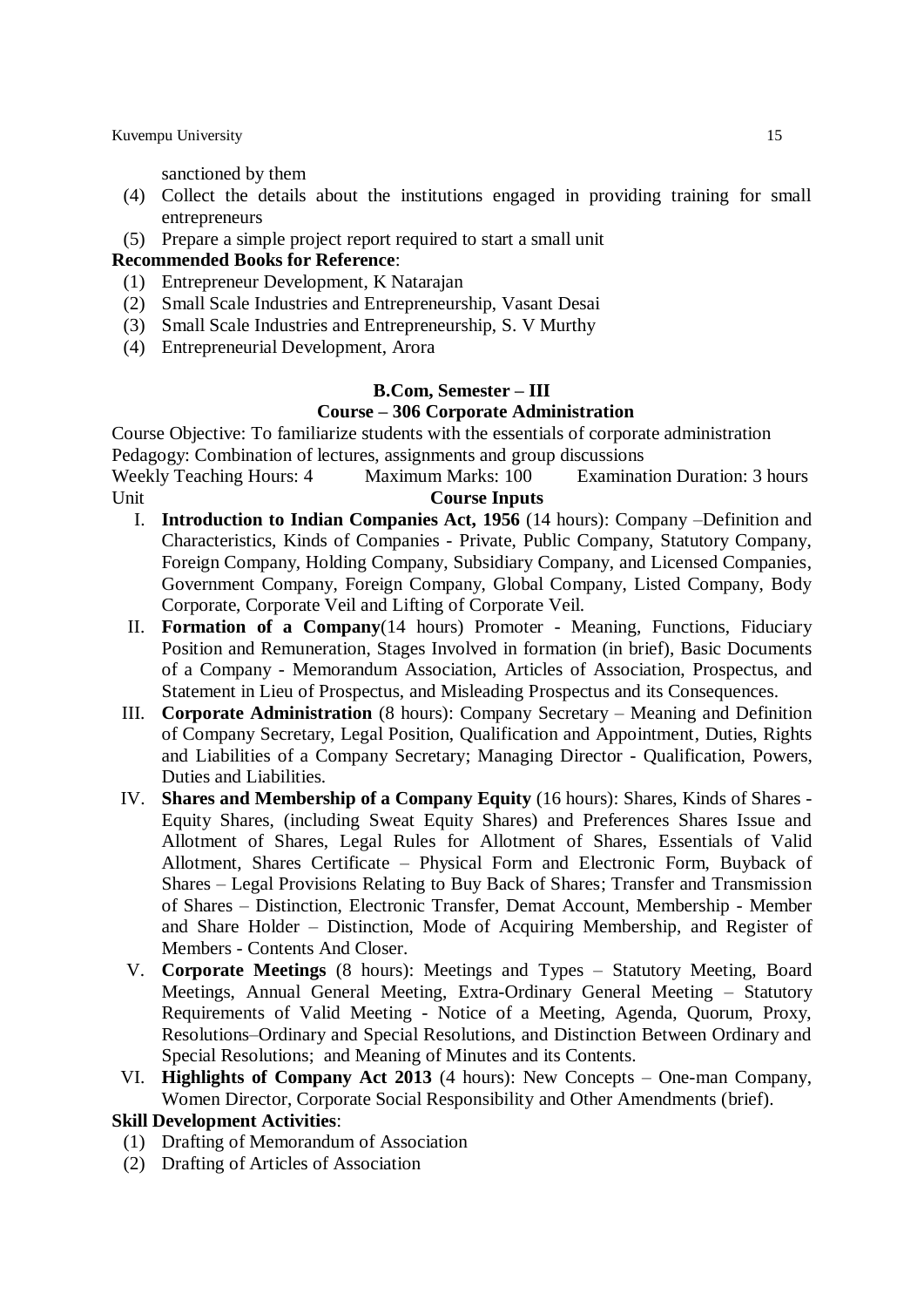- (3) Draft the following Notice of annual general meeting, Extra ordinary general meeting and board meetings
- (4) Drafting resolutions of meetings Annual general meeting, extra ordinary general meeting
- (5) Collect and fill Demat account opening form

#### **Recommended Books for Reference**:

- (1) Company Law and Secretarial Practice M.C. Kuchal
- (2) Company Law and Secretarial Practice- N. D. Kapoor
- (3) Elements of Corporate Law, S.N Maheshwari
- (4) Corporate administration- K Venkataramana
- (5) The companies Act 2013, Taxman
- (6) Business Law- B.S Raman
- (7) Corporate Administration Dr. B.G Bhaskar, K.R Mahesh Kumar

#### **B.Com, Semester – III**

#### **Course – 307: Environment Science**

Course Objective: To acquaint students with the ecological structure of environment Pedagogy: Combination of lectures, assignments and group discussions

- Weekly Teaching Hours: 4 Maximum Marks: 100 Examination Duration: 3 hours Unit **Course Inputs** 
	- I. **The Multidisciplinary Nature of Environmental Studies** (2 hours): Meaning, Definition, Scope and Importance, and Need for Public Awareness.
	- II. **Natural Resources** (8 hours): Renewable and Non-Renewable Resources; Natural Resources and Associated Problems; Forest Resources - Use and Over-exploitation, Deforestation, Case Studies; Timber Extraction, Mining Dams and their effects on Forests and Tribal People; Water Resources - Use and Over-utilization of Surface and Ground Water, Floods, Drought, Conflicts over Water; Dams - Benefits and Problems; Mineral Resources - Use and Exploitation, Environmental effects of Extraction and using Mineral Resources, Case Studies; Food Resources - World Food Problems, Changes caused by Agriculture and Overgrazing, Effects of Modern Agriculture, Fertilizer-Pesticide Problems, Water Logging, Salinity, Case Studies; Energy Resources - Growing Energy Needs, Renewable and Non-Renewable Energy Sources, Use of Alternate Energy Sources, Case Studies; Land Resources - Land as a Resource, Land Degradation, Man-induced Landslides, Soil Erosion and Desertification, Role of an individual in Conservation of Natural Resources; and Equitable Use of Resources for Sustainable Lifestyles.
	- III. **Ecosystems** (6 hours): Concept of an Ecosystem, Structure and Function of an Ecosystem, Producers, Consumers and Decomposers, Energy Flow in the Ecosystem, Ecological Succession, Food Chains, Food Webs and Ecological Pyramids, Introduction, Types, Characteristic Features, Structures and Functions of the Following Ecosystem - Forest Ecosystem, Grassland Ecosystem, Desert Ecosystem, Aquatic Ecosystem (Ponds, Streams, Lakes, Rivers, Oceans, Sanctuaries).
	- IV. **Biodiversity and its Conservation** (8 hours): Introduction, Definition, Genetic, Species and Ecosystem Diversity, Biogeographically Classification of India, Value of Biodiversity, Consumptive Use, Productive Use, Social Ethical Aesthetic and Option Values; Biodiversity at Global, National and Local Levels; India as a Mega–Diversity Nation; Hot–Spots of Biodiversity; Threats to Biodiversity; Habital Loss, Poaching of Wildlife, Man-Wildlife Conflicts, Endangered and Endemic Species of India,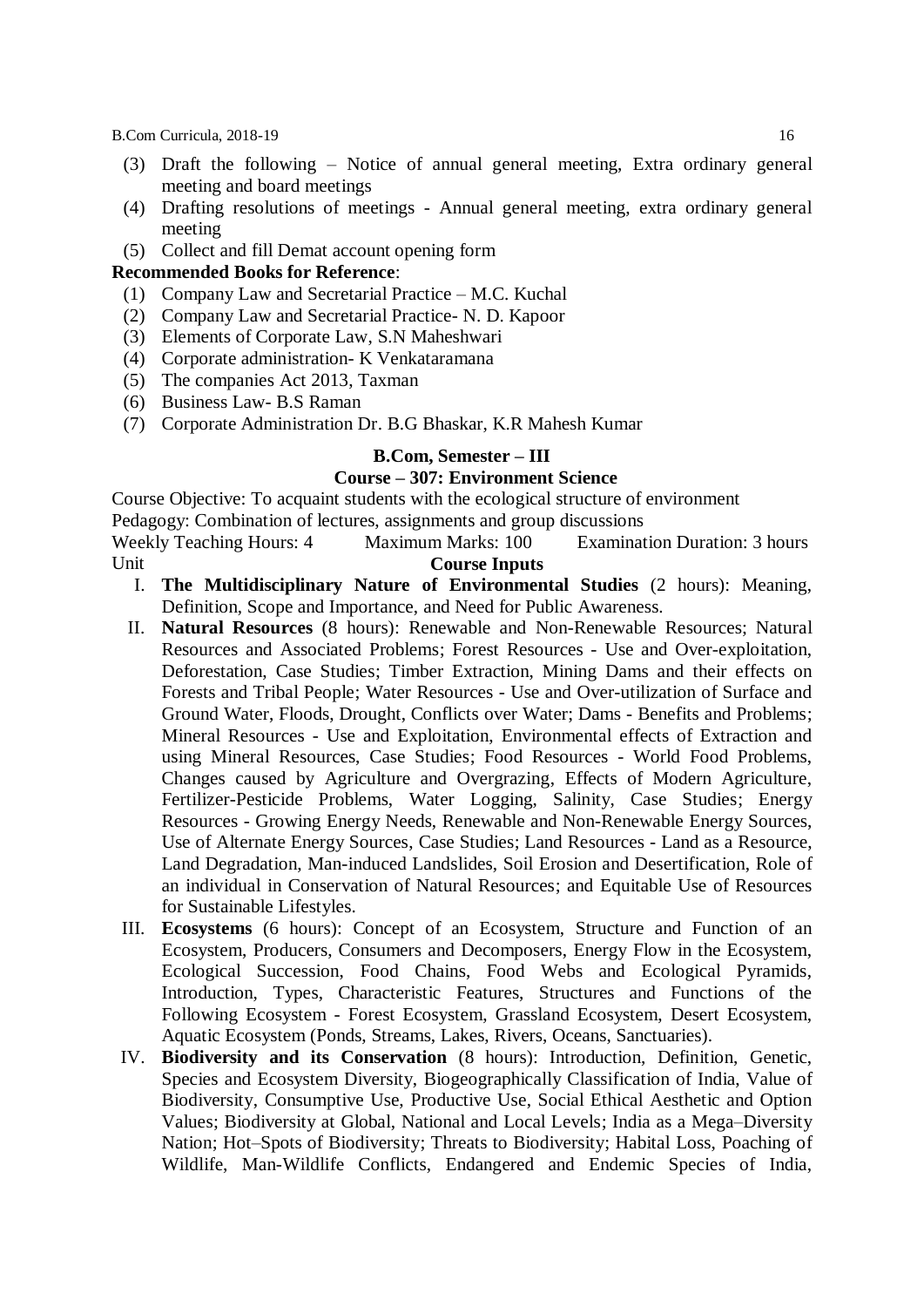Conservation of Biodiversity, in-Situ and Ex-Situ Conservation of Biodiversity.

- V. **Environmental Pollution** (8 hours): Meaning, Definition, Causes, Effects and Control Measures of Air Pollution, Water Pollution, Soil Pollution, Marine Pollution, Noise Pollution, Thermal Pollution, and Nuclear Pollution; Solid Waste Management - Causes, Effects and Control Measures of Urban and Industrial Wastes; Role of an individual in prevention of Pollution, Pollution Case Studies; Disaster Management - Floods, Earthquake, Cyclone and Landslides.
- VI. **Social Issues and the Environment** (12 hours): From Unsustainable to Sustainable Development, Urban Problems related to Energy. Water Conservation, Rain Water Harvesting, Water Shed Management, Resettlement and Rehabilitation of People - Its Problems and Concern, Case Studies; Environmental Ethics - Issues and Possible Solutions, Climate Change, Global Warming, Acid Rain Ozone Layer Depletion, Wasteland Reclamation Consumerism and Waste Products, Environment Protection Act, Air (Prevention and Control of Pollution) Act, Water (Prevention and Control of Pollution) Act, Wild Life Protection Act, Forest Conservation Act, Issues involved in Enforcement of Environmental Legislation, and Public Awareness.
- VII **Human Population and the Environment** (6 hours): Population Growth, Variation among Nations, Population Explosion – Family Welfare Programme, Environment and Human Health, Human Rights, Value Education, HIV/AIDS, Women and Child Welfare, Role of Information Technology in Environment and Human Health, and Case Studies

#### **Skill Development Activities**:

- (1) Visit to a local polluted site -urban/rural/industrial/agriculture
- (2) Visit to local area to document environmental assets rivers/forests/grassland/hill/ mountain
- (3) Study of common plants, insects, birds
- (4) Study of simple ecosystems pond, river, hill, slopes etc (field work equal to 5 lecture hours)
- (5) Each student has to submit a field report on any one of the above topics which forms the basis for evaluation of field work

- (1) Aggarwal K.C, Environmental Biology, Nidhi Publications Ltd, Bikaner
- (2) Bharucha Erach, The Biodiversity of India, Mapin Publishing Pvt. Ltd
- (3) Brunnet R.C, Hazardous Waste incineration, McGraw Hill Inc
- (4) Clark R.S. marine Pollution, Canderson Press, Oxford (TB)
- (5) De A.K. Environmental Chemistry, Wiley Eastern ltd.
- (6) Down to Earth, Centre for Science and Environment
- (7) Gleick H.P, Water in Crisis, Pacific Institute for Studies in Dev. Environment and Security, Stockholm Env. Instt, Oxford Univ. Press
- (8) Hawkins R.E. Encyclopedia of Indian Natural History, Bombay Natural History Society, Bombay
- (9) Heywood VII and Watson, R.T. 1995, Global Biodiversity Assessment, Cambridge Univ. Press
- (10) Jadhav II and Bhosale V.M. 1995, Environmental Protection Laws, Himalaya Publishing House, Delhi
- (11) Sharma B.K. 2001, Environmental Chemistry, Goel Pub. House, Meerut
- (12) Trivedi. R.K, Handbook of Environmental Laws Rules, Guidelines, Compliances and Standards Vol I and II Enviro Media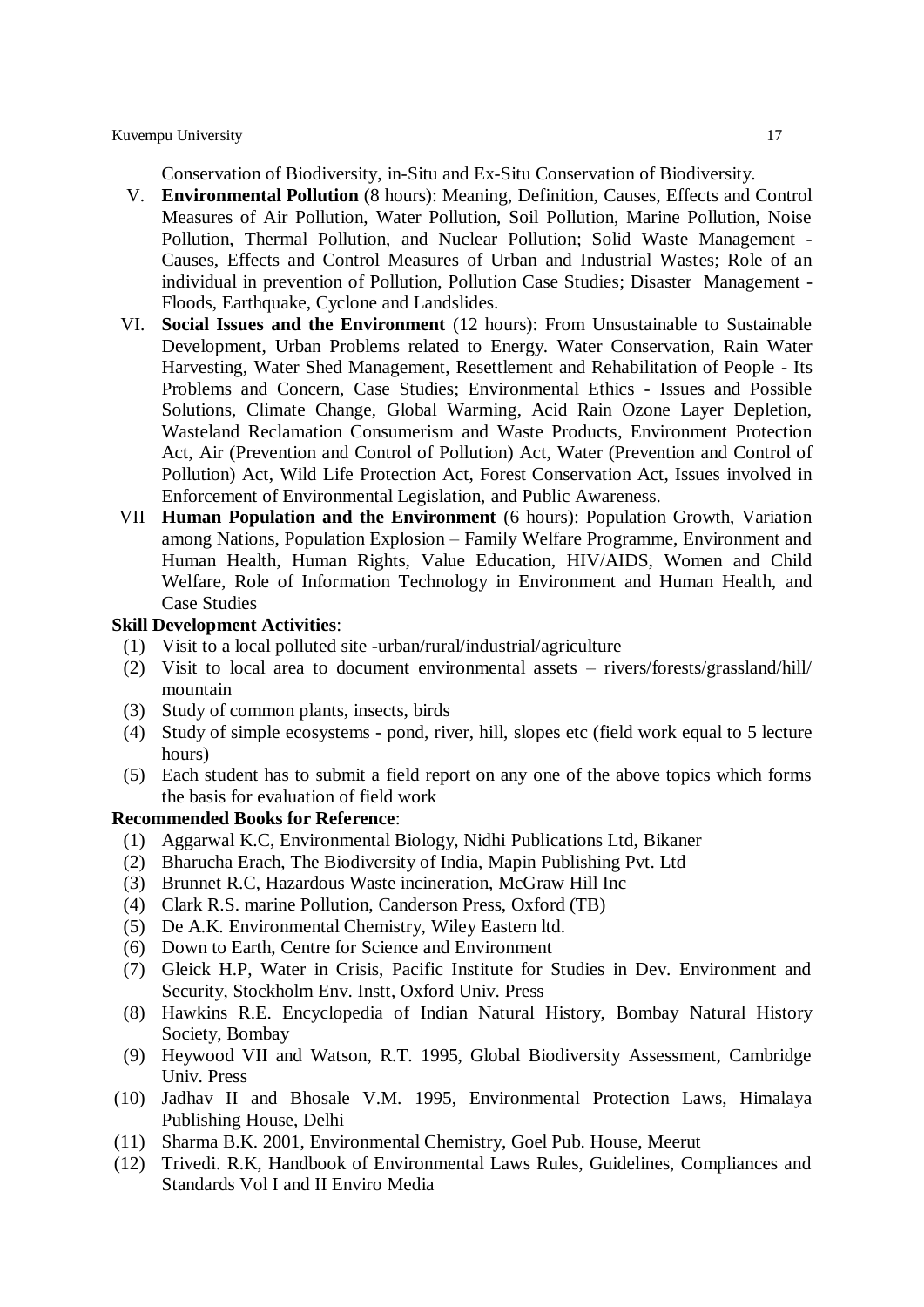(13) Wagner K.D, Environmental Management, W.B. Saunders Co Philandering, USA

#### **B.Com, Semester – IV Course – 403: Corporate Accounting – II**

Course Objective: To enable the students to understand principles and procedure of preparing accounts of specialized corporate sectors

Pedagogy: Combination of lectures, assignments and group discussions

Weekly Teaching Hours: 5 Maximum Marks: 100 Examination Duration: 3 hours Unit **Course Inputs** 

- I. **Liquidation of Companies** (8 hours): Meaning, Types of Liquidation, Order of Payment, Calculation of Liquidator's Remuneration, and Preparation of Liquidators Final Statement of Account.
- II. **Banking Company Final Accounts** (16 hours): Business of Banking Companies, Some Important Provisions of Banking Regulation Act of 1949 – Minimum Capital and Reserves, Restriction on Commission, Brokerage, Discounts, Statutory Reserves – Cash Reserves, Books of Accounts, Special features of Bank Accounting, Final Accounts - Balance Sheet and Profit and Loss Account – Interest on Doubtful Debts – Rebate on Bill Discounted, Acceptance, Endorsement and other Obligations and Problems as per New Provisions
- III. **Life Insurance Company Final Accounts** (20 hours): Meaning of Life Insurance, Accounting Concepts relating to Insurance Companies, Preparation of Final Accounts of Life Insurance Companies – Revenue Account and Balance Sheet, and Calculation of Profit by preparing Valuation Balance Sheet.
- IV. **General Insurance Company Final Accounts** (14 hours): Meaning of General Insurance, Differences between Life Insurance and General Insurance – Fire Insurance, Marine Insurance and Accident Insurance; and Preparation of Revenue Account, Profit and Loss Account and Balance Sheet (vertical format).
- V. **Social Responsibility Accounting** (6 hours): Meaning and Definition, Features and Objectives of Social Responsibility Accounting (theory only).

# **Skill Development Activities**:

- (1) Collect and fill the share application form of a limited company
- (2) Collect Prospectus of a company and identify its salient features
- (3) Collect annual report of a company and list out its assets and liabilities
- (4) Collection of latest final accounts of a company and find out the intrinsic value of shares
- (5) Collect the annual reports of a company and calculate the value of goodwill under different methods

- (1) J Madegowda, Dr Giridhar, K V, and Inchara P M Gowda, Advanced Financial Accounting (Volume – IV), Himalaya Publishing House, Mumbai
- (2) Arulanandam and Raman, Corporate Accounting –II
- (3) Anil Kumar, Dr B. Mariyappa, Financial Accounting, HPH
- (4) Dr. S.N. Maheswari, Financial Accounting
- (5) Soundarajan. A and K. Venkataramana, Corporate Accounting, VBH
- (6) S. P. Jain and K. L. Narang, Corporate Accounting
- (7) S. Bhat Corporate Accounting.
- (8) S P Iyengar, Advanced Accountancy, Sultan Chand
- (9) R L Gupta, Advanced Accountancy.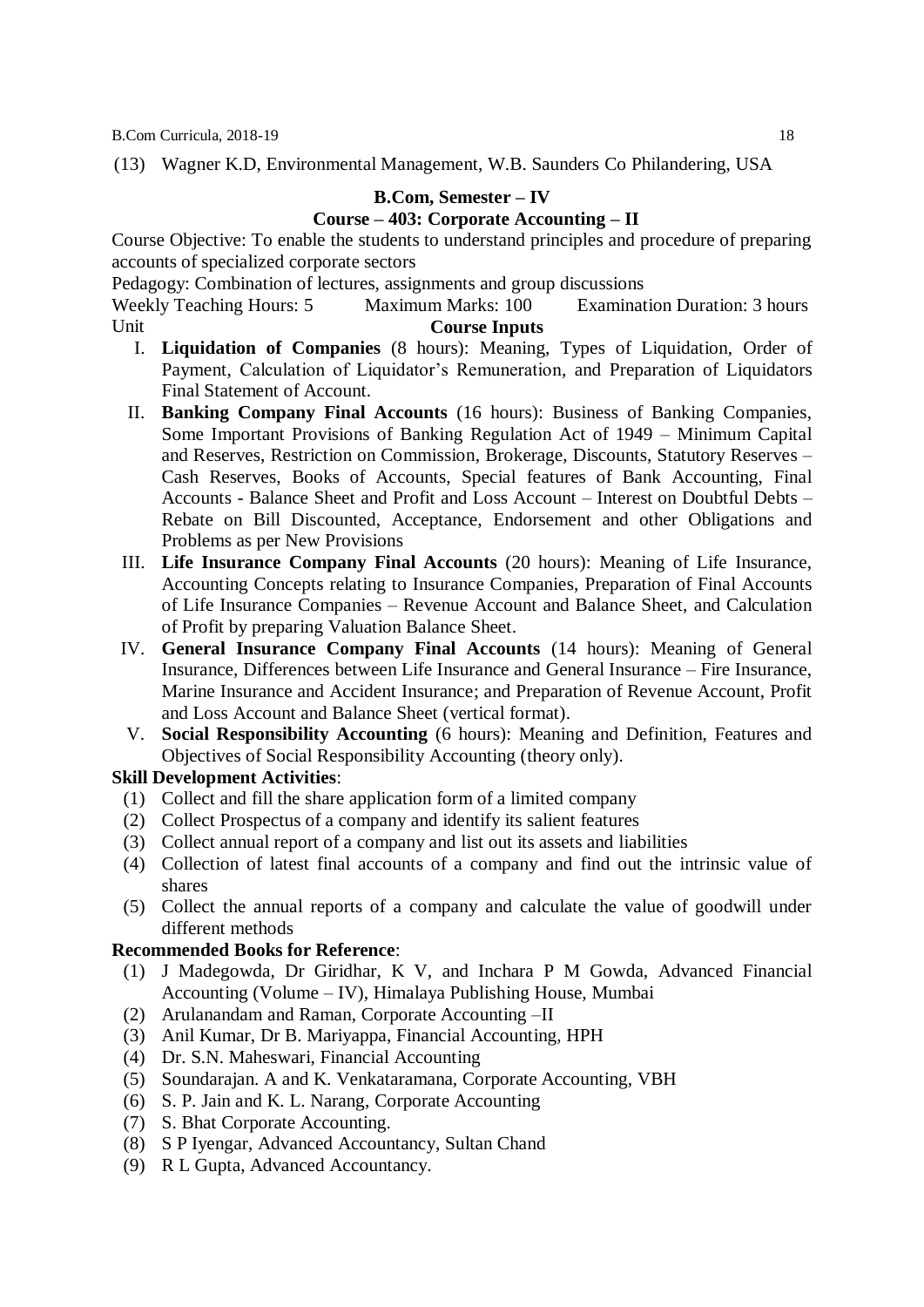#### (10) Shukla and Grewal, Financial Accounting

#### **B.Com, Semester – IV**

# **Course – 404: Management of Banking Operations**

Course Objective: To acquaint students with the different banking operations

Pedagogy: combination of lectures, assignments and group discussions

Weekly Teaching Hours: 4 Maximum Marks: 100 Examination Duration: 3 hours Unit **Course Inputs** 

- I. **Banker and Customer** (16 hours): Introduction, Meaning and Definition of Banker and Customer, General and Special relationship between Banker and Customer, Special types of Customers – Minor, Joint Account, Partnership, Joint Stock Company, Trustee, Clubs and Associations.
- II. **Types of Accounts and Lending of Fund** (14 hours): Savings Bank Account, Current Account and Fixed Deposit Account – Features, Procedure for opening these Accounts; Lending of Funds – Different types of Loans, Overdrafts, Discounting of Bills, Cash Credit and Principles of Bank Lending.
- III. **Negotiable Instruments** (14 hours): Introduction, Meaning and Definition, Features, Kinds of Negotiable Instruments - Meaning, Definition and Features of Promissory Notes, Bills of Exchange and Cheques; Crossing of Cheques, Types of Crossing, Material Alteration, Endorsements - Meaning, Essentials and Kinds of Endorsement.
- IV. **Banking Operations** (12 hours): Collecting Banker Meaning, Duties and Responsibilities of Collecting Banker, Holder for Value, Holder in Due Course, Statutory Protection to Collecting Banker; Paying Banker – Meaning, Precautions, Statutory protection to the Paying Banker, Dishonor of Cheques, Grounds for Dishonor, and Consequences of wrongful Dishonor of Cheques.
- V. **Banking** (8 hours): New Technology in Banking, e-Services, Debit and Credit Cards, Internet Banking, ATM, Electronic Fund Transfer, MICR, RTGS, NEFT, DEMAT. e– Banking, Core Banking and Mobile Banking.

#### **Skill Development Activities**:

- (1) Collect and fill account opening form of SB Account or Current Account
- (2) Collect and fill pay in slip of SB Account or Current Account
- (3) Draw specimen of Demand Draft
- (4) Draw different types of endorsement of cheques
- (5) Draw specimen of Travellers Cheques/Gift cheques/Credit cheques
- (6) List various customer services offered by atleast two banks of your choice

- (1) Gordon and Natarajan, Banking Theory Law and Practice, HPH
- (2) S. P Srivastava, Banking Theory and Practice, Anmol Publications
- (3) Tandan M.L, Banking Law and Practice in India, Indian Law House
- (4) Sheldon H.P, Practice and Law of Banking
- (5) K. Venkataramana, Banking Operations, SHBP
- (6) Kothari N. M, Law and Practice of Banking
- (7) Neelam C Gulati, Principles of Banking Management
- (8) Maheshwari. S.N, Banking Law and Practice, Vikas Publication
- (9) Shekar. K.C, Banking Theory Law and Practice, Vikas Publication
- (10) Dr. Alice Mani, Banking Law and Operation, SBH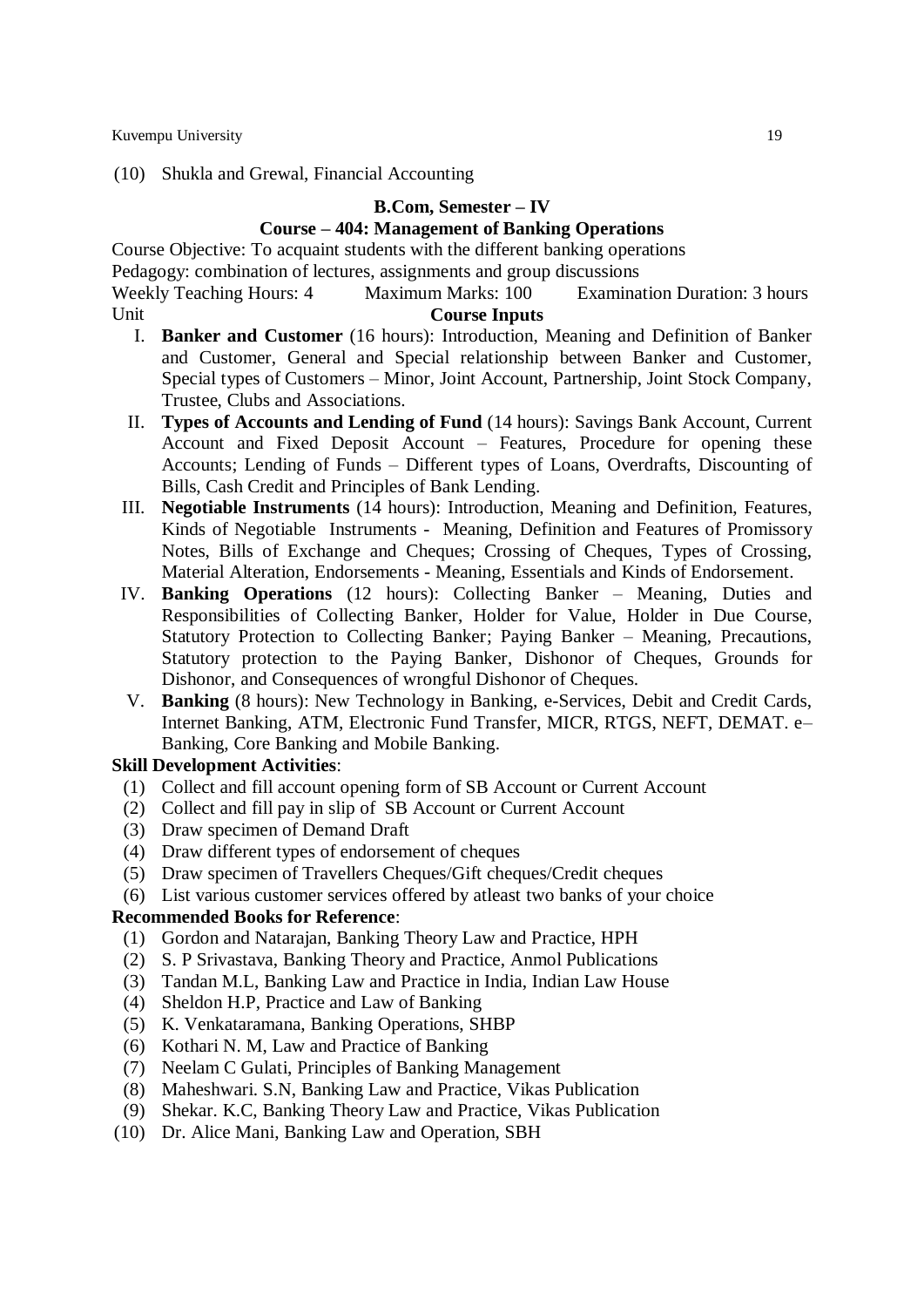# **B.Com, Semester – IV Course – 405: Computer Applications in Business**

Course Objective: To enable the students to learn the Accounting Package Tally and SQL Programs.

Pedagogy: combination of lectures, assignments, practical and group discussions

Weekly Teaching Hours: 4 Maximum Marks: 100 Examination Duration: 3 hours Unit **Course Inputs** 

- I. **Introduction** (10 hours): Meaning and Definition, Characteristics of Computers, Types of Computers, Application of Computers in Business Operating System – Meaning and Functions of Operating System; Introduction to Windows OS, Computer Memory – Primary and Secondary, RAM and ROM.
- II. **Tally ERP 9.0** (14 hours):Introduction, Features, Advantages, Basic Rules Real, Personal and Nominal Accounts, Assets and Liabilities, Debtors and Creditors, Menus in Tally, Company Creation, Company Info Menu, Creating Inventory of Products, Company Features (F11) and Configuration of Tally (F12), Gateway of Tally Menu, Master, Transaction, Import and Report.
- III. **Software Support for GST** (8 hours): Introduction, Features, Concept, Supporting Software, GST Working Principles in Tally, Power and Functions, GST Group Creation in Tally, GST adapting in Goods or Stock Creation Section, Creating CGST, SGST, IGST, Ledgers, and GST Entry System in Tally.
- IV. **Accounting Ledger and Vouchers** (12 hours): Predefined Accounting Groups, Primary Groups and Sub Groups, Steps for Creating - Alter and Delete Ledgers and Groups, Types of Ledgers, Types of Vouchers, Rules of Vouchers Entry, Balance Sheet, Profit and Loss Account, Trial Balance, Stock Summary, Computation of GST and TDS, and Exercises for making Voucher Entries.
- V. **Introduction to ORACLE** (14 hours): SQL Meaning, Concepts, Commands, Data Definition Commands, Data Manipulation Commands, SQL\*Plus Editing Commands, Create Table, Insert Integrity Constraints, Primary Key, Secondary Key, Aggregate Functions, Select, Delete Form, and Update Order Commands.
- VI. **SQL \*Plus Reports** (6 hours): Additional Operators: Like Between, in, Referential Integrity, on Delete Cascade, Join Operation - Inner Join, Outer Join, Alter Table, SQL Clauses - Where Clause, Order By, Group by Clause, Having Clause, Sub Queries, Introduction to PL/SQL, and Simple Programs.

#### **Skill Development Activities**:

- (1) Write steps for creating a new company in Tally
- (2) Solve the two exercise problems with GST
- (3) Simple Programs Mathematical Calculation, Simple and Compound Interest, Area of Circle, Triangle, Biggest and Smallest number
- (4) Write down the student data base table in SQL Query
- (5) Steps for creating GST in Tally with example

- (1) Ashok K Nandani, Advanced Tally 9.0 ERP, 2017 Edition.
- (2) Niranjan Shrivastava, Computer Application In Management (Dreamtech Press)
- (3) P. Mohan, Computer Application Business (Himalaya Publication)
- (4) Sanjay Saxena, A First Course in Computers (Vikas Publishing House)
- (5) Ivan Bayross: Oracle 7 (BPB Publications)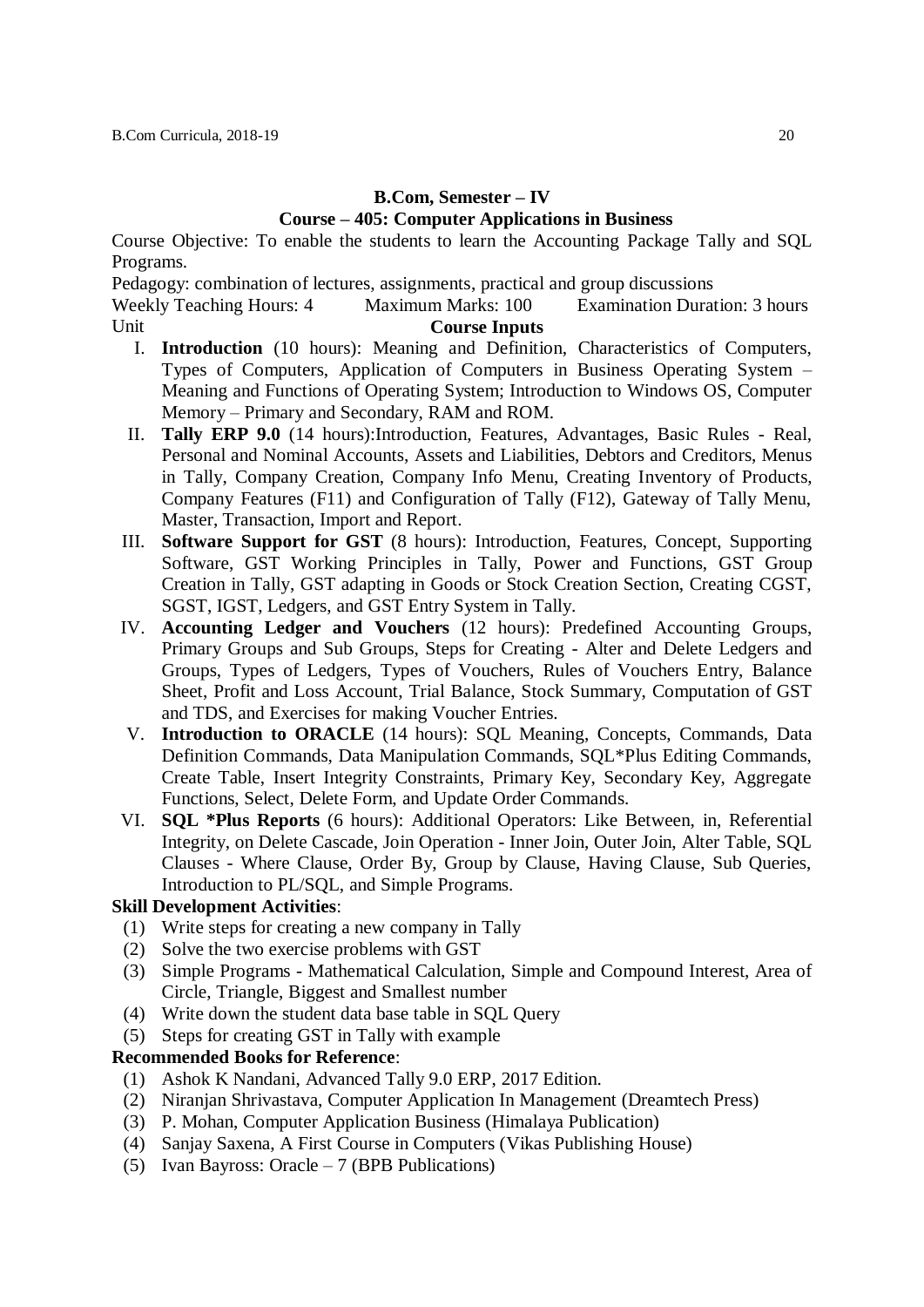# **B.Com, Semester – IV Course – 406: Business Regulations**

Course Objective: To acquaint students with e different business laws and their interruptions Pedagogy: Combination of lectures, assignments and group discussions

Weekly Teaching Hours: 3 Maximum Marks: 100 Examination Duration: 3 hours Unit **Course Inputs** 

- I. **Introduction to Business Laws** (8 hours): Introduction, Nature of Law, Meaning and Definition of Business Laws, Scope and Sources of Business Laws.
- II. **Contract Laws** (18 hours): Indian Contract Act, 1872 Definition of Contract, Essentials of a Valid Contract, Classification of Contracts, Discharge of Contracts, Remedies for Breach of Contract; Indian Sale of Goods Act, 1930 - Definition of Contract of Sale, Essentials of Contract of Sale, Conditions and Warrantees, Rights and Duties of Buyer, and Rights of an Unpaid Seller.
- III. **Competition and Consumer Laws** (14 hours): The Competition Act, 2002 Objectives of Competition Act, Features of Competition Act, CAT, Offences and Penalties under the Act, Competition Commission of India; Consumer Protection Act, 1986 - Definition of the Terms Consumer, Consumer Dispute, Defect, Deficiency, Unfair Trade Practices and Services; Rights of the Consumer under the Act, Consumer Redressal Agencies – District Forum, State Commission, and National Commission.
- IV. **Economic Laws** (12 hours): Indian Patent Laws and WTO Patent Rules Meaning of IPR, Invention and Non-Invention, Procedure to get Patent, Restoration and Surrender of Lapsed Patent, Infringement of Patent; FEMA 1999 - Objects of FEMA, Salient Features of FEMA, Definition of Important Terms - Authorized Person, Currency, Foreign Currency, Foreign Exchange, Foreign Security, Offences and Penalties.
- V. **Environmental Law** (8 hours): Environment Protection Act, 1986 Objects of the Act, Definitions of Important Terms - Environment, Environment Pollutant, Environment Pollution, Hazardous Substance and Occupier, Types of Pollution, and Rules and Powers of Central Government to Protect Environment in India.

#### **Skill Development Activities**:

- (1) Prepare a chart showing sources of business laws and Indian Constitution Articles having economic significance
- (2) Draft an agreement on behalf of a MNC to purchase raw materials indicating therein terms and conditions and all the essentials of a valid contract
- (3) Draft an application to the Chief Information Officer of any government office seeking information about government spending
- (4) Draft digital signature certificate
- (5) Draft a complaint to District Consumer Forum on the deficiency of service in a reputed corporate hospital for medical negligence
- (6) Collect leading cyber-crime cases and form groups in the class room and conduct group discussion
- (7) Draft a constructive and innovative suggestions note on global warming reduction

- (1) K. Aswathappa, Business Laws, HPH
- (2) Bulchandni, Business Laws, HPH
- (3) K. Venkataramana, Business Regulations, SHBP
- (4) Kamakshi P and Srikumari P, Business Regulations, VBH
- (5) N.D. Kapoor, Business Laws, Sultan Chand publications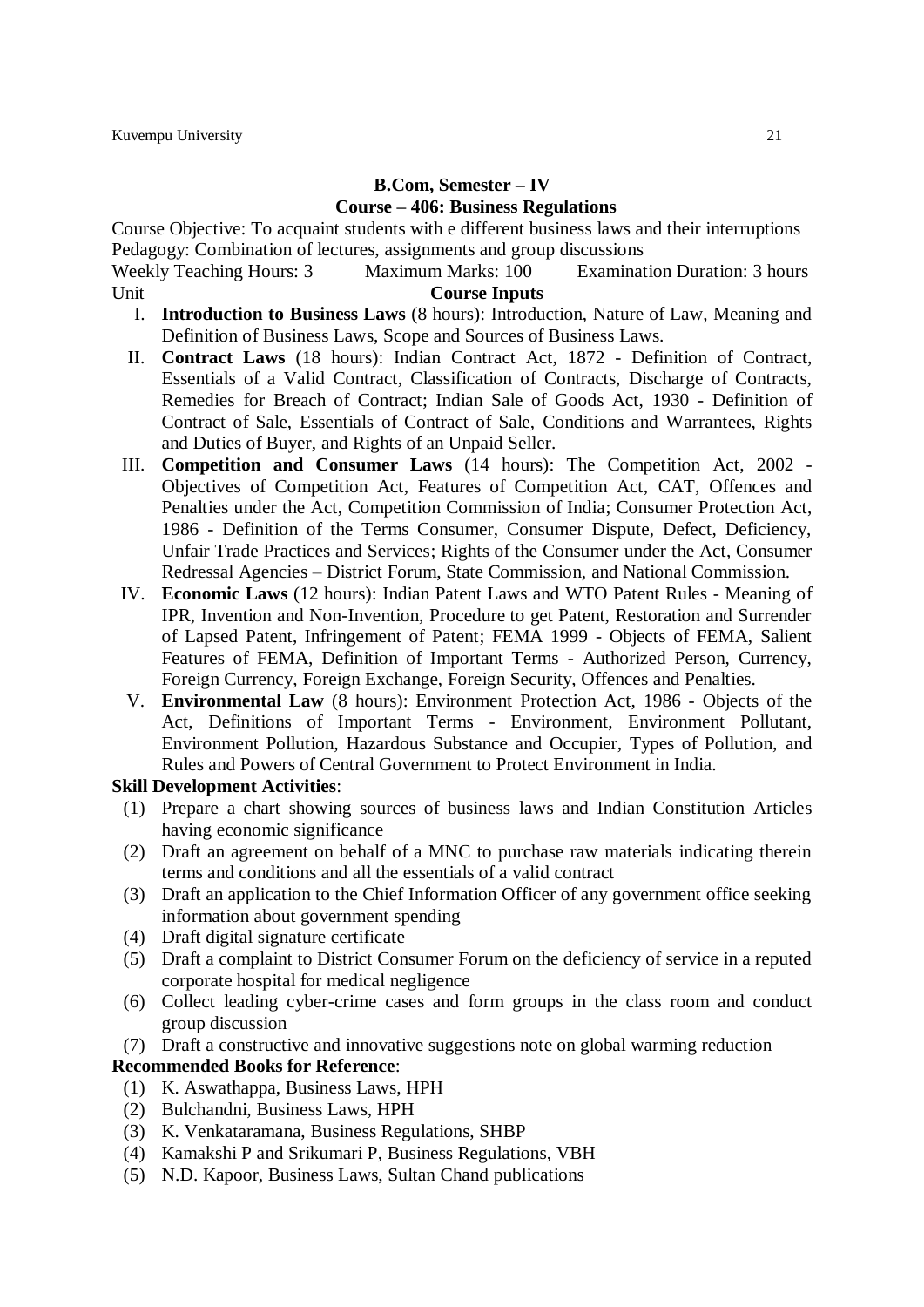- (6) S.S Gulshan, Business Law
- (7) S.C. Sharma, Business Law, I.K International Publishers
- (8) Tulsion Business Law, TMH

# **B.Com, Semester – IV**

#### **Course – 407: Indian Constitution**

Course Objective: To acquaint students with essential knowledge about Indian Constitution Pedagogy: Combination of lectures, assignments and group discussions

Weekly Teaching Hours: 4 Maximum Marks: 100 Examination Duration: 3 hours Unit **Course Inputs** 

- I. **Framing of the Constitution and Major Features** (14 hours): Constituent Assembly at Work, Preamble and Salient Features, Citizenship, Fundamental Rights, Directive Principles of State Policy, and Fundamental Duties.
- II. **Union and State Legislatures** (16 hours): Composition, Powers and Functions; Presiding Officers, Law Making Process, Committees of Parliament, Decline of Legislatures, and Reforms.
- III. **Union and State Executive** (16 hours): President and Vice-President Elections, Powers and Functions; Prime Minister and Council of Ministers – Powers and Functions; Governor, Chief Minister and Council of Ministers – Powers and Functions; and Debate over Parliamentary and Presidential Forms of Government.
- IV. **Judiciary** (14 hours): Supreme Court and High Courts Composition, Jurisdiction and Functions; and Judicial Activism.

# **Skill Development Activities**:

- (1) List out the powers and functions of different levels of government
- (2) Understand the Union-State relations in India

# **Recommended Books for Reference**:

- (1) D.D. Basu, Introduction to the Indian Constitution
- (2) A.S. Narang, Indian Constitution, Government and Politics
- (3) Nani Palkhivala, We, the People, UBS Publishers, New Delhi
- (4) A.G. Noorani, Indian Government and Politics
- (5) J.C. Johari, Indian Government and Politics Vol. I and II, Vishal, New Delhi
- (6) Gran Ville Austin, The Indian Constitution Corner Stone of a Nation, Oxford, New Delhi
- (7) M.U. Pylee, Constitutional Government in India
- (8) K.K. Ghai, Indian Constitution

#### **B.Com, Semester –** V

#### **Course – 501: Financial Management**

Course Objective: To acquaint students with the principles of mobilizing and utilizing financial resources by the industrial enterprises

Pedagogy: Combination of lectures, assignments and group discussions

Weekly Teaching Hours: 4 Maximum Marks: 100 Examination Duration: 3 hours Unit **Course Inputs** 

I. **Introduction to Financial Management** (10 hours): Introduction – Meaning of Finance, Business Finance, Finance Function, Aims of Finance Function; Organization Structure of Finance Department, Financial Management, Goals of Financial Management, Financial Decisions, Role of Financial Manager, Financial Planning - Steps in Financial Planning, Principles of sound Financial Planning, and Factors influencing sound Financial Plans.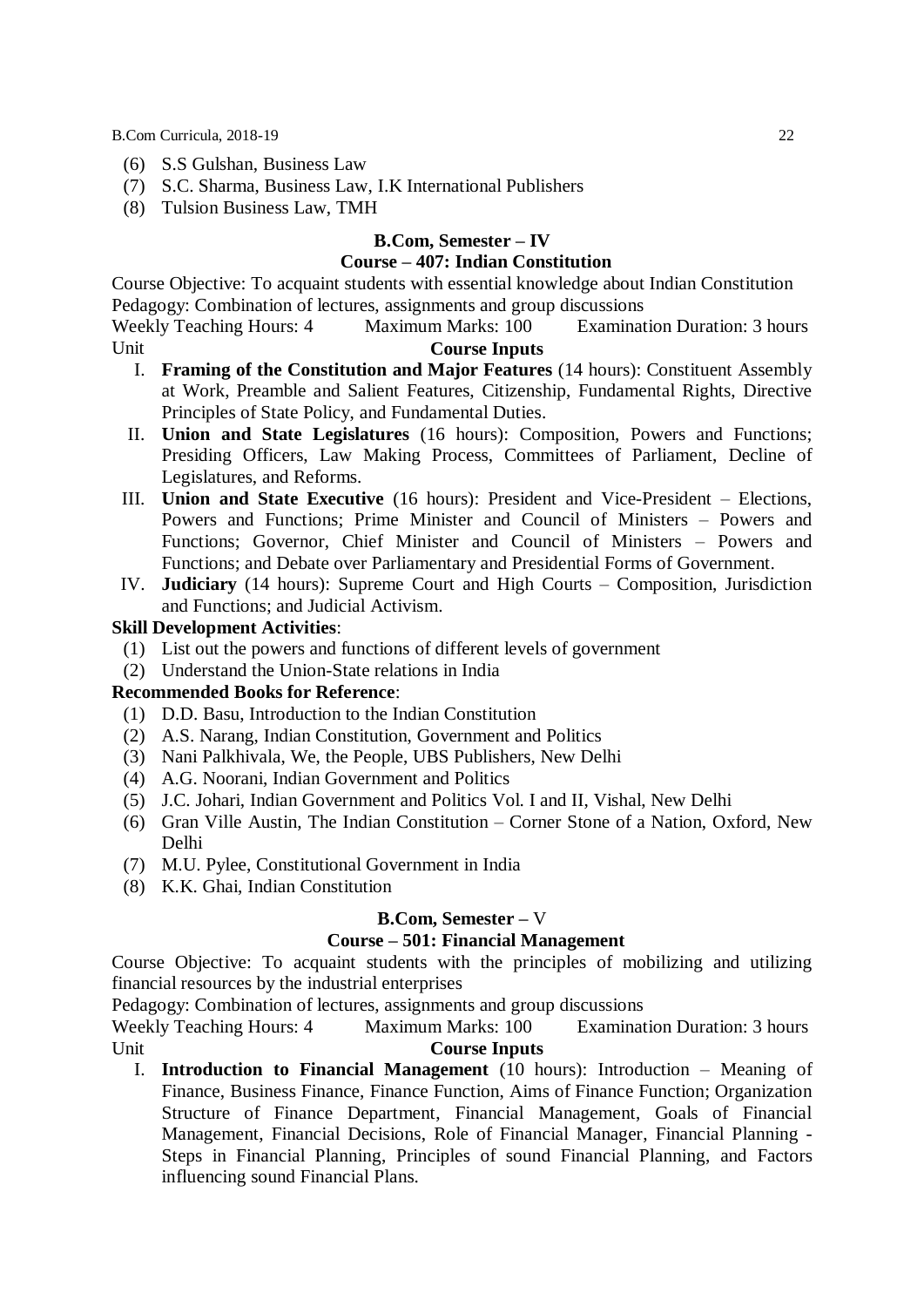- II. **Time Value of Money** (12 hours): Introduction Meaning and Definition, Need, Future Value (Single Flow – Uneven Flow and Annuity), Present Value (Single Flow – Uneven Flow and Annuity), Doubling Period, Concept of Valuation - Valuation of Bonds, Debentures and Shares and Simple Problems.
- III. **Capital Structure** (12 hours): Introduction Meaning of Capital Structure, Factors influencing Capital Structure, Optimum Capital Structure, Computation and Analysis of EBIT, EBT, EPS, Leverages and Simple Problems.
- IV. **Capital Budgeting** (16 hours): Introduction Meaning and Definition of Capital Budgeting, Features, Significance, Process, Techniques - Payback Period, Accounting Rate of Return, Net Present Value, Internal Rate of Return and Profitability Index, and Simple Problems.
- V. **Dividend Policy** (8 hours): Introduction Meaning and Definition, Determinants of Dividend Policy, Types of Dividends, Bonus Share, Dividend Theories - M.M Model, Walter's Model and Gordon's Model and Problems.
- VI. **Working Capital Management** (6 hours): Introduction, Concept of Working Capital, Significance of adequate Working Capital, Evils of excess or inadequate Working Capital, Determinants of Working Capital, Sources of Working Capital and Problems on determination of Working Capital.

#### **Skill Development Activities**:

- (1) Draw the organization chart of finance function of a company
- (2) Evaluate the NPV of an investment made in any one of the capital projects with imaginary figures for five years
- (3) Capital structure analysis of companies in different industries
- (4) Using imaginary figures, prepare an estimate of working capital requirements
- (5) Calculate dividend under MM Model with imaginary figures

#### **Recommended Books for Reference**:

- (1) Dr. B. Mariyappa, Financial Management, HPH
- (2) S N Maheshwari, Financial Management, Sultan Chand
- (3) Dr. Aswathanarayana T, Financial Management, VBH
- (4) K. Venkataramana, Financial Management, SHBP
- (5) Roy, Financial Management, HPH
- (6) Khan and Jain, Financial Management, TMH
- (7) S. Bhat, Financial Management
- (8) Sharma and Sashi Gupta, Financial Management, Kalyani Publication
- (9) I M Pandey, Financial Management. Vikas Publication
- (10) Prasanna Chandra, Financial Management, TMH
- (11) P.K Simha, Financial Management
- (12) M. Gangadhar Rao and Others, Financial management

#### **B.Com, Semester –** V

#### **Course – 502: Income Tax – I**

Course Objective: To acquaint students with the application with principles and provisions of IT Act1961 relating to assessment

Pedagogy: Combination of lectures, assignments and group discussions.

Weekly Teaching Hours: 4 Maximum Marks: 100 Examination Duration: 3 hours Unit **Course Inputs** 

I. **Brief History of Indian Income Tax** (10 hours): Brief History of Income Tax, Definition, Assessment Year, Previous Year (including Exceptions), Assesse, Person,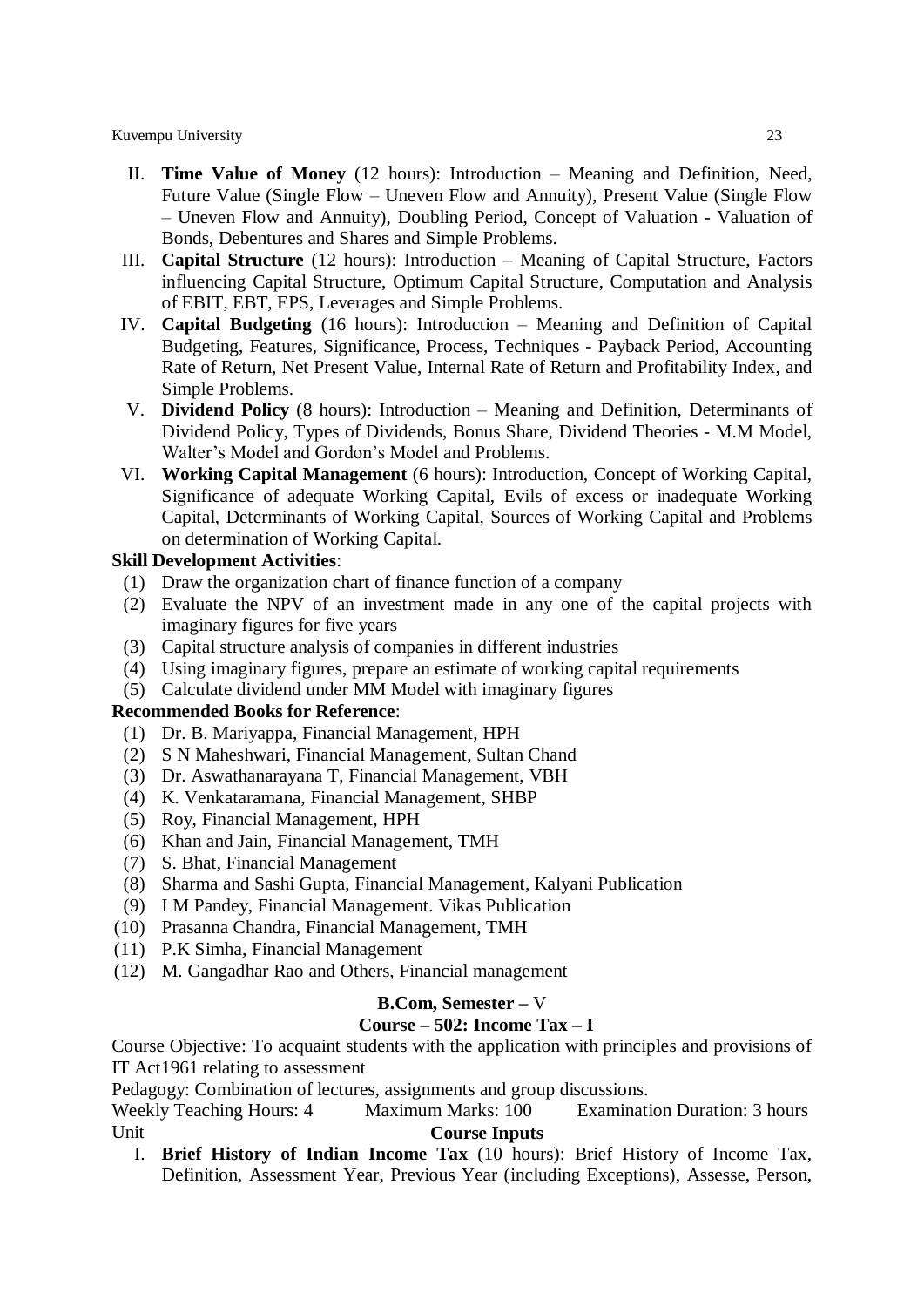Income, Casual Income, Gross Total Income, Agricultural Income - Meaning and Classification of Capital and Revenue.

- II. **Exempted Income** (12 hours): Introduction, Exempted Incomes U/S 10 restricted to Individual Assesse.
- III. **Residential Status** (12 hours): Residential Status of an Individual, Determination of Residential Status, Incidence of Tax and Problems.
- IV. **Income from Salary** (16 hours): Meaning, Definition, Basis of Charge, Advance Salary, Arrears of Salary, Allowances, Perquisites, Provident Fund, Profits in Lieu of Salary, Gratuity, Commutation of Pension, Encashment of Earned Leave, Compensation for Voluntary Retirement; Deductions from Salary U/S 16 and Problems on Income from Salary.
- V. **Deduction** (8 hours): Under Sections 80C to 80U--80C, 80CCD, 80D, 80DD, 80E, 80G, 80GG, 80GGA, 80QQB, 80U and Problems on 80 C to 80 G only.
- VI. **Income Tax Authorities** (6 hours): Income Tax Authorities Powers and Functions of CBDT, CIT and A.O.

#### **Skill Development Activities**:

- (1) Form No. 49A (PAN) and 49B
- (2) Filling of Income Tax Returns
- (3) List of enclosures to be made along with IT returns (with reference to salary)
- (4) Preparation of Form 16
- (5) Computation of Income Tax and the Slab Rates
- (6) Computation of Gratuity

# **Recommended Books for Reference**:

- (1) Dr. B. Mariyappa, Income Tax I, HPH
- (2) Dr. Vinod K. Singhania: Direct Taxes Law and Practice, Taxman Publication
- (3) B.B. Lal: Direct Taxes, Konark Publisher (P) ltd.
- (4) Dr. Mehrotra and Dr. Goyal: Direct Taxes Law and Practice, Sahitya Bhavan Publication
- (5) Dinakar Pagare: Law and Practice of Income Tax, Sultan Chand and Sons
- (6) Gaur and Narang, Income Tax
- (7) Dr. V. Rajesh Kumar and Dr. R. K. Sreekantha, Income Tax I, Vittam Publications
- (8) 7 Lectures, Income Tax I, VBH

#### **B.Com, Semester –** V

#### **Course – 503: Business Statistics – I**

Course Objective: To acquaint students with fundamental techniques and tools of business statistics

Pedagogy: Combination of lectures, assignments and group discussions

- I. **Introduction to Statistics** (10 hours): Meaning, Definitions, Functions, Scope and Limitations of Statistics and Distrust of Statistics.
- II. **Data and its Collection** (12 hours): Types of Data Primary and Secondary Data Methods for Collection of Primary Data – Sources of Secondary Data – Classification – Meaning and Types; Tabulation – Meaning, Rules for Construction of Tables, Parts of Statistical Table and Problems on Tabulation.
- III. **Diagrammatic and Graphic Representation of Statistical Data** (14 hours): Meaning, Types of Diagrams, Simple, Multiple, Subdivided and Percentage,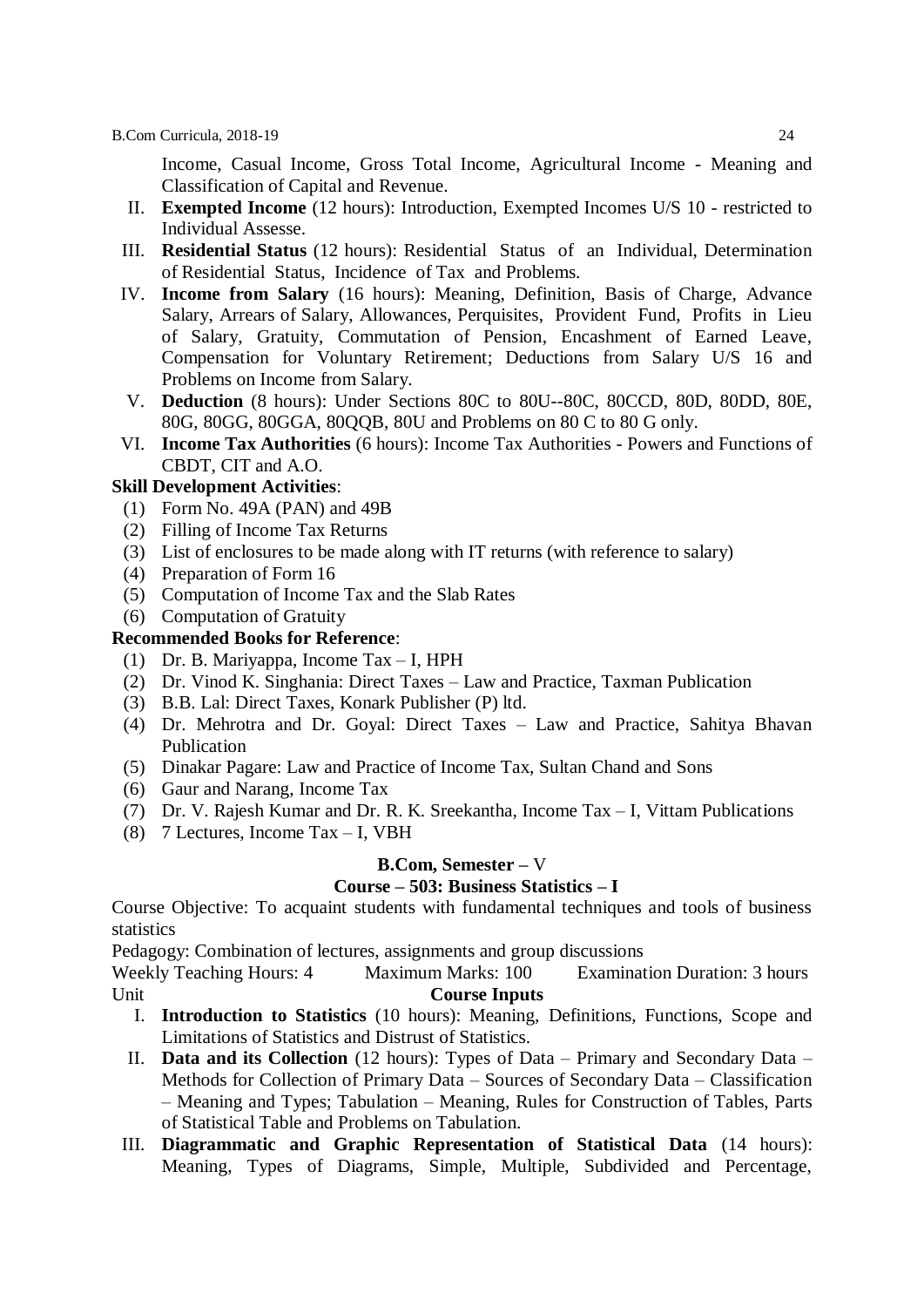Histogram – Location of Mode through Histogram and Frequency Polygon; and Ogive Curves – Location of Median and Quartiles through Ogive Curves.

- IV. **Measures of Central Tendency** (16 hours): Meaning and Definition, Types of Averages – Arithmetic Mean (Simple and Weighted), Median, Mode (excluding missing Frequency problems).
- V. **Measures of Dispersion** (6 hours): Meaning, Absolute and Relative Measures of Dispersion, Types of Dispersion – Range, Quartile Deviation, Standard Deviation, and Co-Efficient of each Method.
- VI. **Skewness** (6 hours): Meaning, Types of Skewness, Measures of Skewness, Absolute and Relative Measures of Skewness, Karl Pearson's Coefficient of Skewness and Bowley's Coefficient of Skewness.

#### **Skill Development Activities**:

- (1) Draw a blank table showing different attributes
- (2) Collect marks scored by 50 students in an examination and prepare a frequency distributions table
- (3) Collect data relating to prices of shares of two companies for ten days and ascertain which company's share prices is more stable
- (4) Collect the run scored by the two batsmen in ten one-day international cricket matches, find who is better run getter and who is more consistent
- (5) Select 10 items of daily-consumed products and collect base year quantity, base year price and current year price. Calculate Cost of Living Index

#### **Recommended Books for Reference**:

- (1) Anand Sharma, Statistics For Management, HPH
- (2) S P Gupta: Statistical Methods- Sultan Chand, Delhi
- (3) D.P Apte, Statistical Tools for Managers
- (4) Dr. B N Gupta, Statistics (Sahityta Bhavan), Agra
- (5) S.C Gupta: Business Statistics, HPH
- (6) N.V.R Naidu : Operation Research I.K. International Publishers
- (7) Ellahance: Statistical Methods, Kitab Mahal
- (8) Sanchethi and Kapoor: Business Mathematics, Sultan Chand
- (9) Veerachamy: Operation Research I.K. International Publishers
- (10) S. Jayashankar: Quantitative Techniques for Management
- (11) Chikoddi and Satya Prasad: Quantitative Analysis for Business Decision, HPH
- (12) Dr. Alice Mani: Quantitative Analysis for Business Decisions I, SBH

#### **B.Com, Semester –** V

#### **Course – 504: Cost Accounting**

Course Objective: To acquaint students with elements of cost and also the reconciliation procedure

Pedagogy: Combination of lectures, assignments and group discussions

- I. **Introduction to Cost Accounting** (8 hours): Meaning and Definition of Cost, Costing, Cost Accounting and Cost Accountancy, Objectives, Scope, Advantages and Limitations of Cost Accounting, Differences between Financial Accounting and Cost Accounting, Methods and Techniques of Cost Accounting.
- II. **Elements of Cost** (12 hours): Cost Unit, Cost Centre, Classification of Costs, Problems on Cost Sheet (including Job and Batch Cost Sheet), Tenders and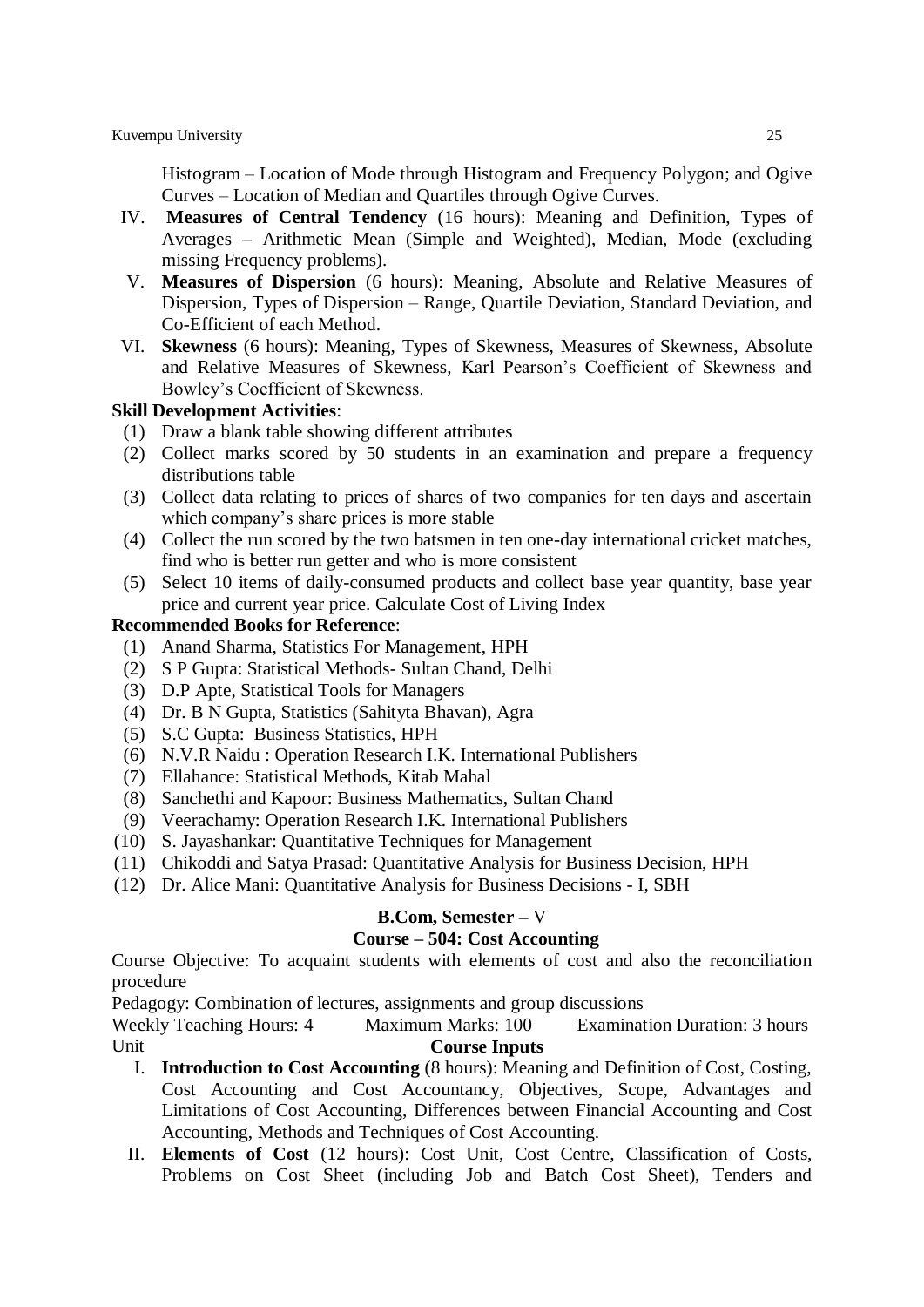Quotations.

- III. **Material Cost Control** (12 hours): Materials Meaning and Types, Material Cost Control - Meaning and Objectives, Purchase of Materials – Centralized and Decentralized Purchasing, Purchase Procedure, Stores Control - Meaning and Techniques, Fixation of Stock Levels, EOQ, ABC Analysis, VED Analysis, Just in Time, Perpetual Inventory System, Bin Card, Stores Ledger, Pricing of Material Issues - FIFO, LIFO, Simple Average and Weighted Average Methods, and Problems thereon.
- IV. **Labour Cost Control** (12 hours): Labour Meaning and Types; Cost Control, Time Keeping and Time Booking, Treatment of Idle Time and Over Time, Labour Turnover, Methods of Wage Payment - Time Rate, Piece Rate and Incentives Plans - Halsey Plan, Rowan Plan, Emerson's Efficiency Plan; Statement of Wage Sheet, and Problems thereon.
- V. **Overhead Cost Control** (12 hours): Meaning, Classification of Overheads, Allocation and Apportionment of Overheads, Primary Overhead Distribution Summary, Secondary Overhead Distribution Summary, Re-apportionment of Overheads - Direct Distribution, Step Ladder Method; Absorption of Overheads – Methods of Absorption - Problems on Allocation, Apportionment, Re-apportionment and Absorption of Overhead Expenses including Machine Hour Rate.
- VI. **Reconciliation of Cost and Financial Accounts** (8 hours): Meaning of Reconciliation, Need for Reconciliation, Reasons for differences in Profit or Loss shown by Cost Accounts and Financial Accounts, and Problems on Reconciliation Statement including Memorandum Reconciliation Account.

#### **Skill Development Activities**:

- (1) Identification of elements of cost in services sector by visiting any service provider/ providing unit
- (2) Cost estimation for making a proposed product
- (3) Draft the specimen of any two documents used in material account
- (4) Collection and classification of overheads in an organization on the basis of functions
- (5) Prepare a reconciliation statement with imaginary figures

#### **Recommended Books for Reference**:

- (1) J. Made Gowda, Cost Accounting, Himalaya Publishing House
- (2) M V Shukla Cost and Management Accounting
- (3) N.K. Prasad: Cost Accounting, Books Syndicate Pvt. Ltd.
- (4) Nigam and Sharma: Cost Accounting, HPH
- (5) Khanna Pandey and Ahuja Practical Costing, S Chand
- (6) Soundarajan A and K. Venkataramana, Cost Accounting, SHBP

#### **B.Com, Semester –** V

#### **Course – 505: Advanced Accounts**

Course Objective: To acquaint students with accounting for corporate restructuring

Pedagogy: Combination of lectures, assignments and group discussions

Weekly Teaching Hours: 4 Maximum Marks: 100 Examination Duration: 3 hours Unit **Course Inputs**

I. **Mergers and Acquisitions** (22 hours): Meaning of Amalgamation and Acquisition, Types of Amalgamation – Amalgamation in the nature of Merger – Amalgamation in the nature of Purchase - Methods of Purchase Consideration – Calculation of Purchase Consideration (Ind AS 103) (Old AS14), Net Asset Method - Net Payment Method,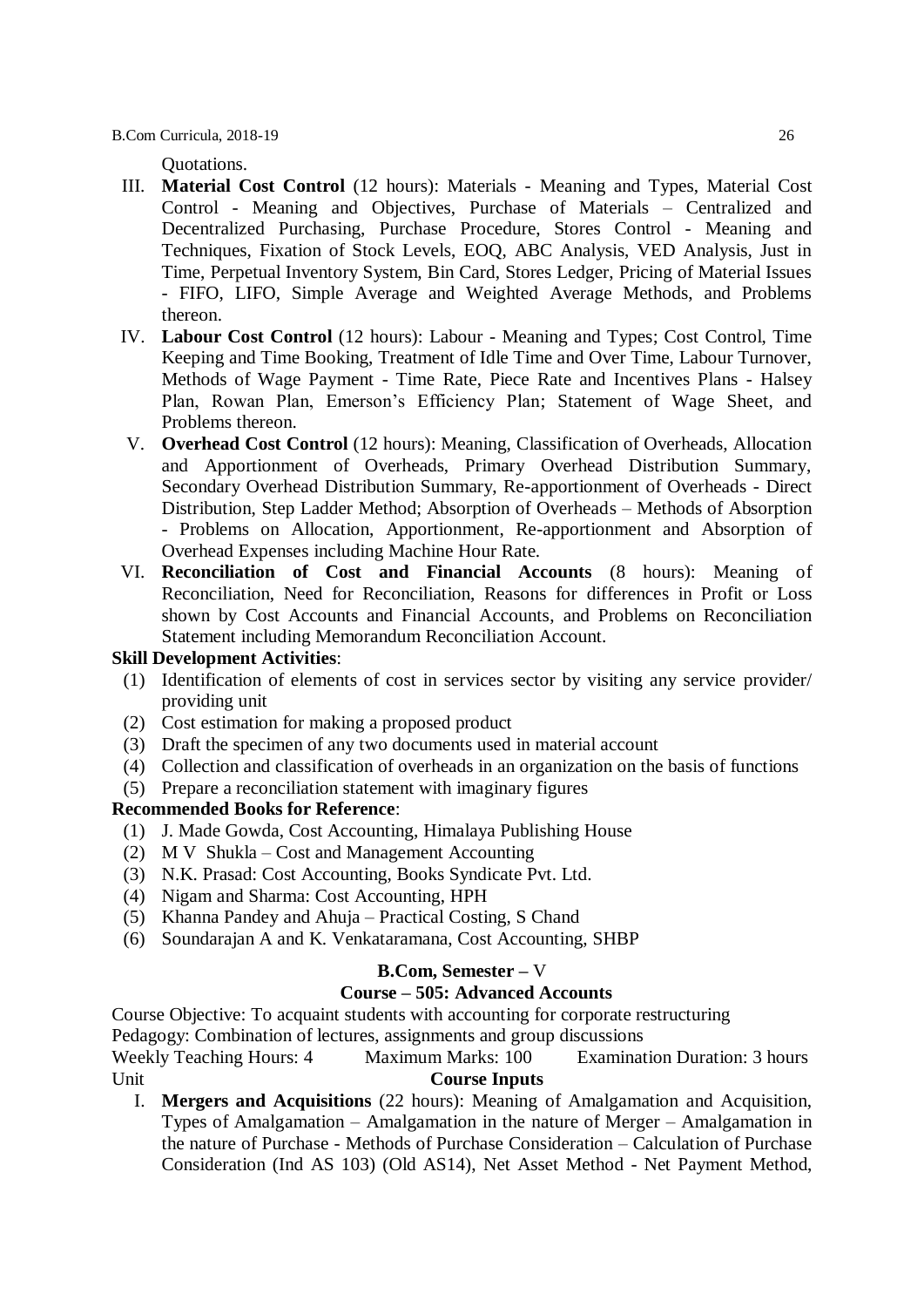Accounting for Amalgamation - Entries and Ledger Accounts in the Books of Transferor Company and Transferee Company and Preparation of New Balance Sheet (Vertical Format).

- II. **Internal Reconstruction** (10 hours): Meaning Objective Procedure Form of Reduction – Passing of Journal Entries – Preparation of Reconstruction Accounts – Preparation of Balance Sheet after Reconstruction (Vertical Format) and Problems.
- III. **Holding Company Accounts** (16 hours): Meaning of Holding Company and Subsidiary Companies – Concepts of Minority Interest – Majority Interest – Capital Profit – Revenue Profit – Cost of Control – Unrealized Profit included in Stock and Problems on Holding Company Accounts (excluding Cross and Chain Holding).
- IV. **Investment Accounting** (12 hours): Introduction Classification of Investment Cost of Investment – Cum-Interest and Ex-Interest – Securities – Bonus Shares - Right Shares – Disposal of Investment – Valuation of Investments – Procedures of Recording Shares and Problems.
- V. **Human Resources Accounting** (4 hours): Meaning, Objectives, Methods, Advantages and Limitations and problems thereon.

#### **Skill Development Activities**:

- (1) Calculation of purchase consideration with imaginary figures
- (2) List any five cases of amalgamation in the nature of merger or acquisition of Joint Stock Companies
- (3) List out legal Provisions in respect of internal reconstruction
- (4) Narrate the steps for preparation of consolidated balance sheet

#### **Recommended Books for Reference**:

- (1) Dr. B. Mariyappa Advanced Corporate Accounting, HPH
- (2) Arulanandam and Raman; Corporate Accounting-II, HPH
- (3) Roadmap to IFRS and Indian Accounting Standards by CA Shibarama Tripathy
- (4) S.N. Maheswari , Financial Accounting, Vikas
- (5) Soundarajan A and K. Venkataramana, Advanced Corporate Accounting, SHBP
- (6) RL Gupta, Advanced Accountancy, Sultan Chand
- (7) K.K Verma Corporate Accounting
- (8) Jain and Narang, Corporate Accounting
- (9) Tulsian, Advanced Accounting,
- (10) Shukla and Grewal Advanced Accountancy, Sultan Chand

#### **B.Com, Semester –** V

# **Course – 506: Goods and Services Tax**

1. Course Objective: To equip students with the principles and provisions of Goods and Services Tax (GST) - implemented from 2017 under the notion of One Nation, One Tax and One Market. And also to provide an insight into practical aspects and apply the provisions of GST laws to various situations.

Pedagogy: Combination of lectures, assignments and group discussions

Weekly Teaching Hours: 4 Maximum Marks: 100 Examination Duration: 3 hours Unit **Course Inputs** 

I. **Introduction to Goods and Services Tax (GST)** (8 hours): Introduction to GST, Meaning and Definition, Objectives and basic scheme of GST, Salient features of GST – Subsuming of taxes – Benefits of implementing GST – Constitutional amendments - Structure of GST (Dual Model) – Central GST – State/Union Territory GST – Integrated GST; GST Council - Structure, Powers and Functions, and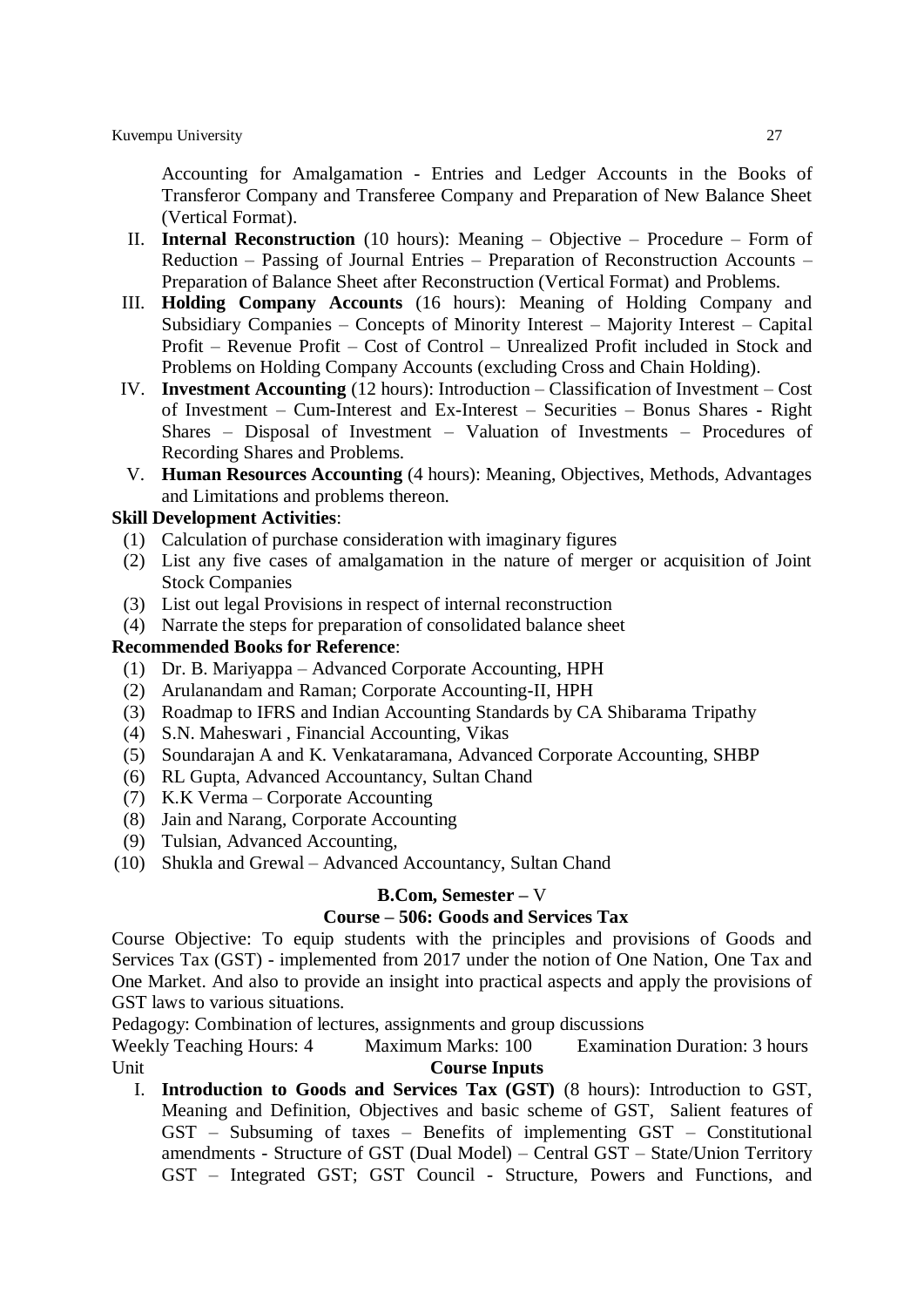Provisions for amendments.

- II. **Goods and Services Act, 2017** (8 hours): CGST Act, SGST Act (Karnataka State), and IGST Act - Salient features of CGST Act, SGST Act (Karnataka State), IGST Act. Meaning and Definition: Aggregate turnover, Adjudicating authority, Agent, Business, Capital goods, Casual Taxable Person, Composite supply, Mixed supply, Exempt supply, Outward supply, Principal Supply, Place of Supply, Supplier, Goods, Input Service Distributor, Job work, Manufacture, Input tax, Input tax credit, Person, Place of business, Reverse charge, Works contract, Casual taxable person, Non-resident person; Export of goods or services, Import of goods or services, Intermediary, Location of supplier of service, Location of recipient of service and simple problems on Composite Supply and Mixed Supply
- III. **Procedure and Levy under GST** (32 hours): Registration under GST, Procedure for registration, Persons liable for registration, Persons not liable for registration, Compulsory registration, Deemed registration, Special provisions for Casual taxable persons and Non-resident taxable persons; Exempted goods and services, Rates of GST.

Procedure relating to Levy (CGST and SGST): Scope of supply, Tax liability on Mixed and supply, Time of supply of goods and services Value of taxable supply, Computation of taxable value and tax liability on Goods and Services.

Procedure relating to Levy: (IGST): Inter-state supply, intra-state supply, Zero rates supply, Value of taxable supply – Computation of taxable value and tax liability; Input tax Credit - Eligibility, Apportionment, Inputs on capital goods, Distribution of credit by Input Service Distributor (ISD) – Transfer of Input tax credit and simple problems on utilization of input tax credit.

- IV. **Assessment and Returns** (10 hours): Meaning, types of assessment First return, Claim of input tax credit, Matching reversal and reclaim of input tax credit, Annual return and Final return and Problems on Assessment of tax and tax liability.
- V. **GST and Technology** (6 hours): GST Network: Structure, Vision and Mission, Powers and Functions; Goods and Service Tax Suvidha Providers (GSP): Concept, Framework and Guidelines and architecture to integrate with GST system; and GSP Eco System. (theory only).

#### **Skill Development Activities**:

- (1) Collect GST Returns form and fill with imaginary figures GSTR-3B (Monthly Returns) b. GSTR-1 (Details of Outward supplies of Goods or Services) GSTR-2 (Inward Supplies received by tax payer)
- (2) Visit your locality shops and collect information relating to tax rate applicable to them
- (3) Collect information about different tax rates for goods and services and write five examples for each tax rate
- (4) Visit Bank and Insurance Company, collect information relating to GST applicable to them for different services
- (5) Collect information relating to RCM (Reverse Charge Mechanism) for different expenditures

- (1) GST Act 2017, Karnataka Law and Journal Publications
- (2) GST, Taxman Publications
- (3) Introduction to GST, Department of GST New Delhi
- (4) Introduction to GST, Dr B G Bhaskar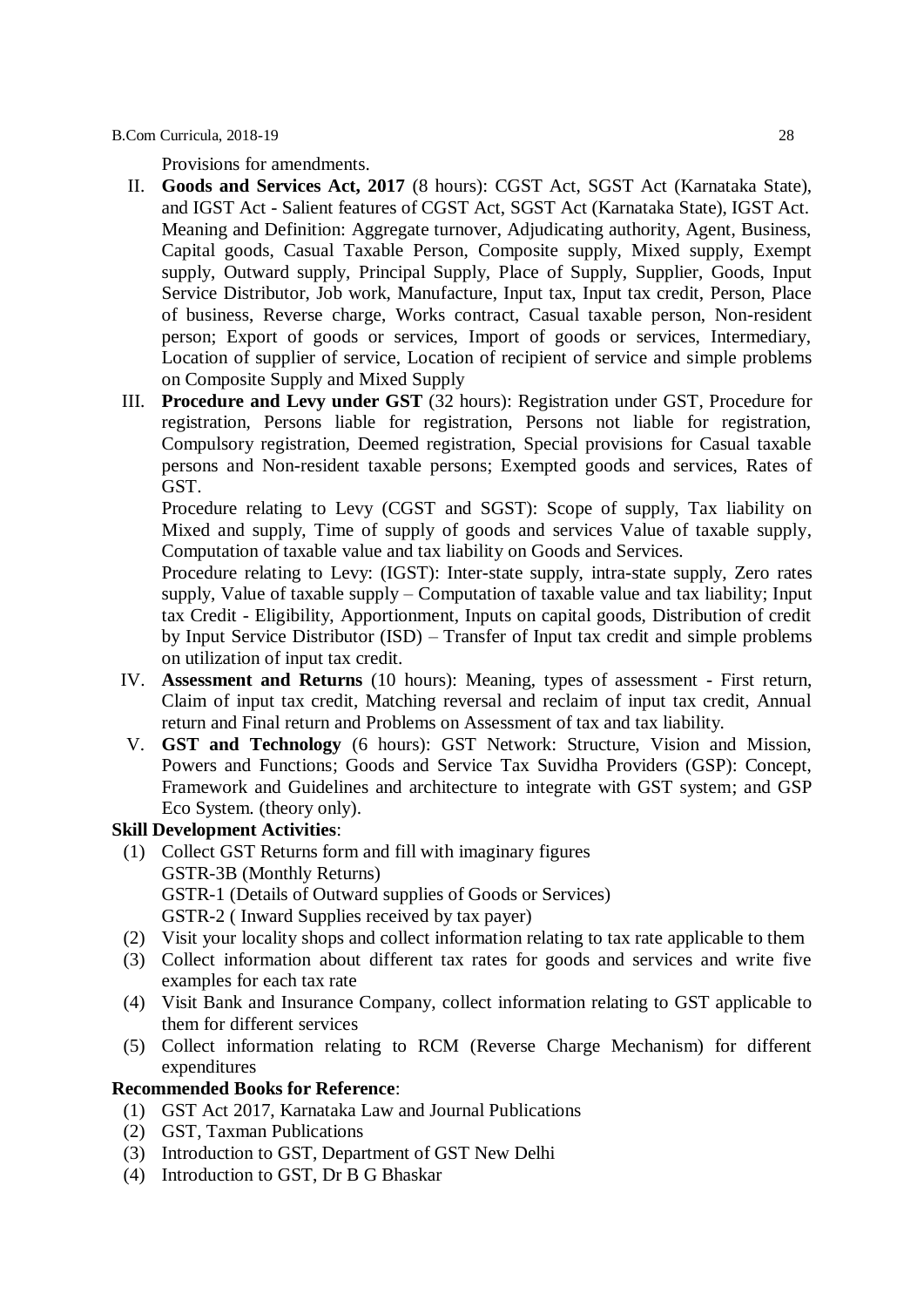(5) Introduction to GST, Dr M Mariyappa

#### **B.Com, Semester –** V

#### **Course – 508: Logical and Analytical Reasoning**

Course Objective: To acquaint students with reasoning and analytical ability

Pedagogy: Combination of lectures, assignments and group discussions

Weekly Teaching Hours: 2 Maximum Marks: 50 Examination Duration: 1<sup>1</sup>/<sub>2</sub> hours Unit **Course Inputs** 

- I. **Logical Reasoning** (6 hours): Venn Diagram, Logical Sufficiency and Seating Arrangement.
- II. **Intellectual Reasoning** (7 hours): Blood Relations, D Calendar, Series, Coding and Decoding.
- III. **Verbal and Non–verbal Reasoning** (4 hours): Verbal Alphabetical Analogy, Puzzles and Abstract Reasoning.
- IV. **Analytical Reasoning** (5 hours): Cause and Effective Conclusions, Statement and Arguments and Statement and Assumptions.
- V. **Mathematical Reasoning** (6 hours): Problems related to Wages, Speed Distance, Percentage and Average, Ratio and Proportion.
- VI. **Data Interpretation** (4 hours): Problems on Tables and Graph.

# **Skill Development Activities**:

- (1) Draw Venn Diagram with imaginary Figures
- (2) Draw Coding and Decoding programs with imaginary figures
- (3) Calculate speed of a train with imaginary figures
- (4) Draw Tables and Chart with Imaginary figures

#### **Recommended Books for Reference**:

- (1) Agarwal, Quantitative Reasoning.
- (2) Dr. Giridhar K.V. Logical and Analytical Reasoning,  $5<sup>th</sup>$  Edition, College Book House
- (3) M. N. Tyra, Speed Mathematics

# **B.Com, Semester – VI**

# **Course – 601: International Financial Reporting Standards**

Course Objective: To acquaint students with recent accounting standards

Pedagogy: Combination of lectures, assignments and group discussions

- I. **Introduction to IFRS** (8 hours): Meaning and Scope of IFRS, Need for IFRS, GAAP *Vs* IAS, IAS *Vs* IFRS, Nature and Operations of IASB and IFRIC, Status and use of IFRS around the World.
- II. **Profit Presentation** (8 hours): Presentation of Financial Statements (IAS 1) Revenue (IAS - 18) and Accounting Policies, Changes in Accounting Estimates and Errors (IAS - 8)
- III. **Group Accounting** (12 hours): Consolidated Financial Statements and Accounting for Investment in Subsidiaries (IAS - 27), Accounting for Investments in Associates (IAS - 28), Joint Ventures (IAS - 31), and Business Combinations (IFRS - 3)
- IV. **Disclosure** (14 hours): Related Party Disclosures (IAS 24), Earning per Share (IAS 33) and Interim Financial Reporting (IAS - 34), and First Time Adoption of IFRS  $(IFRS - 1)$
- V. **Asset Recognition and Measurement** (14 hours): Property, Plant and Equipment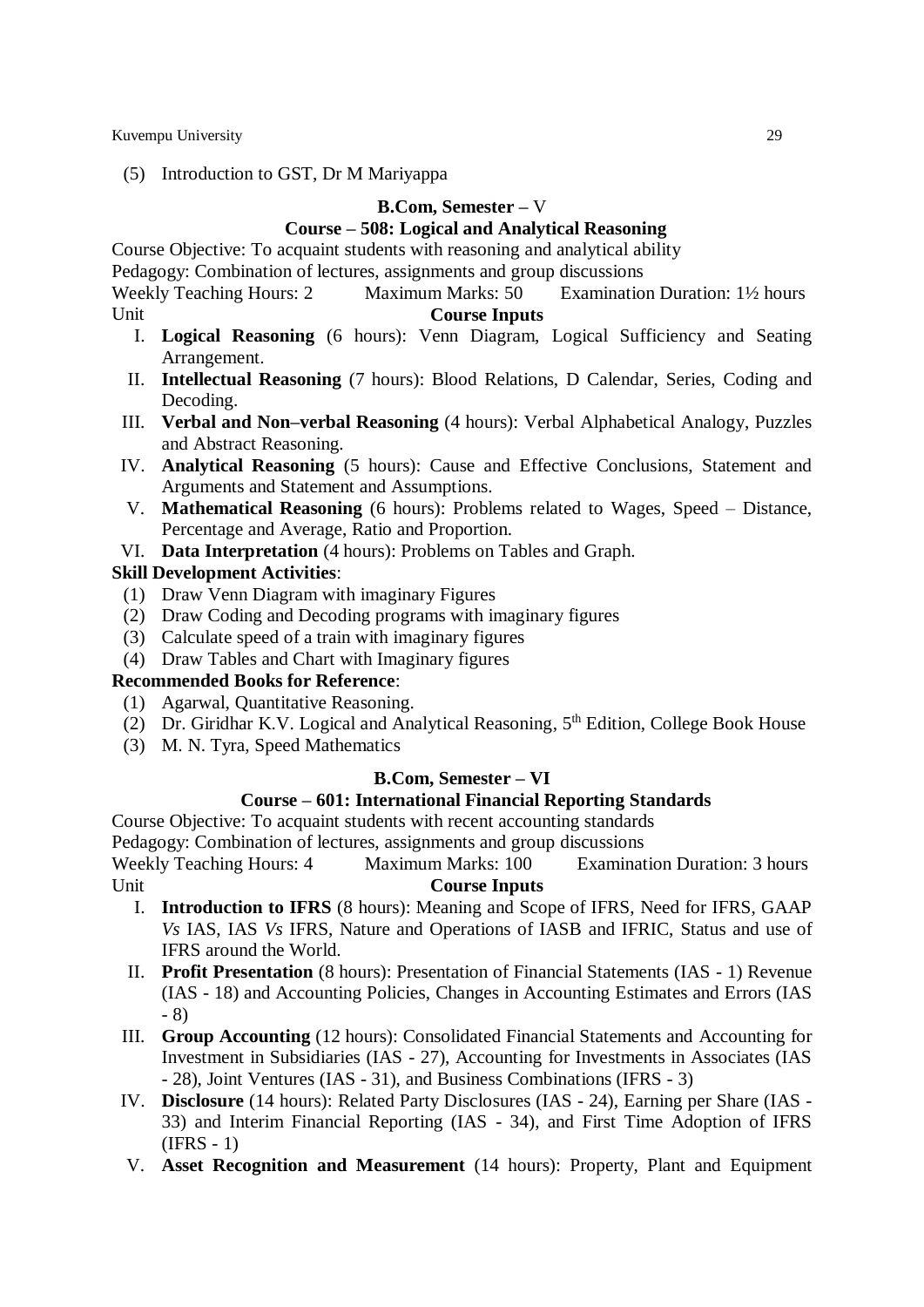(IAS - 16), Intangible Assets (IAS - 38), Investment Property (IAS - 40), Inventories (IAS - 2), and Leases (IAS - 17).

VI. **Accounting for Liabilities** (8 hours): Share Based Payment (IFRS - 2), Provisions, Contingent Assets and Contingent Liabilities (IAS - 37), and Events after the Reporting Period (IAS - 10).

#### **Skill Development Activities**:

- (1) Prepare a note on convergence of Indian Accounting Standards with IFRS
- (2) Analysis of published financial statements for at-least two types of stakeholders
- (3) Comment on recent developments/exposure draft in IFRS
- (4) Preparation of notes to accounts for non-current assets
- (5) Assignment on social reporting
- (6) Preparation of Consolidated Financial Statement of any two existing companies
- (7) Disclosure of change in equity in the annual reports of any two select companies

#### **Recommended Books for Reference**:

- (1) IFRSs, Taxman Publications (Blue book)
- (2) IFRS, Barry Larking, Taxman Publications
- (3) IFRS, T.P. Ghosh, Taxman Publications
- (4) IFRS and Ind AS, Kamal Garg, Bharat publishers
- (5) International Accounting, Mohapatra A.K. Das

#### **B.Com, Semester - VI**

# **Course – 602: Income Tax – II**

Course Objective: To acquaint students about the computation of different sources of income Pedagogy: Combination of lectures, assignments and group discussions

- I. **Income from House Property** (14 hours): Basis of Charge Deemed Owners Exempted Incomes from House Property – Annual Value – Determination of Annual Value – Treatment of Unrealized Rent – Loss Due to Vacancy – Deductions from Annual Value and Problems on Income from House Property.
- II. **Profits and Gains of Business and Profession** (Individual Assesse) (16 hours): Meaning and Definition of Business, Profession – Vocation - Expenses expressly Allowed – Allowable Losses – Expenses expressly Disallowed – Expenses Allowed on Payment Basis - Problems on Business relating to Sole Trader and Problems on Profession relating to Chartered Accountant, Advocate and Medical Practitioner.
- III. **Capital Gains** (12 hours): Basis of Charge Capital Assets Transfer of Capital Assets – Computation of Capital Gains –Exemptions U/S 54, 54B, 54D, 54EC, 54F and Problems on Capital Gains.
- IV. **Income from other Sources** (10 hours): Incomes Taxable under the head 'Other Sources' – Securities – Kinds of Securities – Rules for Grossing  $Up$  – Ex-Interest Securities – Cum-Interest Securities – Bond Washing Transactions and Problems on Income from Other Sources.
- V. **Set-off and Carry Forward of Losses, Computation of Total Income and Tax Liability** (8 hours): Meaning – Provision for Set-off and Carry Forward of Losses (theory only); Computation of Total Income and Tax Liability of an Individual Assessee (excluding Salary Income).
- VI. **Filing of Returns and Assessment Procedure** (4 hours): PAN, TAN, E–Filing and IT Challan.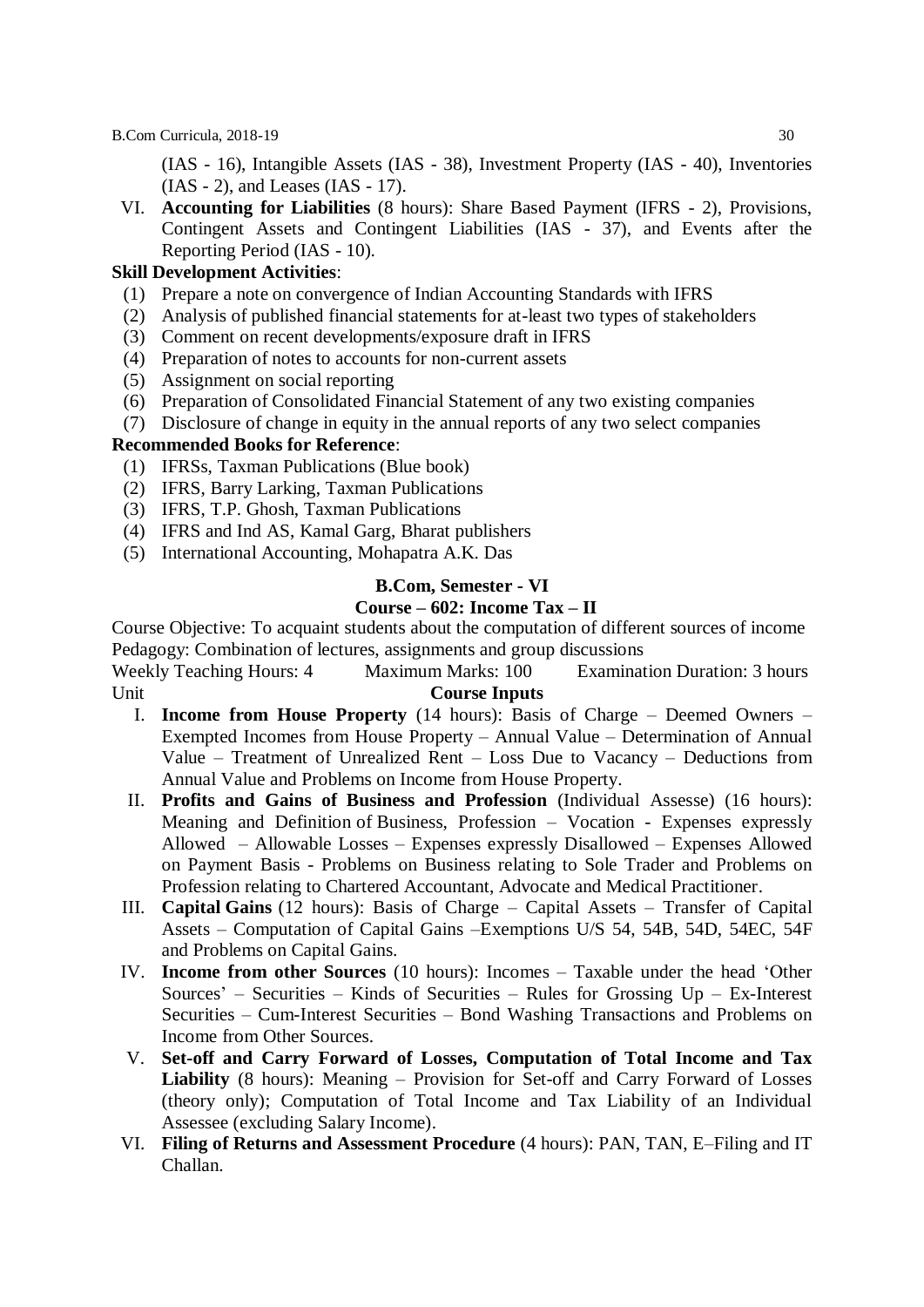#### **Skill Development Activities**:

- (1) Table of rates of Tax deducted at source
- (2) Filing of IT returns of individuals
- (3) List of enclosures for IT returns
- (4) Due date for filing of returns
- (5) Income tax proposal as per the recent union budget

# **Recommended Books for Reference**:

- (1) Dr. B. Mariyappa, Income Tax- II, HPH
- (2) Dr. Vinod K. Singhania: Direct Taxes Law and Practice, Taxman publication
- (3) B.B. Lal: Direct Taxes, Konark Publisher (P) ltd
- (4) Dr. Mehrotra and Dr. Goyal: Direct Taxes Law and Practice, Sahitya Bhavan Publication
- (5) Dinakar Pagare: Law and Practice of Income Tax, Sultan Chand and sons
- (6) Gaur and Narang: Income Tax
- (7) Lectures on Income Tax I, VBH
- (8) Dr. V. Rajesh Kumar and Dr. R. K. Sreekantha: Income Tax I, Vittam Publications.

#### **B.Com, Semester – VI**

# **Course – 603: Business Statistics – II**

Course Objective: To acquaint students about practical application of statistical tools

Pedagogy: Combination of lectures, assignments and group discussions

Weekly Teaching Hours: 4 Maximum Marks: 100 Examination Duration: 3 hours Unit **Course Inputs**

- I. **Correlation Analysis** (14 hours): Meaning Methods of Studying Correlation, Karl Pearson's Co–efficient of Correlation (Simple Correlation and Table Correlation) and Probable Error.
- II. **Regression Analysis** (18 hours): Meaning Correlation *Vs* Regression, Determination of Regression Co-efficient, Framing Regression Equations, Simple Regression and Regression for Grouped Data.
- III. **Index Numbers** (12 hours): Meaning and Definition Uses Classification Construction of Index Numbers – Methods of constructing Index Numbers – Simple Aggregative Method – Simple Average of Price Relative Method – Weighted Index Method – Fisher's Ideal Method (including TRT and FRT) – Consumer Price Index and Problems.
- IV. **Interpolation and Extrapolation** (12 hours): Meaning Utility Algebraic Methods – Binomial and Newton's Methods only.
- V. **Association of Attributes** (4 hours): Meaning Correlation *Vs* Association of Attributes, Methods of Studying Association – Yule's Method only
- VI. **Statistical Quality Control** (4 hours): Meaning Objectives Control Charts and their Uses, Types of Control Charts, Construction Charts, Construction of Mean and Range Charts only.

#### **Skill Development Activities**:

- (1) Collect age statistics of 10 newly married couples and compute correlation coefficient
- (2) Collect age statistics of 10 newly married couples and compute regression equations; estimate the age of bride when age of bridegroom is given
- (3) Select 10 items of daily consumed products and collect base year quantity, base year price and current year price. Calculate Cost of Living Index
- (4) Collect the sales or production statistics of a company for five years and extrapolate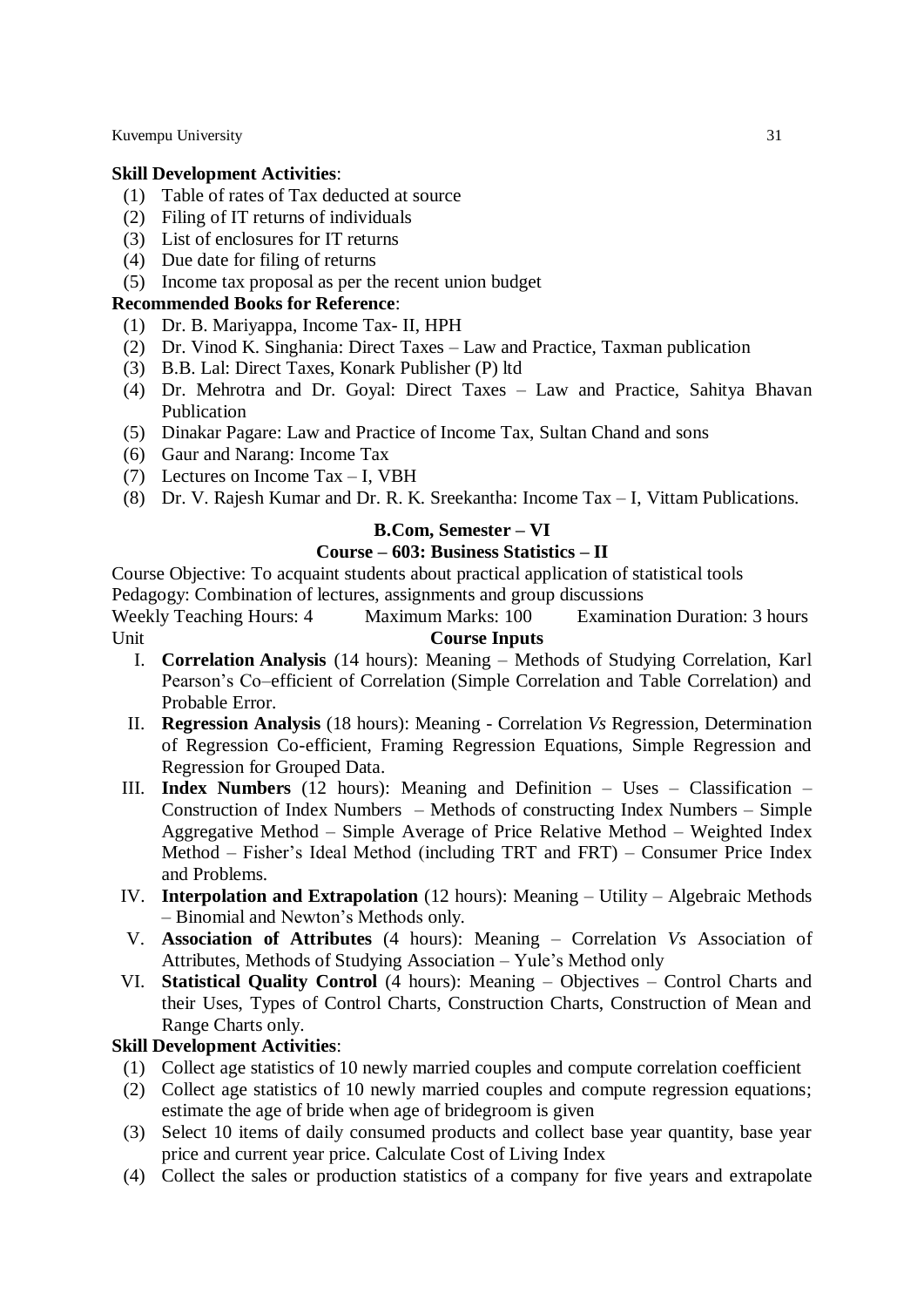the production or sales for the  $6<sup>th</sup>$  year

(5) Draw a mean chart of any company to ascertain the quality of the product

#### **Recommended Books for Reference**:

- (1) Anand Sharma : Statistics for Management, HPH
- (2) S P Gupta: Statistical Methods- Sultan Chand, Delhi
- (3) D.P Apte, Statistical Tools for Managers
- (4) Dr. B N Gupta: Statistics, Sahityta Bhavan, Agra.
- (5) S.C Gupta: Business Statistics, HPH
- (6) N.V.R Naidu: Operation Research I.K. International Publishers
- (7) Ellahance: Statistical Methods, Kitab Mahal
- (8) Sanchethi and Kapoor: Business Mathematics, Sultan Chand
- (9) Veerachamy: Operation Research I.K. International Publishers
- (10) S. Jayashankar: Quantitative Techniques for Management
- (11) Chikoddi and Satya Prasad: Quantitative Analysis for Business Decision, HPH
- (12) Dr. Alice Mani: Quantitative Analysis for Business Decisions I, SBH

#### **B.Com, Semester - VI**

# **Course – 604: Cost Accounting - Methods and Techniques**

Course Objective: To acquaint students about methods and techniques of cost accounting

Pedagogy: Combination of lectures, assignments and group discussions

Weekly Teaching Hours: 4 Maximum Marks: 100 Examination Duration: 3 hours Unit **Course Inputs**

- I. **Contract Costing** (10 hours): Meaning, Nature and Types of Contract, Difference between Contract Costing and Job Costing, Concepts of Escalation Clause, Retention Money, Profit on Incomplete Contracts and Problems.
- II. **Process Costing** (12 hours): Meaning, Nature and Applicability, By-Products and Joint Products and Problems on Process Costing including Joint Products and By-Products.
- III. **Operating Costing** (10 hours): Meaning and Applicability of Operating Costing, Operating Cost and its Classification, Problems on Preparation of Operating Cost Sheet (only Transport Undertakings).
- IV. **Marginal Costing** (14 hours): Meaning, Basic Concepts, Assumptions, Marginal Cost Statements, Contribution, BE Analysis, P/V Ratio, BEP, Margin Of Safety and Problems.
- V. **Standard Costing** (10 hours): Meaning, Definitions, Differences between Standard Costing and Budgetary Control, Analysis of Variances, Problems on Material Cost Variance - Material Price Variance, Material Usage Variance; Labour Cost Variance, Labour Rate Variance, and Labour Efficiency Variance.
- VI. **Activity Based Costing and Learning Curve Theory** (8 hours): Concept of Activity Based Costing, Cost Drivers and Cost Pools, Allocation of Overheads under ABC – Characteristics, Implementation and Benefits of ABC; Concept and Phases of Learning Curve, Graphical Representation, Learning Curve Applications and Factors affecting Learning Curve (theory only)

#### **Skill Development Activities**:

- (1) Listing of industries located in your area and methods of costing adopted by them
- (2) List out materials used in any two organizations
- (3) Preparation with imaginary figures composite job cost statement
- (4) Preparation of activity based cost statement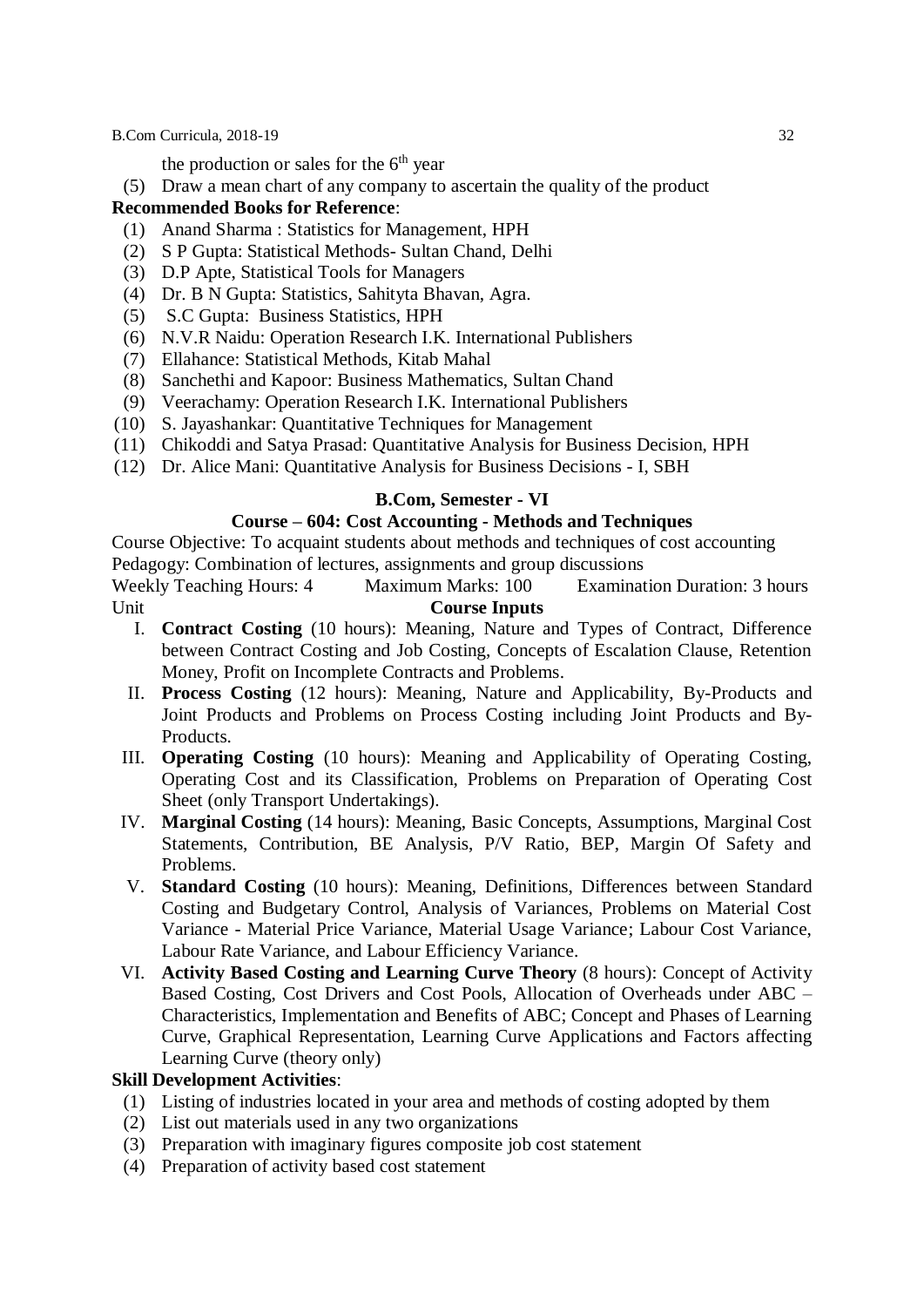(5) Prepare a chart showing the apportionment of overheads under ABC

# **Recommended Books for Reference**:

- (1) J. Madegowda, Cost Accounting, Himalaya Publishing House
- (2) J. Madegowda, Marginal Costing for Managerial Decisions, Prateeksha Publications
- (3) J. Madegowda, Cost Management, Himalaya Publishing House
- (4) S P Iyengar, Cost Accounting
- (5) Nigam and Sharma, Advanced Costing
- (6) B.S. Raman, Cost Accounting
- (7) Dr. B. Mariyappa, Cost Accounting Methods HPH
- (8) M.N. Arora, Cost Accounting
- (9) Ashish K Bhattacharyya: cost accounting for business managers
- (10) N. Prasad, Costing
- (11) Palaniappan and Hariharan: Cost Accounting, I.K. International Publishers
- (12) Jain and Narang, Cost Accounting
- (13) Ravi M. Kishore Cost Management
- (14) Charles T Horngren, George Foster, Srikant M. Data, Cost Accounting: A Managerial Emphasis
- (15) Rathnam: Cost Accounting

#### **B.Com, Semester - VI**

#### **Course – 605: Management Accounting**

Course Objective: To acquaint students with necessary knowledge of practical aspects of Management Accounting

Pedagogy: Combination of lectures, assignments and group discussions

- I. **Management Accounting** (10 hours): Meaning and Definition of Management Accounting, Scope and Objectives of Management Accounting – Differences between Management Accounting and Financial Accounting – Management Accounting and Cost Accounting and Limitations of Management Accounting.
- II. **Analysis of Financial Statements** (10 hours): Meaning and Definition of Financial Statements – Financial Analysis – Types of Financial Analysis, Techniques of Financial Analysis - Common Size Statements, Comparative Statements and Trend Analysis and Problems.
- III. **Ratio Analysis** (14 hours): Meaning and Objectives Types of Ratios Rearrangement of Income Statements and Balance Sheet  $-$  (A) Profitability Ratios  $-$  GP Ratio, NP Ratio, Operating Ratio – Operating Profit Ratio - Return on Capital Employed Ratio – EPS; (B) Turnover Ratios – Debtors Turnover Ratio – Creditors Turnover Ratio; (C) Financial Ratios, Current Ratio - Liquidity Ratio, Debt-Equity Ratio, Capital Generating Ratio and Advantages and Limitations of Ratios.
- IV. **Fund Flow Analysis** (10 hours): Meaning, Concepts of Funds Meaning and Definition of Fund Flow Statements – Uses and Limitations – Procedure for Preparation of Funds Flow Statement – Statement of Changes in Working Capital, Statement of Funds from Operations, and Statements of Sources and Application of Funds.
- V. **Cash Flow Statements** (10 hours): Meaning, Definition, Uses and Limitations-Differences between Fund Flow Statement and Cash Flow Statement – Preparation of Cash Flow Statements (Ind AS - 7): Direct Method and Indirect Method.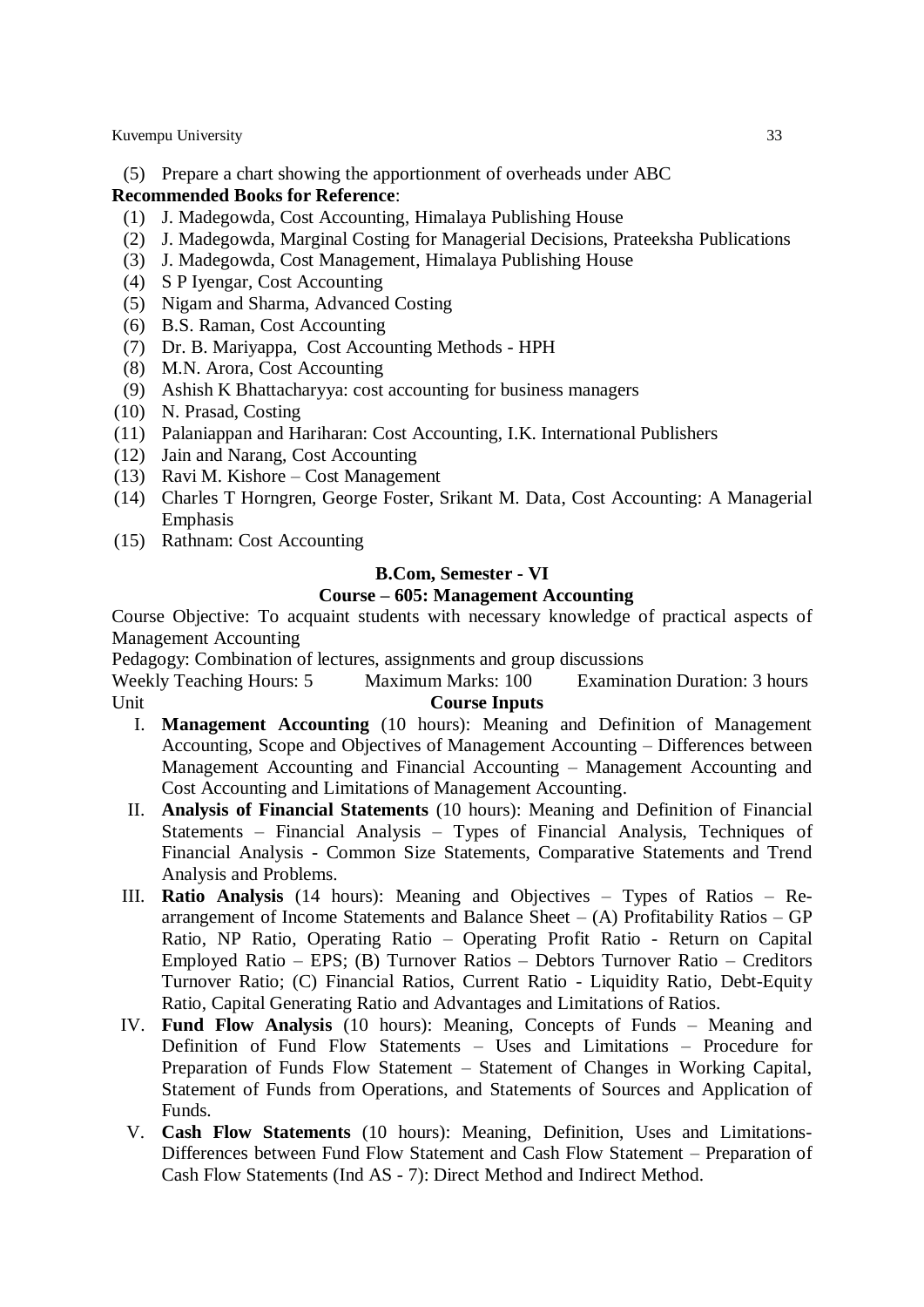VI. **Budgetary Control** (10 hours): Meaning of Budget, Budgeting and Budgetary Control, Types of Budgets, Limitations of Budgetary Control, Problems on Sales Budget and Flexible Budget.

# **Skill Development Activities**:

- (1) Preparation of common size financial statements, trend percentages and comparative financial statements of an organization at least for two years
- (2) Calculation of ratios based on the above financial statements gross profit ratio, net profit ratio, operation profit ratio, current ratio and operations
- (3) Identify current assets, current liabilities, and non-current liabilities from the above financial statements
- (4) Preparation of fund flow statement and determination fund from operations with imaginary figures
- (5) Preparation of flexible budget with imaginary figures
- (6) Visit an organization, collect information regarding budgets prepared by them, and prepare budget based on the given information

# **Recommended Books for Reference**:

- (1) Advanced Management Accounting: J. Madegowda, 2<sup>nd</sup>ed, Himalaya Publishing House
- (2) Management Accounting: J. Madegowda, Himalaya Publishing House
- (3) Management Accounting: Dr. S.P. Gupta
- (4) Management Accounting :M.Y. Khan And P.K. Jain
- (5) Management Accounting: Dr. S.N. Maheshwari
- (6) Management Accounting: B.S. Raman
- (7) Management Accounting; Howard And Brown
- (8) Management Accounting : S.M. Goyal And Dr. Manmohan
- (9) Management Accounting-Dr, B. Mariyappa

# **B.Com, Semester – VI**

# **Course – 606: Principles and Practice of Auditing**

Course Objective: To acquaint students with auditing principles and different dimensions of Auditing

Pedagogy: Combination of lectures, assignments and group discussions

- I. **Introduction to Auditing** (12 hours): Meaning, Definition, Objectives, Types of Audit, Advantages and Disadvantages of Audit, Preparation before Commencement of New Audit, Audit Note, Audit Working Paper, Audit Programme, Recent Trends in Auditing, Nature and Significance of Tax Audit, Cost Audit and Management Audit.
- II. **Internal Check** (10 hours): Meaning, Objectives, Fundamental Principles, Internal Check as Regards Wage Payment, Cash Book, Purchases, Cash Sales; Merits of Internal Check, Differences between Internal Check and Internal Audit.
- III. **Vouching** (14 hours): Definition, Importance, Objectives, Routine Checking and Vouching - Types of Vouchers, Vouching Receipts, Cash Sales, Receipts from Debtors, Proceeds of Sales, Sale of Investment, Vouching of Payments, Cash Purchase and Payment to Creditors.
- IV. **Verification and Valuation of Assets and Liabilities** (14 hours): Meaning and Objectives of Verification and Valuation - Position of an Auditor as regards the Valuation of Assets - Verification and Valuation of different Items - Land and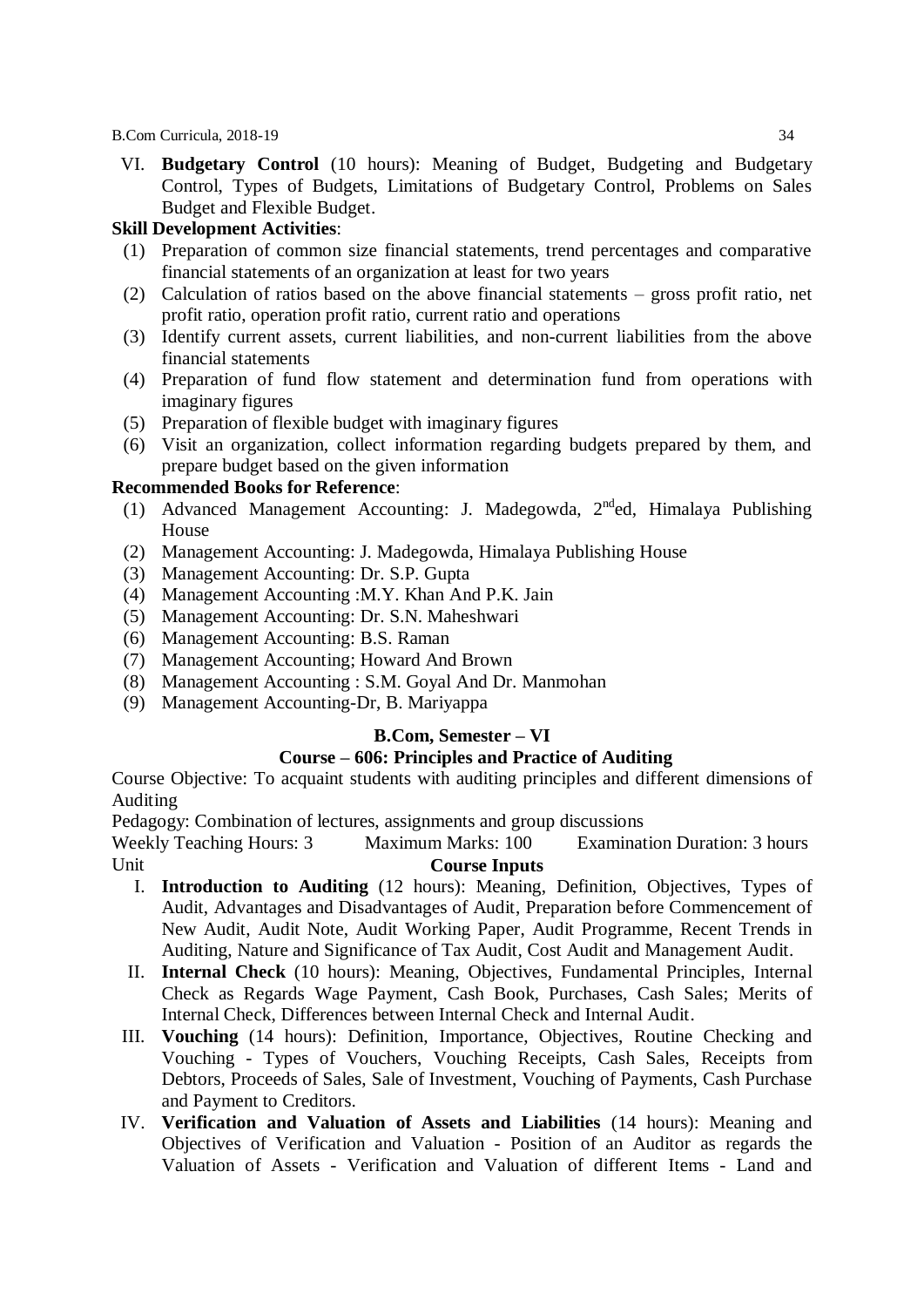Building, Plant and Machinery, Goodwill – Investments - Stock in Trade, Bills Payable and Sundry Creditors.

- V. **Company Audit and Others** (10 hours): Company Auditor Appointment Qualifications - Powers – Duties and Liabilities; Types of Audit Report - Clean and Qualified Report, Audit of Educational Institutions, Audit of Insurance Company and Audit of Cooperative Societies.
- VI. **Audit Standards** (4 hours): Audit of Computerized Accounts Audits in an EDP General EDP Controls, EDP Application Controls and Computer Assist Auditing **Techniques**

# **Skill Development Activities**:

- (1) Draft an audit programme
- (2) Draft an investigation report on behalf of a public limited company
- (3) Visit an audit firm, write about the procedure followed by them in auditing the books of account of a firm
- (4) Formulate internal check system for cash sales
- (5) Prepare qualified/clean audit report

# **Recommended Books for Reference**:

- (1) Auditing T.R Sharma
- (2) Principles of Auditing Dr. Nanjegowda
- (3) Principles and Practice of Auditing M.S Ramaswamy
- (4) Principles and Practice of Auditing –R.G Sexena
- (5) Auditing B.S Raman
- (6) Practical auditing B.N Tandon
- (7) Auditing Kamal Gupta

# **B.Com, Semester - VI**

#### **Course – 608: Soft Skills**

**Course Objective**: To acquaint students with the essential of communication

**Pedagogy**: Combination of lectures, assignments and group discussions

Weekly Teaching Hours: 2 Maximum Marks: 50 Examination Duration: 1<sup>1</sup>/<sub>2</sub> hours Unit **Course Inputs**

- I. **Elements of Communication** (4 hours): Meaning, Importance, Objectives and Principles of Communication, Types and Forms of Communication, Process, Impediments of Effective Communication, and Strategies for Effective Communication.
- II. **Non-verbal Communication**(8 hours): Body Language, Gestures, Postures, Facial Expressions, Dress Codes, Cross Cultural Dimensions of Business Communication, Listening and Speaking, Techniques of Eliciting Response, Probing Questions, Observation, Business and Social Etiquettes.
- III. **Public Speaking** (8 hours): Principles of Effective Speech and Presentations, Technical Speeches and Non-Technical Presentations, Speech of Introduction of a Speaker - Speech of Vote of Thanks - Occasional Speech - Theme Speech; Moderating Programs and Use of Technology
- IV. **Interview Techniques** (6 hours): Importance of Interviews, Art of Conducting and Giving Interviews, Placement Interviews - Discipline Interviews - Appraisal Interviews and Exit Interviews.
- V. **Meetings** (6 Hours): Importance, Meetings Opening and Closing Meetings Participating and Conducting Group Discussions, Brain Storming, and E- Meetings,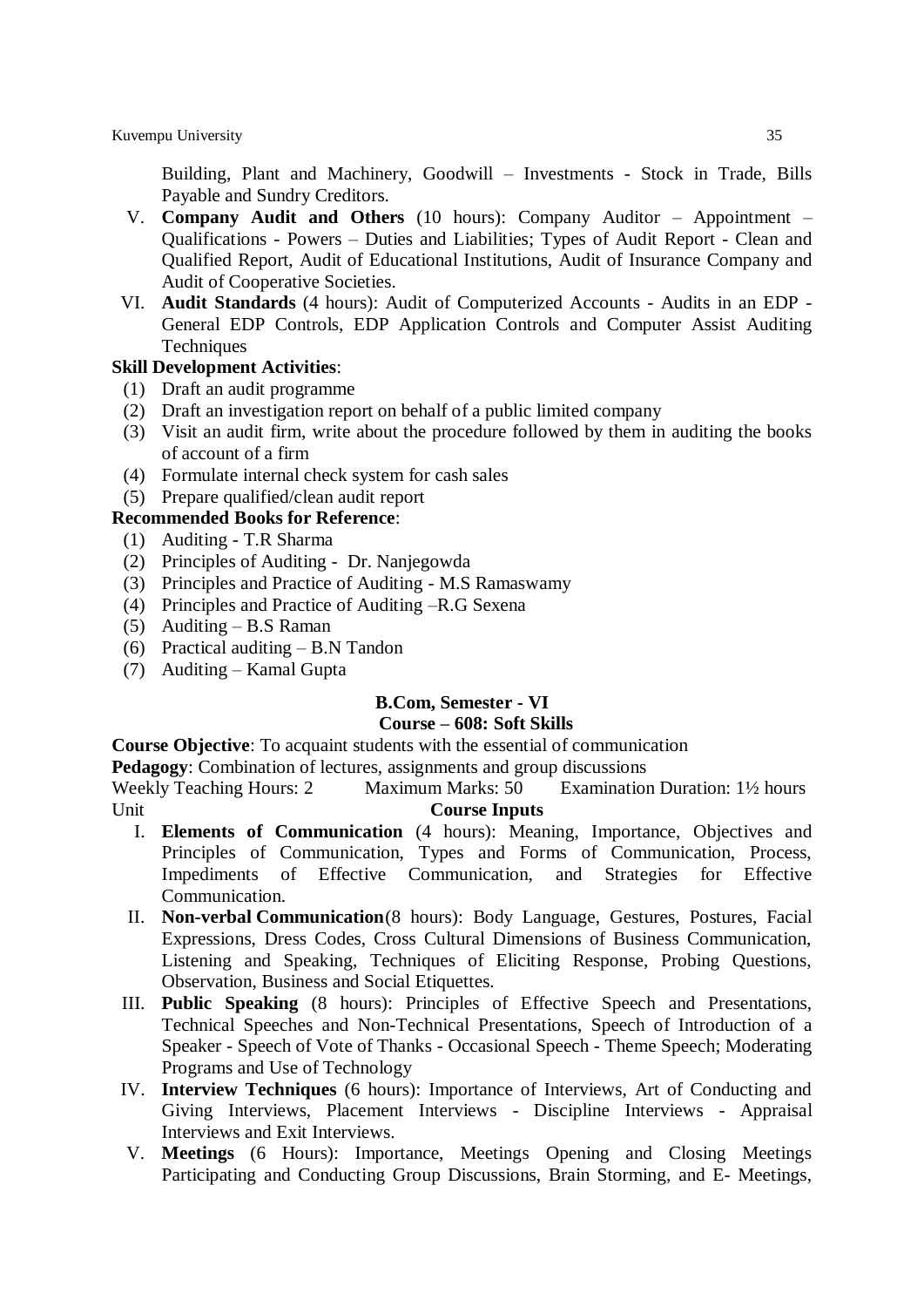Career Counseling, and Resume Preparation.

#### **Skill Development Activities**:

- (1) Conduct a mock meeting and draft minutes of the meeting
- (2) Draft a letter of enquiry to purchase a laptop
- (3) Draft your bio-data

# **Recommended Books for Reference**:

- (1) Soft Skills of Personality Development: C.G.G Krishnamacharyulu and Lalitha
- (2) Lesikar, R.V. and Flatley, M.E. Basic Business Communication Skills for Empowering the Internet Generation, TMH, New Delhi.
- (3) Rai and Rai: Business Communication Himalaya Publishing House
- (4) Ludlow, R. and Panton, F. (1998). The Essence of Effective Communications, Prentice Hall of India Pvt. Ltd
- (5) M.S. Rao : Soft Skills Enhancing Employability I.K. International
- (6) Rao and Das: Communication Skills
- (7) Adair, J. (2003). Effective Communication. Pan McMillan.
- (8) Thill, J.V. and Bovee, G. L, Excellence in Business Communication, TMH, New York.
- (9) Bowman, J.P. and Branchaw, P.P, Business Communications: From Process to Product. Dryden Press, Chicago.
- (10) Sharma S.P and Others, Business Communication
- (11) Rajkumar, Basic of Business Communication
- (12) Banerjee: Soft Skills Business and Professional Communication, I.K. International

#### **Specialization Stream – A: Finance Stream B.Com, Semester – V**

# **Course – 507A: Advanced Financial Management**

Course Objective: To acquaint students with the ways of mobilizing and using of financial resources by industrial enterprises

Pedagogy: Combination of lectures, assignments and group discussions.

- I. **Investment Decisions and Risk Analysis** (14 hours): Risk Analysis Types of Risks – Risk and Uncertainty – Techniques of Measuring Risks – Risk Adjusted Discount Rate Approach – Certainty Equivalent Approach – Sensitivity Analysis - Probability Approach - Standard Deviation and Co-efficient of Variation – Decision Tree Analysis and Problems,
- II. **Sources of Capital** (12 hours): Long Term Sources Meaning Equity Shares Preference Shares – Debentures – Differences between Shares and Debentures – Retained Earnings – Long Term Loans and Loans From Financial Institutions.
- III. **Capital Structure Theories** (10 hours): Introduction Capital Structure Capital Structure Theories - Net Income Approach - Net Operating Income Approach - Traditional Approach – MM Approach and Problems.
- IV. **Dividend Theories** (12 hours): Introduction Irrelevance Theory MM Model; Relevance Theories - Walter Model - Gordon Model and Problems on Dividend Theories.
- V. **Planning and Forecasting of Working Capital** (14 hours): Concept of Working Capital – Determinants of Working Capital – Estimating Working Capital Needs – Operating Cycle – Cash Management – Motives of Holding Cash – Cash Management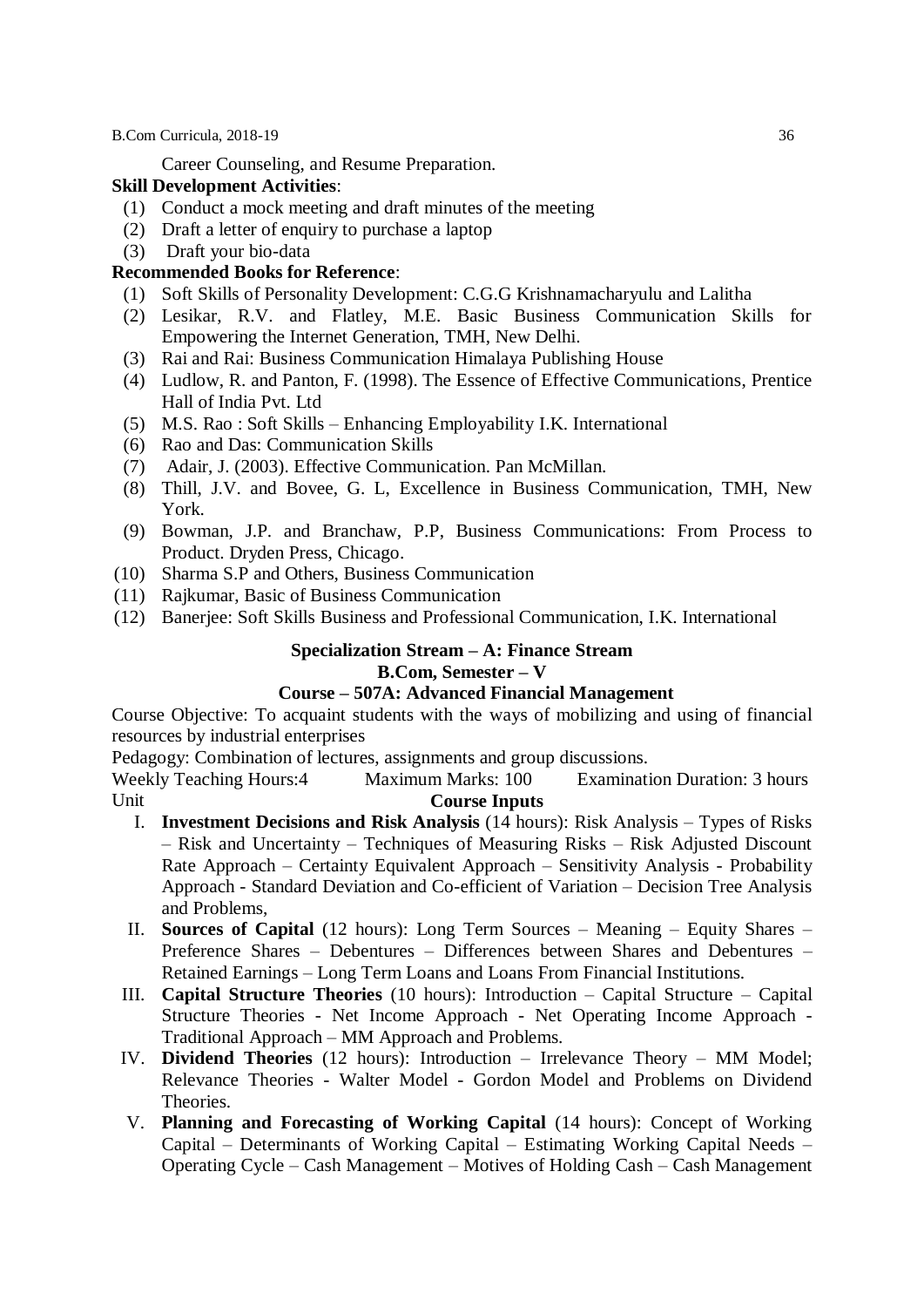Techniques – Preparation of Cash Budget, Receivables Management – Preparation of Ageing Schedule and Debtors Turnover Ratio; Inventory Management Techniques and Problems on EOQ.

# **Skill Development Activities**:

- (1) Preparation of a small project report of a small business concern covering all components - Finance, Marketing, Production, Human Resources, General administration (any one component can be selected as the title of the report)
- (2) Designing a capital structure for a trading concern
- (3) Preparing a blue print on working capital of a small concern
- (4) Prepare a chart on modes of cash budget
- (5) List out different modes of Dividend Policy
- (6) List out the companies which have declared dividends recently along with the rate of dividend

# **Recommended Books for Reference**:

- (1) Narendra Singh, Advanced Financial Management
- (2) K. Venkataramana, Advanced Financial Management, SHBP.
- (3) Ghousia Khatoon, Mahanada B. C., Advanced Financial Management, VBH
- (4) S N Maheshwari, Financial Management Principles and Practice, Sultan Chand
- (5) Khan and Jain, Financial Management, Tata McGraw Hill
- (6) Sudhindra Bhat, Financial Management, Prentice Hall of India
- (7) Sharma and Sashi Gupta, Financial Management, Kalyani Publication
- (8) I M Pandey, Financial Management, Vikas Publication
- (9) Prasanna Chandra, Financial Management, Tata McGraw Hill
- (10) R.M Srivastava, Financial Management & Policy, Sterling publishers

# **Specialization Stream – A: Finance Stream**

# **B.Com, Semester - VI**

#### **Course – 607A: Security Analysis and Portfolio Management**

Course Objective: To acquaint students with investment decisions and portfolio management Pedagogy: Combination of lectures, assignments and group discussions

- I. **Introduction to Investment Management** (15 hours): Meaning of Investment Selection of Investment – Classification of Securities – Risk and Uncertainty – Types of Risks – Risk and Expected Return – Measurement of Portfolio Risk – Benefits of Diversification – Investment Strategies – Types of Companies and Stocks – Matrix Approach in Investment Decision and Investment Avenues
- II. **Security Analysis** (15 hours): Introduction Fundamental Analysis Economic Analysis – Industry Analysis – Company Analysis; Technical Analysis – Dow Theory – Advanced Declined Theory and Chartism Assumptions of Technical Analysis.
- III. **Modern Portfolio Theory** (14 hours): Introduction Mean Variance Model Capital Market Line – Market Portfolio – Capital Asset Pricing Model – Security Market Line – Beta Factor – Alpha and Beta Coefficient and Arbitrage Pricing Model.
- IV. **Portfolio Management** (10 hours): Markowitz Model Sharpe Model Jensen and Treynor Model.
- V. **Global Markets** (10 hours): Global Investment Benefits Introduction to ADRs, GDRs, FCCBs, Foreign Bonds, Global Mutual Funds – Relationship between Trends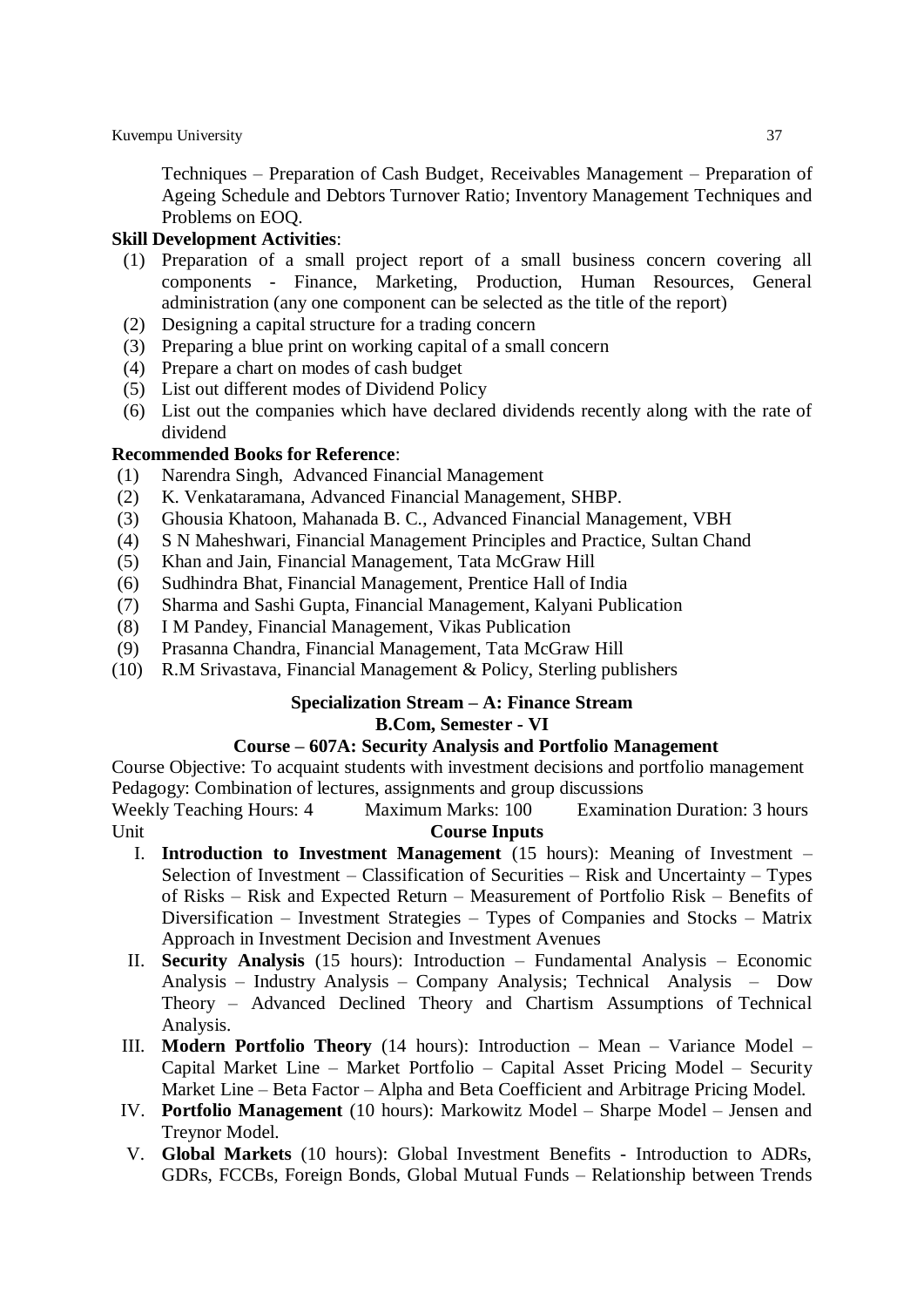in Global Markets and Domestic Markets.

# **Skill Development Activities**:

(1) Prepare an imaginary investment portfolio for salaried man whose income as ` 10

lakhs per annum and estimate savings is ` 2 lakhs per annum

(2) Make a list of 30 companies which have gone for IPO very recently

# (3) Prepare a statement showing the ups and downs in the BSE index for the last one year

# **Recommended Books for Reference**:

- (1) Avadhani, Investment Analysis and Portfolio Management, HPH
- (2) Preeti Singh Security Analysis and Portfolio Management, HPH
- (3) K. Venkataramana, Security Analysis and Portfolio Management, SBHP
- (4) Kevin, Investment and Portfolio Management
- (5) Prasanna Chandra, Investment Analysis and Portfolio Management, McGraw-Hill
- (6) Sudhindra Bhat, Security Analysis and Portfolio Management Fischer and Jordan, Security Analysis and Portfolio Management, Prentice Hall
- (7) A.P. Dash, Security Analysis and Portfolio Management, I.K. Intl
- (8) Rohini Singh, Security Analysis and Portfolio Management
- (9) Punithvathy Pandian, Security analysis & portfolio Management

#### **Specialization Stream – B: Marketing Stream B.Com, Semester – V**

# **Course – 507B: Product and Sales Management**

Course Objective: To acquaint students with adequate knowledge of product and sales management

Pedagogy: Combination of lectures, assignments and group discussions.

- I. **Introduction to Product Management** (12 hours): Meaning, Definition of Product, Market - Market focused Organization; Functionally focused Organization; Product Management – Facts *Vs* Fiction; Changes affecting Product Management; and Product Strategy.
- II. **Product Planning and Management** (12 hours): Meaning, Definition and Objectives of Product Planning; Frequent mistakes in Planning; Planning Process; Components of a good Plan; Product Life Cycle; Market Growth; Product Attractiveness - Factors influencing a Product; Threat of New Entrants, Product Differentiation; Bargaining Power of Buyers and Suppliers; Pressure from Substitutes; Environment Analysis; and Product Line Management.
- III. **New Product Development** (12 hours): Meaning, Definition and Organization for New Product Development; Idea Generation and Screening; Concept of Development and Evaluation; New Product Development and Evaluation; Product Modification; Product Variants; Brand Extension; Test Marketing, Evaluation for Market Acceptance; Commercialization and Product Failure.
- IV. **Salesman** (14 hours): Meaning, Definition and Qualities of a good Salesman, Recruitment of Salesmen in the Organization, Product, Knowledge, Planned Selling, Approach - Pre-Approach-Meeting, Objectives, Closing the Sale-Scales Call; Customer Psychology - Buying Motives of our Customer, Effective Speaking, Consumer Products *Vs* Industrial Products Selling - Trade Relations –S ales Personnel Recruitment, Selection, Training, and Remuneration.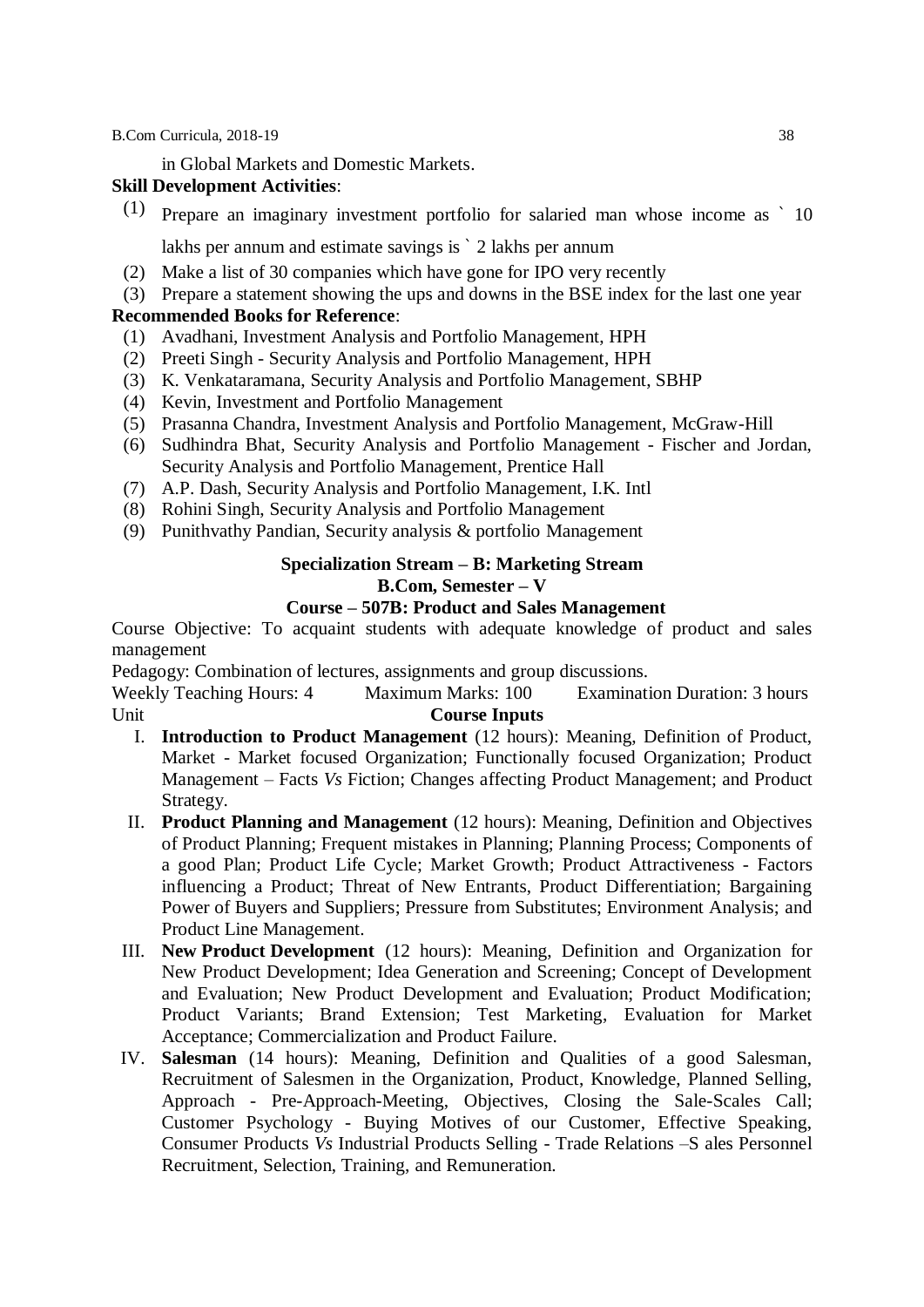V. **Sales and Marketing System** (14 hours): Meaning, Definition, Objectives of Sales, Promotion Schemes and Situations in which they Launched. 42 Direct Premiums (Branded Packs, Price Rebates, Quantity Deals, Sampling, *etc*), Criteria for Judging the Success or Failure of Sales Promotion Schemes, What Sales Promotion can achieve and its Limitations; Consumer Contests, Interim Action Premiums (Coupon, Offers, *etc*), Self-Liquidating Premium; Survey of Gift Scheme Window Display, Types of Dealer Promotion Schemes, Wholesale and Retail Trade (Discount and Bonus Incentives for the Trade Sales Promotion and Industrial Products - Merchandising and Display - Sales Aids and Dealers Aids.

Marketing System - Marketing Channels Behavioral Process in Marketing Channels, Designing Channels, Channels of Distribution and Promotion, Physical Distribution; and Factors affecting Channel Choice.

#### **Skill Development Activities**:

- (1) Select any product and examine the features of channels selected for distribution
- (2) Visit any organization and understand about remuneration and incentives to salesman
- (3) Chart out product planning process
- (4) Chart Sales Promotion schemes of two consumer durable products and two non– consumer durable products
- (5) Identify a product and position it in the market chart it out

#### **Recommended Books for Reference**:

- (1) Lehmann R. Donald &Winer. S. Russell; Product Management; Tata McGraw-Hill Edition; 3rd Edition
- (2) Still R. Richard, Cundiff W. Edward and Govoni A P Norman, Sales Management Decisions, Strategies and Cases; Prentice Hall of India (P) Ltd; New Delhi
- (3) Ramanujam and Majumdar, Product management
- (4) Chunawalla S.A, Product management.
- (5) Aswathappa, Product management
- (6) Verma and Agarwal, Sales management

# **Specialization Stream – B: Marketing Stream B.Com, Semester – VI**

#### **Course – 607B: Retail Management**

Course Objective: To acquaint students about the consumer behavior in retail management Pedagogy: Combination of lectures, assignments and group discussions.

- I. **Introduction to Retail Business** (12 hours): Definition Functions of Retailing Types of Retailing – Forms of Retail Business Ownership; Retail Theories – Wheel of Retailing – Retail Life Cycle; Retail Business in India: Influencing Factors – Present Indian Retail Scenario and International Perspective in Retail Business.
- II. **Consumer Behavior in Retail Business** (14 hours): Buying Decision Process and its Implications on Retailing – Influence of Group and Individual Factors, Customer Shopping Behaviour, Customer Service and Customer Satisfaction; Retail Planning Process: Factors to consider in preparing a Business Plan – Implementation and Risk Analysis.
- III. **Retail Operations** (12 hours): Factors influencing Location of Store Market Area Analysis – Trade Area Analysis – Rating Plan Method - Site Evaluation; Retail Operations: Stores Layout and Visual Merchandising, Stores Designing, Space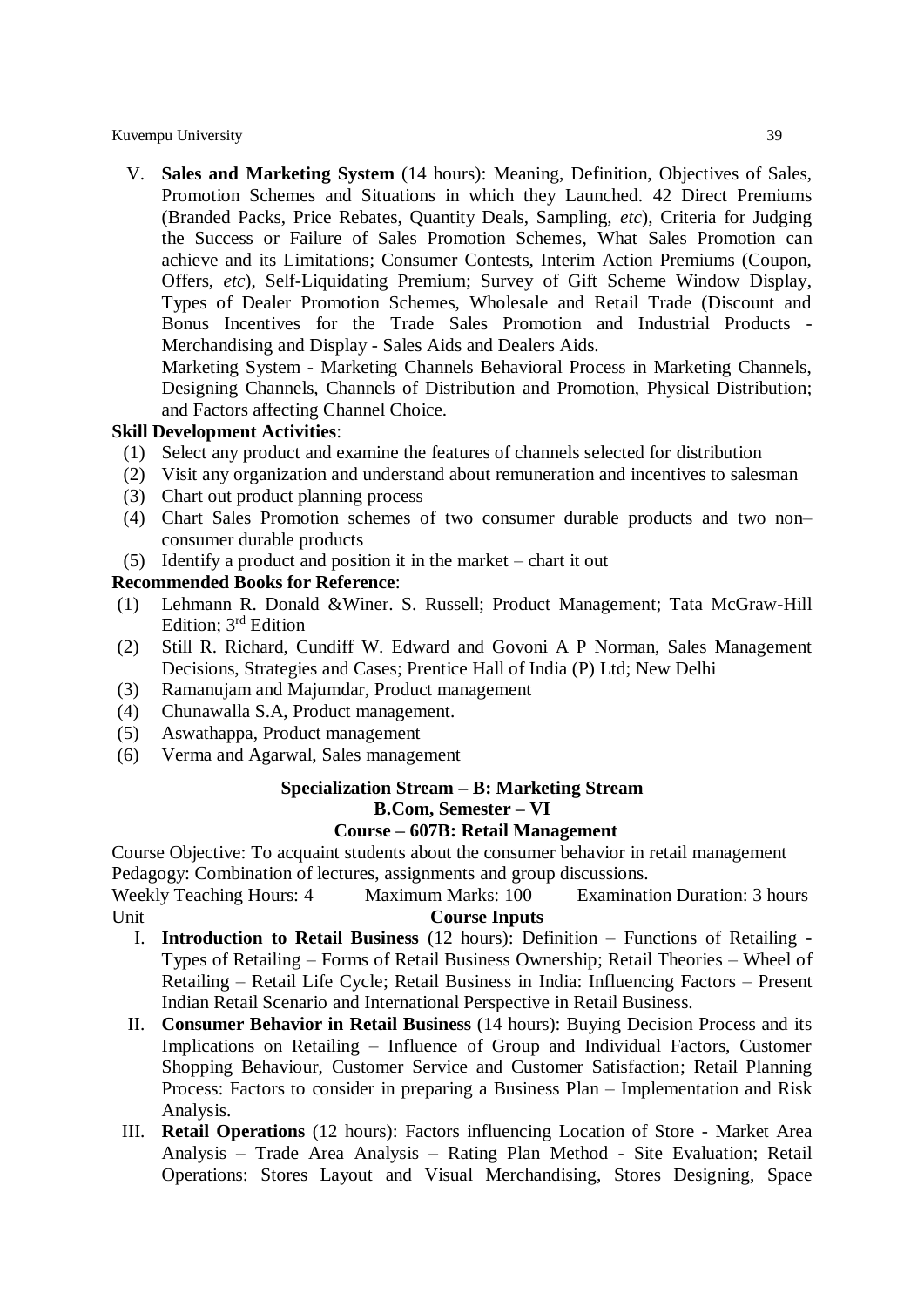Planning, Inventory Management, Merchandise Management, and Category Management.

- IV. **Retail Marketing Mix** (16 hours): Introduction; Product: Decisions related to selection of Goods (Merchandise Management Revisited) – Decisions related to Delivery of Service; Pricing: Influencing Factors – Approaches to Pricing – Price Sensitivity - Value Pricing – Markdown Pricing; Place: Supply Channel – SCM Principles – Retail Logistics – Computerized Replenishment System – Corporate Replenishment Policies; Promotion: Setting Objectives – Communication Effects - Promotional Mix; Human Resource Management in Retailing – Manpower Planning – Recruitment and Training – Compensation and Performance Appraisal Methods.
- V. **Impact of Information Technology in Retailing** (10 hours): Non Store Retailing (E-Retailing) - Impact of Information Technology in Retailing - Integrated Systems and Networking – EDI – Bar Coding – Electronic Article Surveillance – Electronic Shelf Labels – Customer Database Management System; Legal aspects in Retailing, Social Issues in Retailing, and Ethical Issues in Retailing.

#### **Skill Development Activities**:

- (1) Draw a retail life cycle chart and list the stages
- (2) Draw a chart showing a store operations
- (3) List out the major functions of a store manager diagrammatically
- (4) List out the current trends in e-retailing
- (5) List out the factors influencing in the location of a New Retail outlet

#### **Recommended Books for Reference**:

- (1) Suja Nair; Retail Management, HPH
- (2) Karthic Retail Management, HPH
- (3) S.K. Poddar & others Retail Management, VBH
- (4) R.S Tiwari ; Retail Management, HPH
- (5) Barry Bermans and Joel Evans: "Retail Management  $-$  A Strategic Approach",  $8<sup>th</sup>$ edition, PHI
- (6) A.J. Lamba, The Art of Retailing, 1st edition, Tata McGraw-Hill, New Delhi
- (7) Swapna Pradhan, Retailing Management, TMH
- (8) K. Venkataramana, Retail Management, SHBP
- (9) James R. Ogden and Denise T., Integrated Retail Management
- (10) A Sivakumar Retail Marketing , Excel Books

#### **Specialization Stream – C: Banking and Insurance Stream B.Com, Semester – V**

#### **Course – 507C: Advanced Bank Management**

Course Objective: To acquaint students about the advanced aspects of banking system Pedagogy: Combination of lectures, assignments and group discussions

- I. **Branch Operation and Core Banking** (14 hours): Introduction and Evolution of Bank Management – Technological Impact on Banking Operation – Total Branch Computerization – Concept of Opportunities – Centralized Banking – Concept, Opportunities, Challenges and Implementation.
- II. **Delivery Channels** (14 hours): Delivery Channels Automated Teller Machine (ATM) – Phone Banking – Call Centers – Internet Banking – Mobile Banking – Payment Gateways – Card Technologies and MICR Electronic Clearing.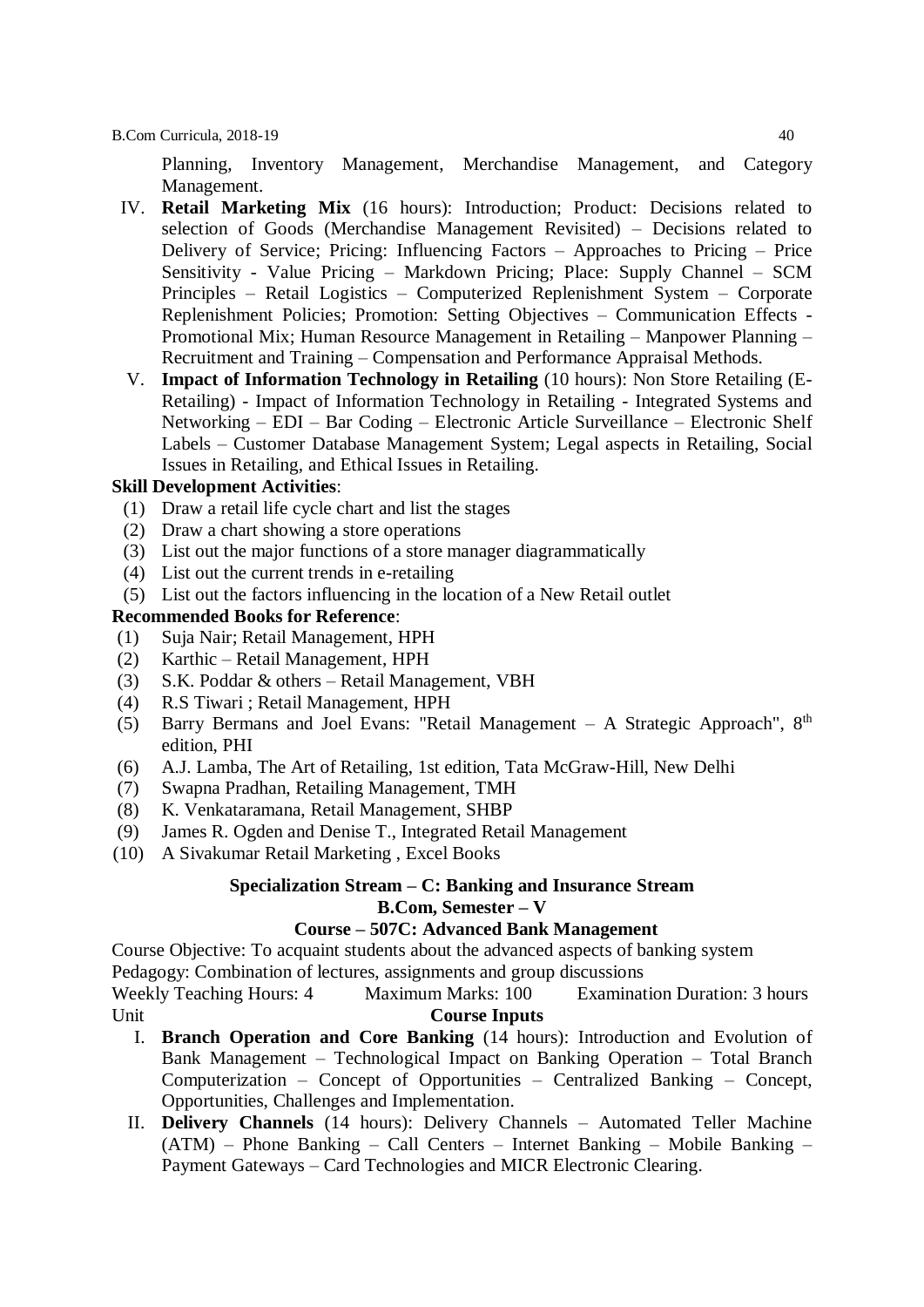- III. **Back Office Operations** (12 hours): Bank Back Office Management Inter Branch Reconciliation – Treasury Management – Forex Operations – Risk Management – Data Center Management – Network Management – Knowledge Management (MIS/DSS/EIS) and Customer Relationship Management (CRM).
- IV. **Inter Bank Payment System** (12 hours): Interface with Payment System Network Structured Financial Messaging System – Electronic Fund Transfer – RTGSS – Negotiated Dealing Systems and Securities Settlement Systems – Electronic Money and E- Cheques.
- V. **Contemporary Issues in Banking Techniques** (12 hours): Analysis of Rangarajan Committee Reports – E Banking Budgeting and Banking Software.

# **Skill Development Activities**:

- (1) Filling of application for opening a Bank Account
- (2) Preparations of Bank Reconciliation Statement
- (3) Identify and compare the banking delivery channels of nationalized banks and private banks
- (4) List out the boons and the banes of computerization of banks operations
- (5) Current issues in banking technology to be discussed in class

# **Recommended Books for Reference**:

- (1) Kaptan S S and Choubey N S, E-Indian Banking in Electronic Era, Sarup & Sons, New Delhi
- (2) Vasudeva, E-Banking, Common Wealth Publishers, New Delhi
- (3) Chandramohan: Fundamental of Computer Network I.K. International Publishers
- (4) Effraim Turban, Rainer R. Kelly, Richard E. Potter, Information Technology, John Wiley & Sons Inc
- (5) Andrew S. Tanenbaum, Computer Networks, Tata McGraw Hill,
- (6) Padwal & Godse : Transformation of Indian Banks with Information Technology

# **Specialization Stream – C: Banking and Insurance Stream**

# **B.Com, Semester – VI**

# **Course – 607C: Life and General Insurance**

Course Objective: To acquaint students about the principles of managing and administration of insurance business

Pedagogy: Combination of lectures, assignments and group discussions.

- I. **Introduction to Life Insurance** (14 hours): Introduction to Life Insurance Principles of Life Insurance - Life Insurance Products, Pensions and Annuities - Life Insurance Underwriting - Need for Selection - Factors affecting Rate of Mortality - Sources of Data - Concept of Extra Mortality - Numerical Methods of Undertaking and Occupational Hazards.
- II. **Legal Aspects of Life Insurance** (14 hours): Legal Aspects of Insurance Indian Contract Act, Special Features of Insurance Contract; Insurance Laws, Insurance Act, LIC Act, and IRDA Act.
- III. **Claim Management and Re-Insurance** (12 hours): Claim Management Claim Settlement - Legal Framework - Third Party Administration, Insurance Ombudsman - Consumer Protection Act - Re-Insurance in Life Insurance - Retention Limits - Methods of Re-Insurance.
- IV. **Introduction to General Insurance** (12 hours): Introduction to General Insurance;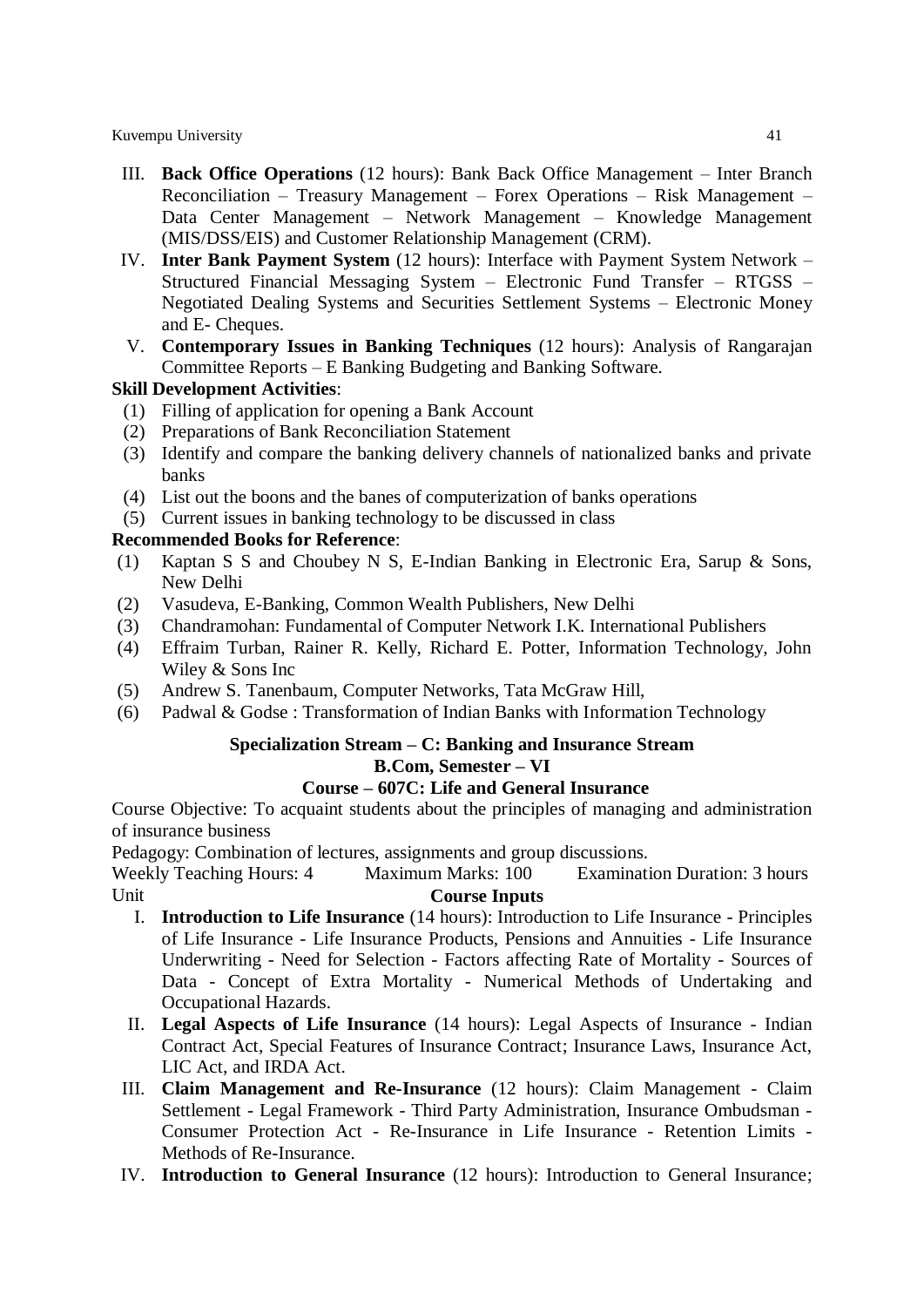Principles of General Insurance, Types of General Insurance - Personal General Insurance Products (Fire, Personal Liability, Motors, Miscellaneous Insurance); Terminology, Clauses and Covers, Risk Assessment, Underwriting and Ratemaking, Product Design, Development and Evaluation and Loss of Provincial Control.

V. **Insurance Industry** (12 hours): Insurance Industry - Brief History - Pre Nationalization and Post Nationalization - Current Scenario, and Re-Insurance – Functions.

# **Skill Development Activities**:

- (1) Calculation of policy premium with imaginary figures
- (2) Calculation of fair claims with imaginary figures
- (3) Preparation of list occupational hazards under life insurance
- (4) List out top 10 private life insurance companies
- (5) Write a note on the current developments under IRDA Act

# **Recommended Books for Reference**:

- (1) Annie Stephen L, HPH
- (2) P. Perya Swamy, Principles and Practice of Life Insurance
- (3) Raman B, Your Life Insurance, Hand Book
- (4) William C. Arthur, Risk Management and Insurance
- (5) G. Krishna Swamy, A Text book on Principles and Practices of Life Insurance
- (6) Gopal Krishnan, Liability Insurance
- (7) Aramvalarthan, Risk Management I.K. Intl
- (8) Mishra M.N, Insurance Principles and Practice
- (9) Bose A.K, Engineering Insurance
- (10) Fire Insurance Claim, Insurance institute of India
- (11) P. K Gupta, Insurance and Risk Management

# **Specialization Stream – D: E-commerce Stream B.Com, Semester – V**

#### **Course – 507D: E-Commerce – I**

Course Objective: To acquaint students about programming language 'C'

Pedagogy: Combination of lectures, assignments and group discussions

- I. **E-Commerce** (8 hours): E-Commerce *Vs* E-Business, Advantages of E-Commerce, Internet Banking - Advantages of Online Banking, Facilities, Internet Banking in India, ATM, Credit Card/Debit Card, Smart Card; Advantages of Internet Marketing, and Advertising over Internet.
- II. **Introduction to HTML** (10 hours): HTML Documentation, Structure and Tags, Defining Web Page Appearance, Text Formatting, Writing simple HTML Documents, Front Page, Advantages and Options.
- III. **Introduction To 'C'** (3 hours): History of 'C', Features and Merits of 'C', Basic Structure of a 'C' Program, Character Set, Key Words, Identifiers, Data Types, Constants and Variables, Data Type Declaration Statement, Assigning Values to a Variable, Operators, Expressions, Loading, Editing, Saving and Executing C Programs, and Turbo 'C' Hot Keys
- IV. **Input/Output Statements** (15 hours): Input/Output Statements Unformatted (Getchar; Putchar; Gets; Puts; Getch; Gerche) and Formatted I/O Functions (Scanf; Printf); Program Flow Control Statements, Branching Statements, Looping Statements,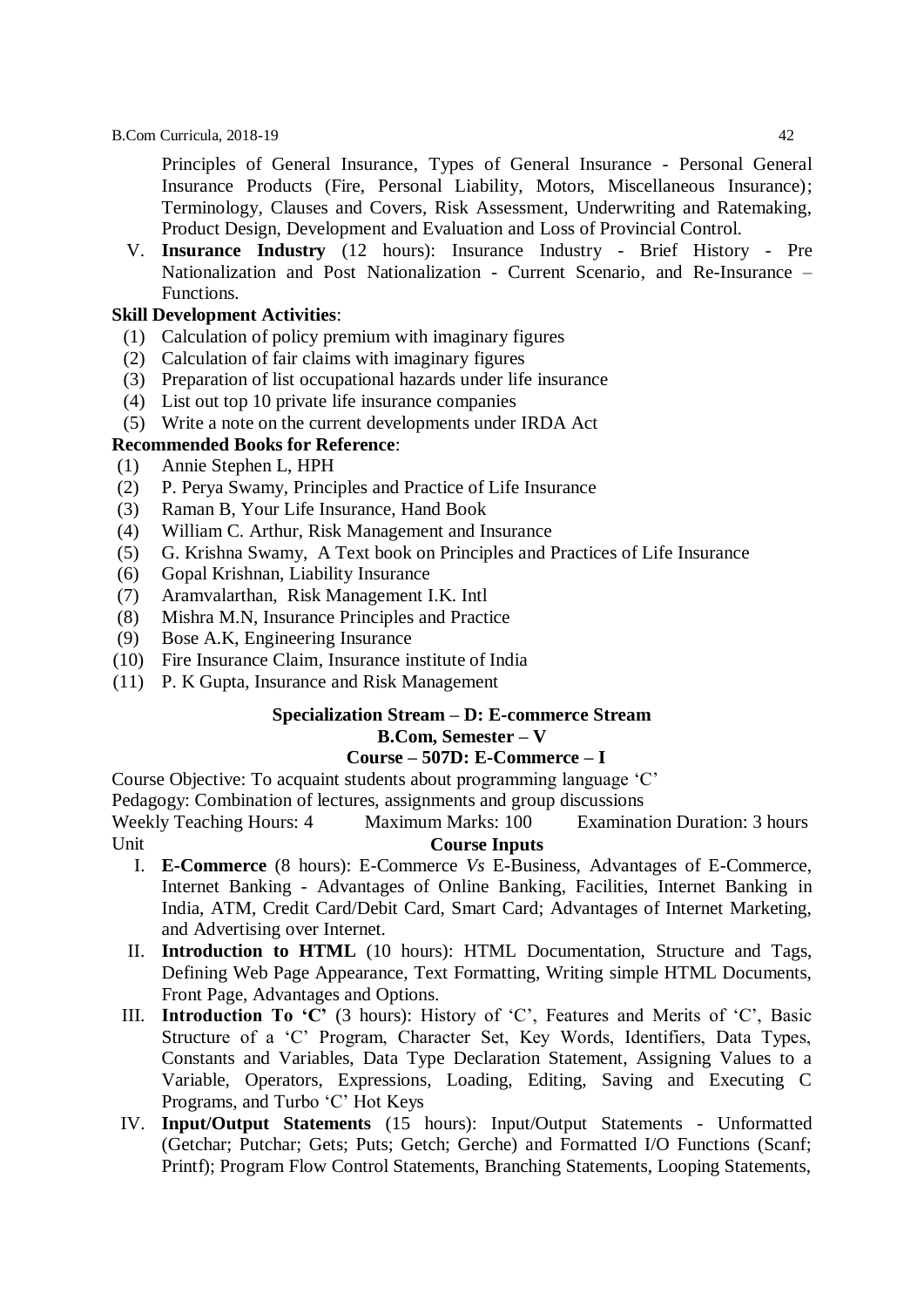Jumping Statements, If Statement, If-else Statement, Switch Statement, While Statement, Do-While Statement, For Statement, and Nested for Loop Statement.

- V. **Arrays** (8 hours): One Dimensional Array, Two Dimensional Array, and Library Functions (Abs, Sqrt, Pow).
- VI. **Writing Simple Programmes Using 'C'** (20 hours): Language involving Arithmetical Operations on Numbers, Number Generations of Various Types - Natural Numbers, Even and Odd Numbers, Multiplication Table, Fibonacci Series, Factorial of A Number, Array Addition, Inverse of Matrix, Use of Formulas - Simple Interest, Compound Interest, Area Calculations, etc.

#### **Skill Development Activities**:

- (1) Write a C Program to find the area and circumference of the circle
- (2) Write a C Program to show the use of Char and String used
- (3) Write a C Program to the use of Do and While statement
- (4) Write a C Program to show the use of mul and pow functions
- (5) Write a Program to display the growth of a fixed deposit in a bank
- (5) Write a C Program for finding Biggest and Smallest among many numbers using array
- (5) Write a C Program to show the use of Switch Case
- (5) Write a C Program for calculation of salesman's commission
- (5) Write a C Program for preparation of marks statement
- (5) Write a C Program to show arithmetical operations on numbers
- (5) Write a C Program to calculate simple interest and compound interest
- (5) Write a C program to find whether the number is a perfect square or not
- (5) Write a HTML document for display of an Advertisement message with suitable tags
- (5) Write a HTML document to show a moving message on the screen

#### **Recommended Books for Reference**:

- (1) Rajaraman, Computer Programming in 'C' (Prentice Hall of India).
- (2) Yashwanth, P. Kanetkar, Let Us C (BPB Publications).
- (3) Byron S Gottrifried, Programming with C (Tata McGraw Hill Publishing Co. Ltd)

#### **Specialization Stream – D: E-commerce Stream B.Com, Semester – VI**

#### **Course – 607D: E-Commerce – II**

Course Objective: To acquaint students with knowledge about internet and visual basics

Pedagogy: Combination of lectures, assignments and group discussions.

- I. **Introduction to Internet** (6 hours): Meanings of Internet and Intranet, Modem, LAN, WAN, MAN, WWW; Advantages and Disadvantages of Internet.
- II. **Email** (6 hours): Meaning, Advantages, Steps in Creating E-Mail ID, Internet Browsing, Information through Web-Sites, Search Engines, and Browser (Internet Explorer).
- III. **Power Point** (16 hours): Start, End, Open, Format, Edit, Print and Save a Presentation; Insert, Format and Modify Text, Select a Design Template, Create a Title Slide, Create a Multi-Level Bulleted List Slide, Display and Print in Black and White, Describe Speech Recognition Capabilities of Power Point, Add Slides to and Delete Slides from a Presentation; Create a Presentation from an Outline and Use Outline Features, Change the Slide Layout, Insert and Edit Clip Art, Add a Header and Footer, Add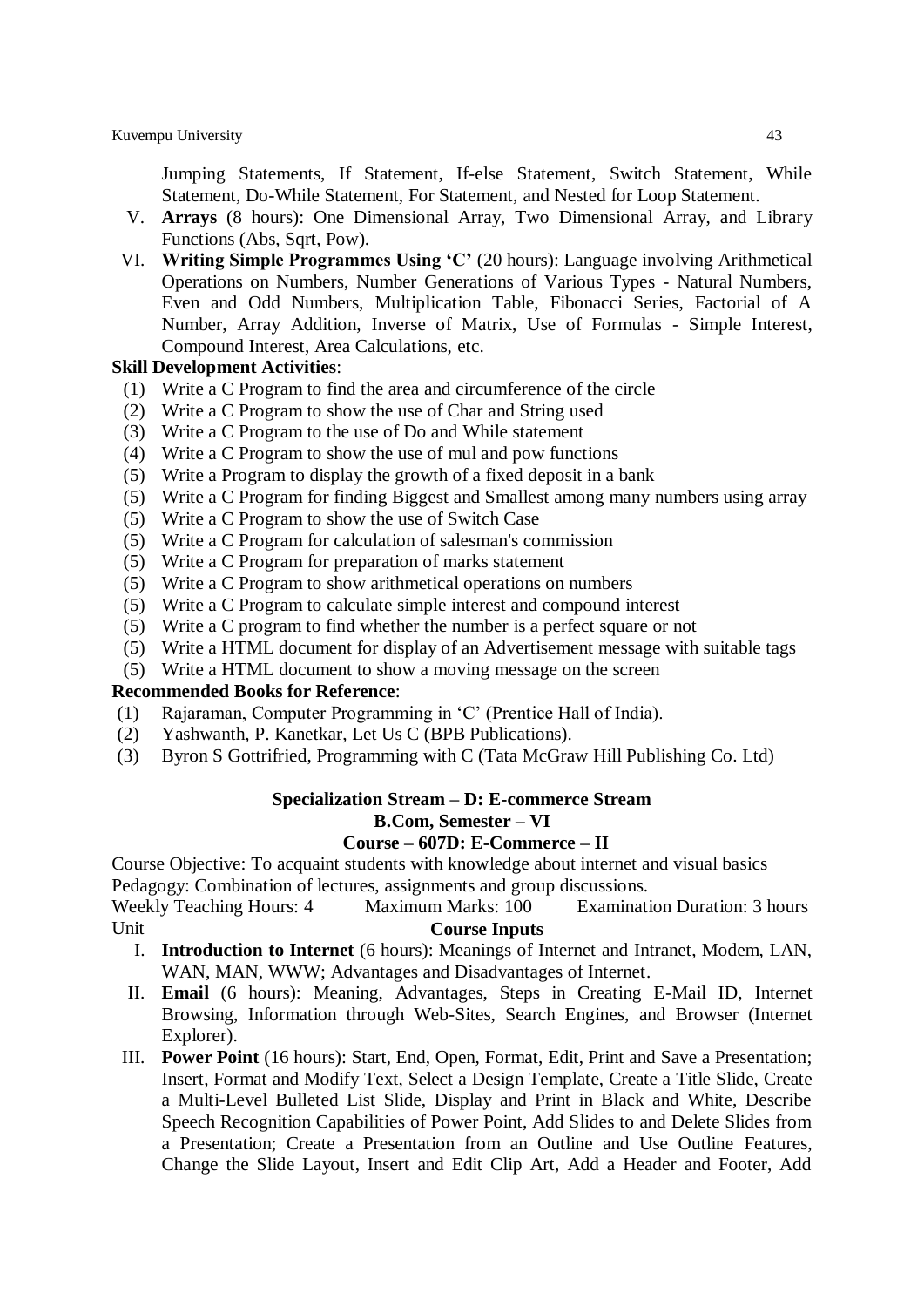Animation and Slide Transition Effect, Create Presentation using Embedded Visuals, Create a Slide Background using a Picture, Customize Graphical Bullets, Create and Embed an Organizational Chart, Insert and Format a Table into a Slide, Add an Animation Scheme to selected Slides, Print Handouts, and Rearrange Slides.

- IV. **Introduction to Visual Basic Programming** (12 hours): Introduction to Visual Basic, Terminologies, Creating an Application, Modular Environment; Building an Application, Setting Properties of Objects, Forms; Introduction to Controls; Event-Driven Programming.
- V. **B Coding: Examining Code** (12 hours): Using Object Browser, Statements and Functions, Conditional Statements and Looping Statements in Visual Basic; Native Code Compiler; Debugging, Overview of Debugging, Forms, Using Forms, Multiple Forms, Events; Start Up and End of Application Variables, Data Types, Scope and Life Time of Variables, Constants, Arrays and User-Defined Types.
- VI. **Procedure** (12 hours): Introduction to Procedure, Arguments and Parameters; Named Arguments and Optional Arguments; Controls – Using Controls, and Standard Controls (Custom Controls).

# **Skill Development Activities**:

- (1) Write the steps for addition of any two numbers in Visual Basic
- (2) Write the steps for Swapping two numbers in Visual Basic
- (3) Write the steps for finding Simple Interest/Compound Interest in Visual Basic
- (4) Write the steps for creating Presentation having atleast five slides related to a new product launching
- (5) Write the steps for creating Presentation having atleast four or five slides related to motivating the salesmen

#### **Recommended Books for Reference**:

- (1) U. S. Pandey, Rahul Srivastava and Others, E-Commerce and Its Applications (S. Chand & Co)
- (2) Kamlesh N. Agarwal and Deeksha Agarwal, Business on the Net (McMillan India Ltd)
- (3) Jerke, Visual Basic
- (4) White, Visual Basic Programming

# **Specialization Stream – E: Quantitative Techniques Stream B.Com, Semester – V**

# **Course – 507E: Quantitative Techniques – I**

Course Objective: To acquaint students about the application of mathematical and statistical techniques to practical business problems

Pedagogy: Combination of lectures, assignments and group discussions.

- I. **Arithmetic and Geometric Progression** (8 hours): Arithmetic Progression, Geometric Progression, Some of n<sup>th</sup> Term of Arithmetic Progression and Geometric Progression, Arithmetic Mean and Geometric Mean.
- II. **Matrices and Determinants Matrices** (13 hours): Matrices, Types of Matrices; Operation of Addition, Subtraction and Multiplication of Matrix with Special Application to Business; Transpose of Matrix, Determinants of Square Matrix, Cramer's Rule with Two and Three Unknown Properties, Adjoint of a Square Matrix, and Inverse of a Square Matrix (excluding Matrix Method).
- III. **Differential Calculus** (13 hours): Variables and Constant, Function, Real/Valued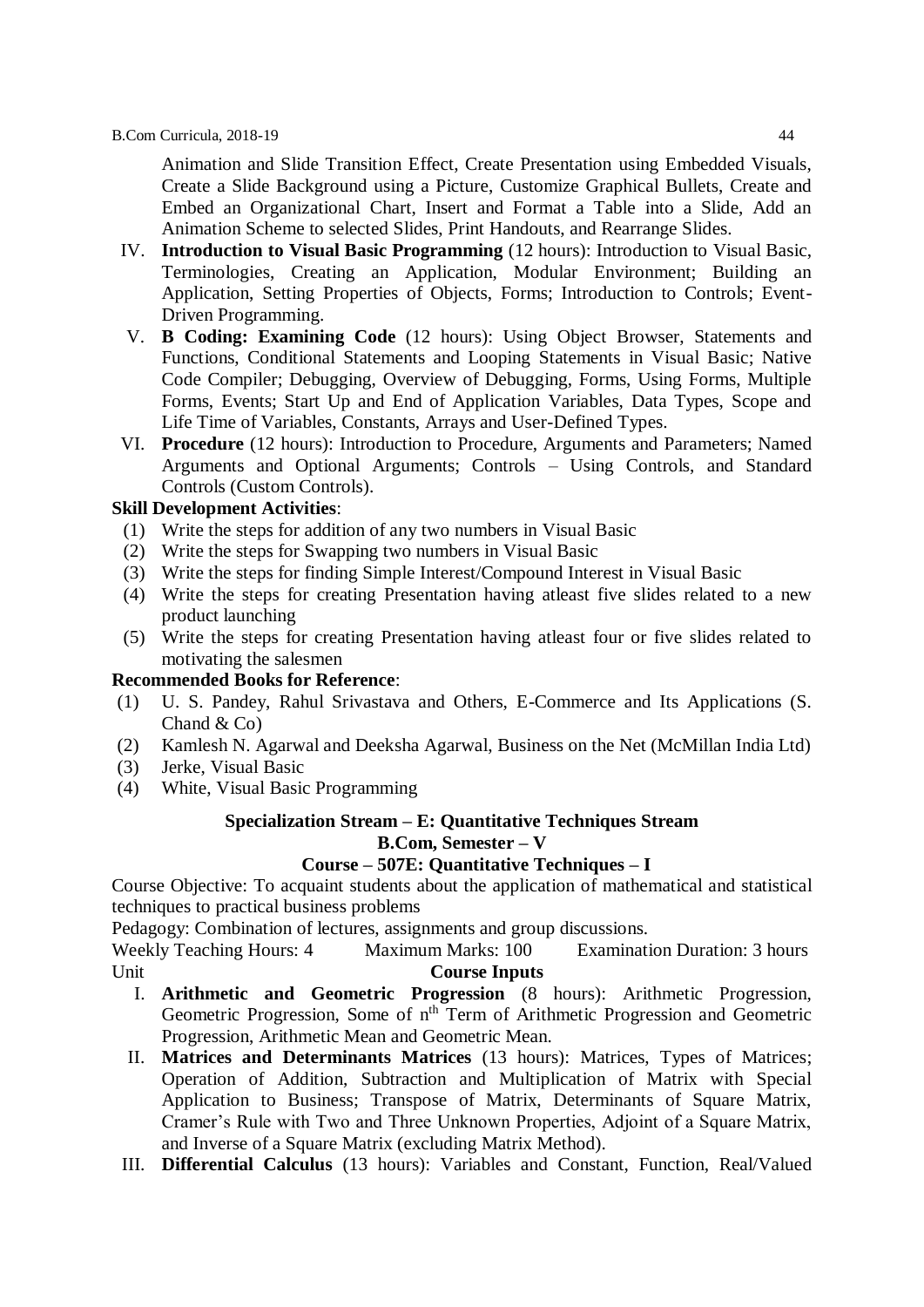Function, Limits of Function, Methods of Evaluating Limits, Differentiation of Linear Function, Finding Maxima and Minima of a Function, Application of Differential to Commerce, (excluding Derivations).

- IV. **Linear Programming** (14 hours): Linear Inequalities, Liner Programming, Formation of Linear Programming Problems, Mode/Solutions to Linear Programming Problems by Graphic and Simplex Method (problems to be restricted to two variables).
- V. **Theory of Probability** (10 hours): Introduction, Random Experiments, Sample Space and Probability, Theory of Expectations, Random Variables, Problems related to Probability based on Combination, Law of Probability, Events, and Compound Events.
- VI **Theoretical Distribution** (6 hours): Introduction, Binomial Distribution, Poisson Distribution, Normal Distribution, and Problems

#### **Skill Development Activities**:

- (1) Apply Arithmetic Progression and Geometric Progression methods to find the growth rate of food grains and population
- (2) Use Matrix Principles to implement food requirement and protein for two families. Show the way in which price and demand situations will help to purchase goods and services by the use of matrices
- (3) Select different ways to go to Bengaluru from your native place through permutation techniques
- (4) Use different techniques to show price, supply and demand position for a particular product, and also show maximum and minima
- (5) Visit a nearest Industry or Computer Centre and draw Linear Programming Problem model regarding different problems. Find a solution to the problem

## **Recommended Books for Reference**:

- (1) Business Mathematics, Sanchethi Kapoor
- (2) Business Mathematics, S. P. Gupta
- (3) Mathematics for Cost Accountants, R. Gupta
- (4) Business Mathematics: Madappa and Sridhara Rao
- (5) Business Mathematics: Dorairaj, S. N
- (6) Business Mathematics: B. H. Suresh
- (7) Business Mathematics: Sanchethi Aggarwal
- (8) Business Mathematics: Aggarwal
- (9) Business Mathematics: Oak and other (Himalaya Publishing House)

#### **Specialization Stream – E: Quantitative Techniques Stream B.Com, Semester – VI**

#### **Course – 607E: Quantitative Techniques – II**

Course Objective: To acquaint students with the application of mathematical techniques to business situations

Pedagogy: Combination of lectures, assignments and group discussions

- I. **Games and Strategies** (10 hours): Introduction to Games, Two-Person Zero-Sum Games, Some Basic Terms, the Maxi-min– Mini-max Principle, Games without Saddle Points - Mixed.
- II. **Assignment Problems** (10 hours): Introduction, Mathematical Function of the Problems, Assignment Cases in Assignment Problems, Typical Assignment Problem, and Travelling Salesman Problem.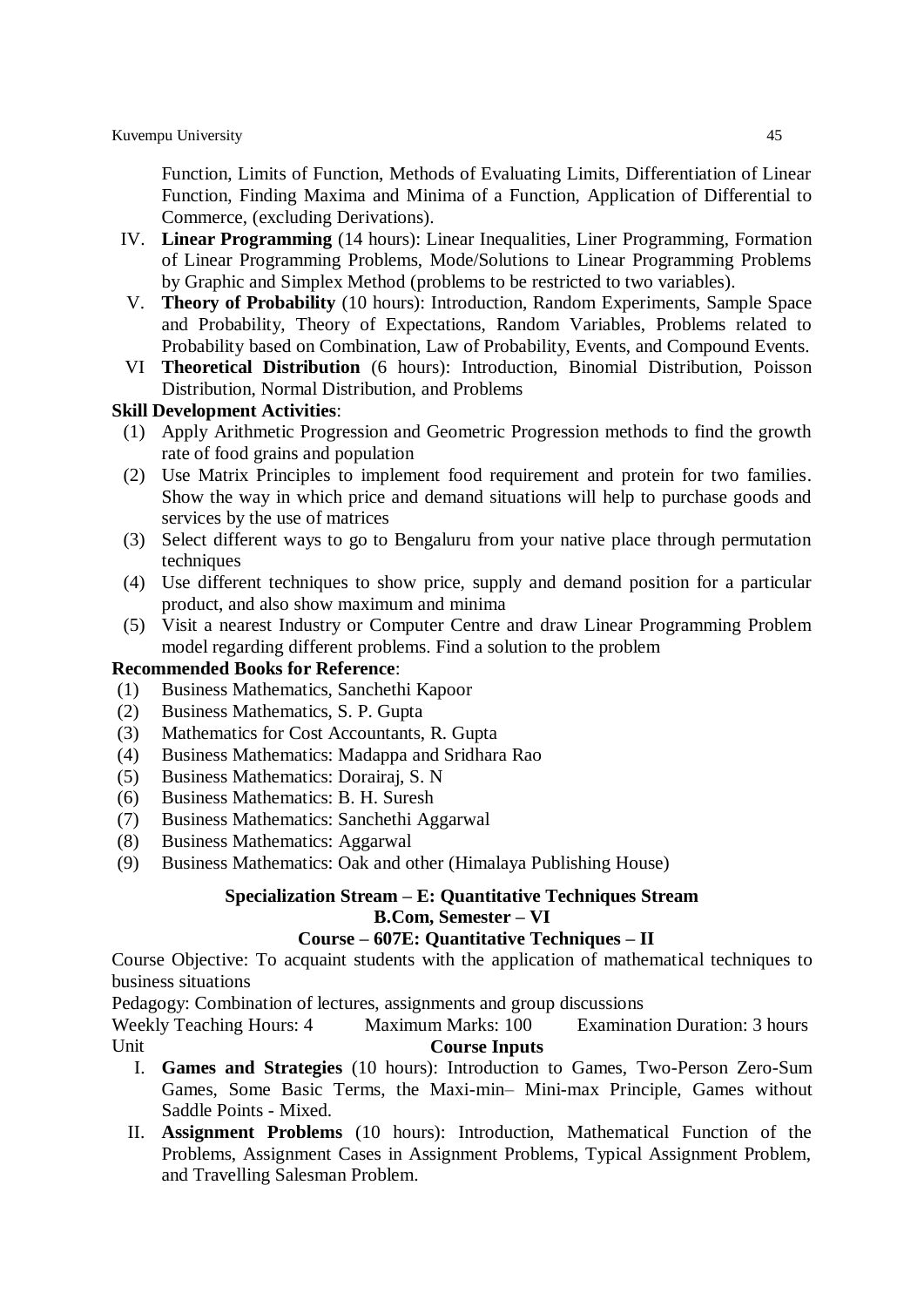- III. **Transportation Problems** (12 hours): Introduction, General Transportation Problem, Transportation Table, Duality in Transportation Problem, Loops in Transportation Problem, LP Formulation of the Transportation Problem, Solution of a Transportation Problem, Finding an Initial Basic Feasible Solution, and Test for Optimality
- IV. **Decision Analysis** (10 hours): Introduction, Decision Making Problem, Decision Making Process, Decision Making Environment, Decision under Uncertainty, Decisions under Risk, and Decision Tree Analysis.
- V. **Simulation** (12 hours): Introduction, Why Simulation, Methodology of Simulation, Simulation Models, Event-Type Simulation; Generation of Random Numbers; Monte-Carlo Simulation, Simulation of Inventory Problems, Simulation of Queuing System, Simulation of Maintenance Problems, Simulation of Investment and Budgeting, Simulation of Job Sequencing, Advantages and Limitations of Simulation.
- VI. **Project Management** (10 hours): Introduction, Basic Concepts of Network Analysis, Time Estimates in Vertical Path Analysis, PERT and CPM, Simple Problems on PERT and CPM.

#### **Skill Development Activities**:

- (1) Play game for competing with the rival trader, find Games Strategies to withstand in the game
- (2) Give an assignment to a particular person who is capable to find suitable measures to particular assigned task
- (3) Find the least root to go to the places when a travelling agent is supposed to visit more than two places simultaneously
- (4) Find strategies for assigning a particular task to various persons
- (5) How simulation can be derived and give suitable examples
- (6) Experiment different events for finding solution for probable events

- (1) Business Mathematics, Sanchethi Kapoor
- (2) Business Mathematics, S. P. Gupta
- (3) Mathematics for Cost Accountants, R. Gupta
- (4) Business Mathematics: Madappa Sridhara Rao
- (5) Business Mathematics: Dorairaj, S. N
- (6) Business Mathematics: B. H. Suresh
- (7) Business Mathematics: Sanchethi Aggarwal
- (8) Business Mathematics: Aggarwal
- (9) Business Mathematics: Oak and other (Himalaya Publishing House)
- (10) Kanti Swarup, P. K Gupta Man Mohan, Operations Research
- (11) V. K. Kapoor, Quantitative Techniques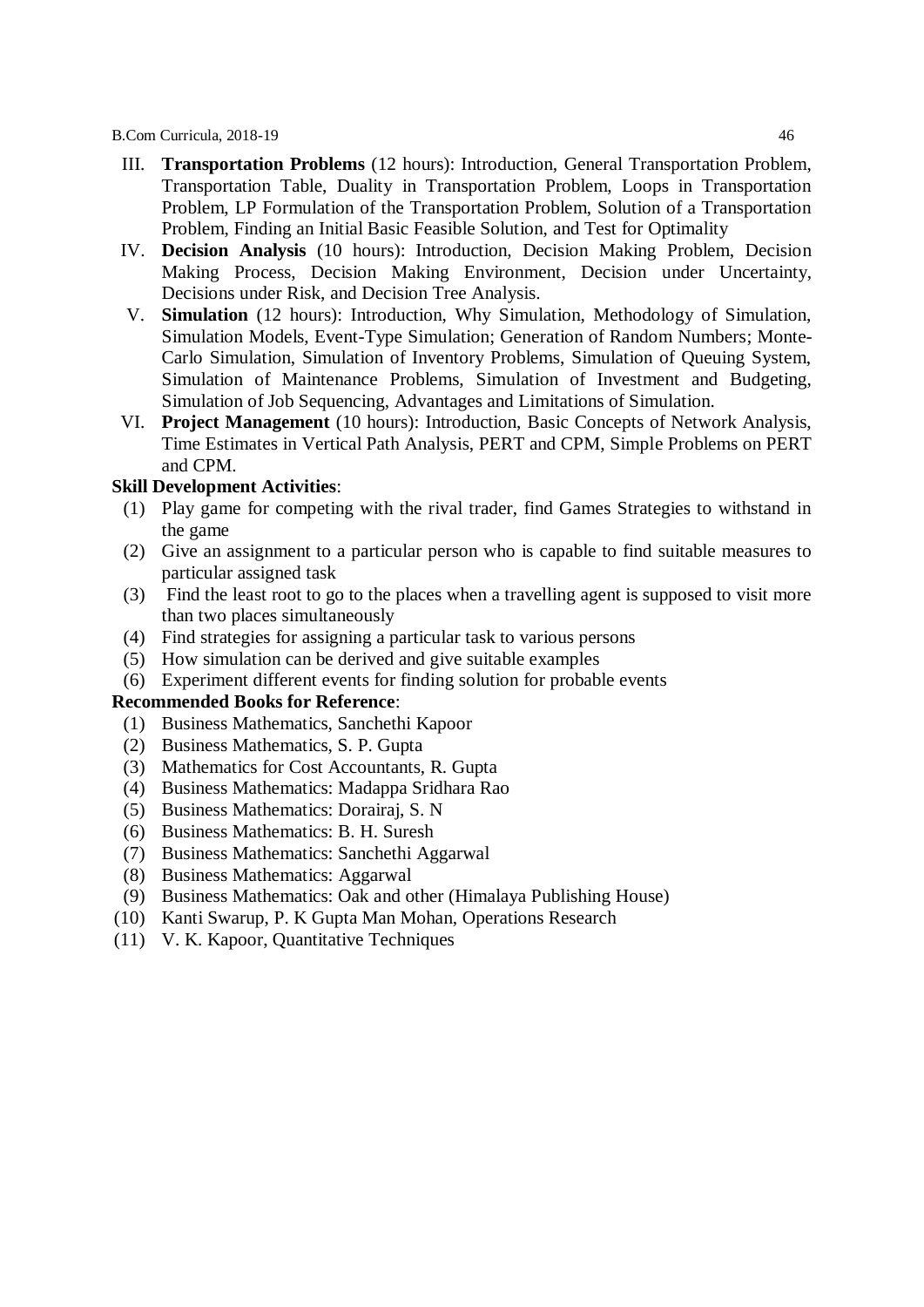#### **Question Paper Pattern for Semester-end Examinations**

[Each Question Paper shall be divided into three Sections *viz.,* Section – A (Conceptual), Section – B (Analytical) and Section – C (Application)]

#### **Section – A**:

Maximum Marks: 15,

Three Questions shall be answered out five Questions (including three Problems in the case of Quantitative Courses),

Each question carries five marks, and

Answer to each theory question shall be in not more than two pages.

#### **Section – B**:

Maximum Marks: 20,

Two Questions shall be answered out four Questions (including three Problems in the case of Quantitative Courses),

Each Question carries ten marks, and

Answer to each theory Question shall be in not more than five pages.

#### **Section – C**:

Maximum Marks: 45,

Three Questions shall be answered out five Questions (including four Problems in the case of Quantitative Courses),

Each Question carries 15 marks, and

Answer to each theory Question shall be in not more than eight pages.

**Note**: Calculators, Mathematical Tables and Present Value Tables are allowed.

#### **Question Paper Pattern for Course – 508: Logical and Analytical Reasoning (B.Com, Semester – V)**

Duration: 90 minutes, Maximum Marks: 40, 40 multiple answer questions and all are compulsory, and Each question carries 1 mark.

#### **Question Paper Pattern for Course – 608: Soft Skills (B.Com, Semester – VI)**

Duration: 90 minutes, Maximum Marks: 40, Students shall answer 8 questions out of 10 questions, and Each question carries 5 marks.

#### **Question Paper Pattern**

for

**Course – 307: Environmental Science (B.Com, Semester - III)** and **Course – 407: Indian Constitution (B.Com, Semester - IV)**

Duration: 3 hours, Maximum Marks: 80,